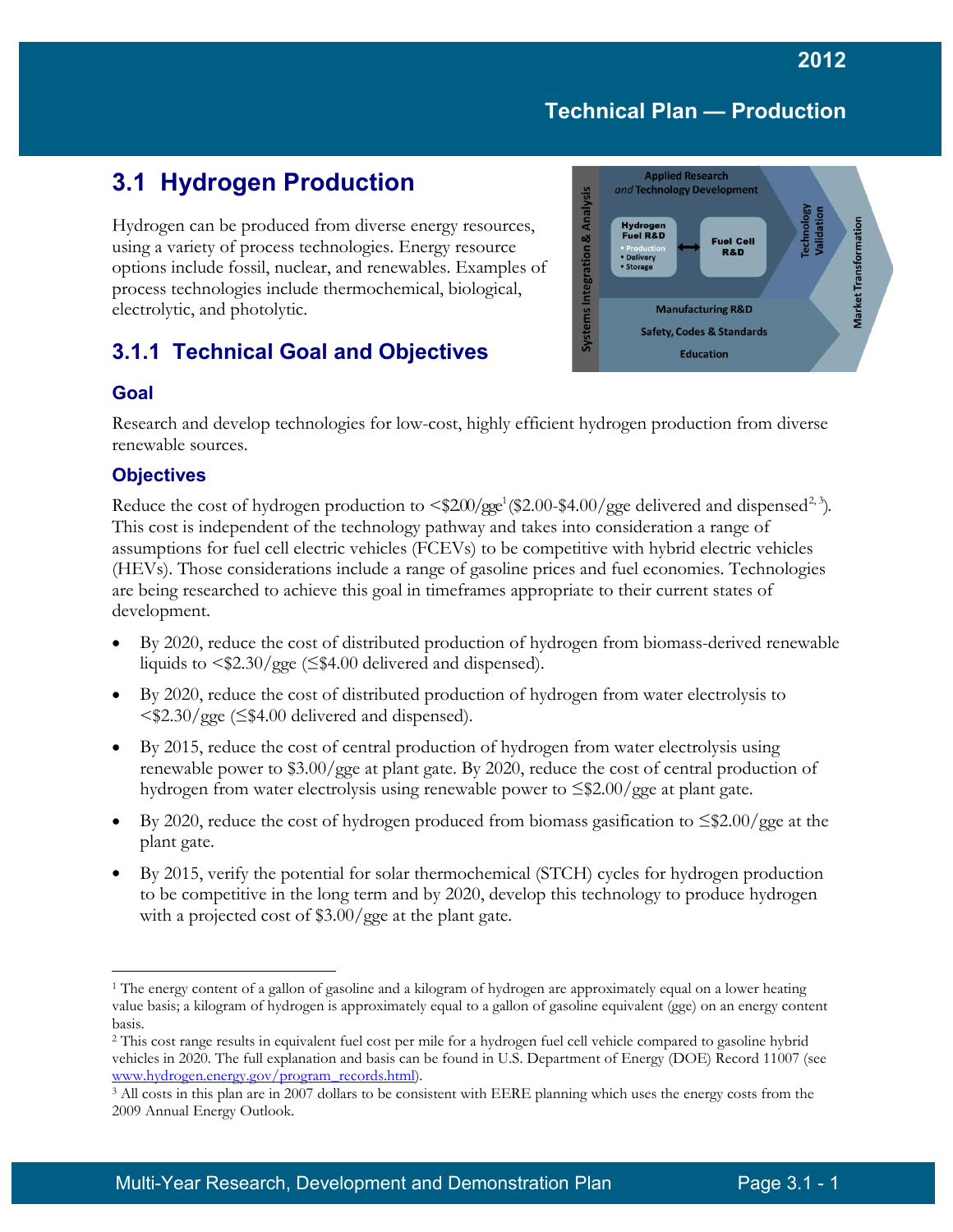- By 2020, develop advanced renewable photoelectrochemical hydrogen generation technologies to produce hydrogen with a projected cost of \$4.00/gge at the plant gate.
- By 2020, develop advanced biological generation technologies to produce hydrogen with a projected cost of \$10.00/gge at the plant gate.
- By 2017, develop technologies for direct solar-to-hydrogen (STH) production at centralized facilities for  $\leq$ \$5.00/gge at the plant gate.
- By 2020, demonstrate plant-scale-compatible photoelectrochemical water-splitting systems to produce hydrogen at solar-to-hydrogen energy conversion efficiencies ≥15%, and plant-scalecompatible photobiological water-splitting systems to produce hydrogen at solar-to-hydrogen energy conversion efficiencies ≥5%.

## **3.1.2 Technical Approach**

Hydrogen production research is focused on meeting the objectives outlined in Section 3.1.1 by conducting Research and Development (R&D) through industry, national laboratory, and university projects. The Hydrogen Production sub-program will continue to develop the technologies to produce hydrogen for transportation and stationary applications. Integrated systems will be validated in the field by the Technology Validation sub-program to obtain real-world data (refer to the Technology Validation section of the Multi Year Research, Development, and Demonstration Plan). Results of validation projects will guide continued Research, Development, and Demonstration (RD&D) efforts.

A portfolio of feedstocks and technologies for hydrogen production will be necessary to address energy security and environmental needs and the geographic variability in feedstock availability and cost. This sub-program addresses multiple feedstock and technology options for hydrogen production for the short and long term. The research focus for the near term is on distributed

reforming of renewable liquid fuels and on electrolysis to meet initial lower volume hydrogen needs with the lowest capital equipment cost. An example of a near term distributed hydrogen production and delivery station is shown in Figure 3.1.1. Both short and long-term research is focused on hydrogen production from renewable feedstocks and energy sources, with an emphasis on centralized options to take advantage of economies of scale when an adequate hydrogen delivery infrastructure is in place. There is collaboration with the U.S. Department of Energy's (DOE's) Office of Fossil Energy [\(http://fossil.energy.gov/programs/fuels/index.html\)](http://fossil.energy.gov/programs/fuels/index.html) to develop centralized production from coal with carbon sequestration, and with DOE's Office of Nuclear Energy [\(http://www.nuclear.energy.gov/HTGCR/overview.html\)](http://www.nuclear.energy.gov/HTGCR/overview.html)



#### **Figure: 3.1.1 Distributed Hydrogen Reforming Station**

to develop centralized production from advanced nuclear energy-driven high temperature electrolysis. DOE's Office of Science [\(http://science.energy.gov\)](http://science.energy.gov/) is a collaborator on longer-term technologies such as biological and photoelectrochemical hydrogen production.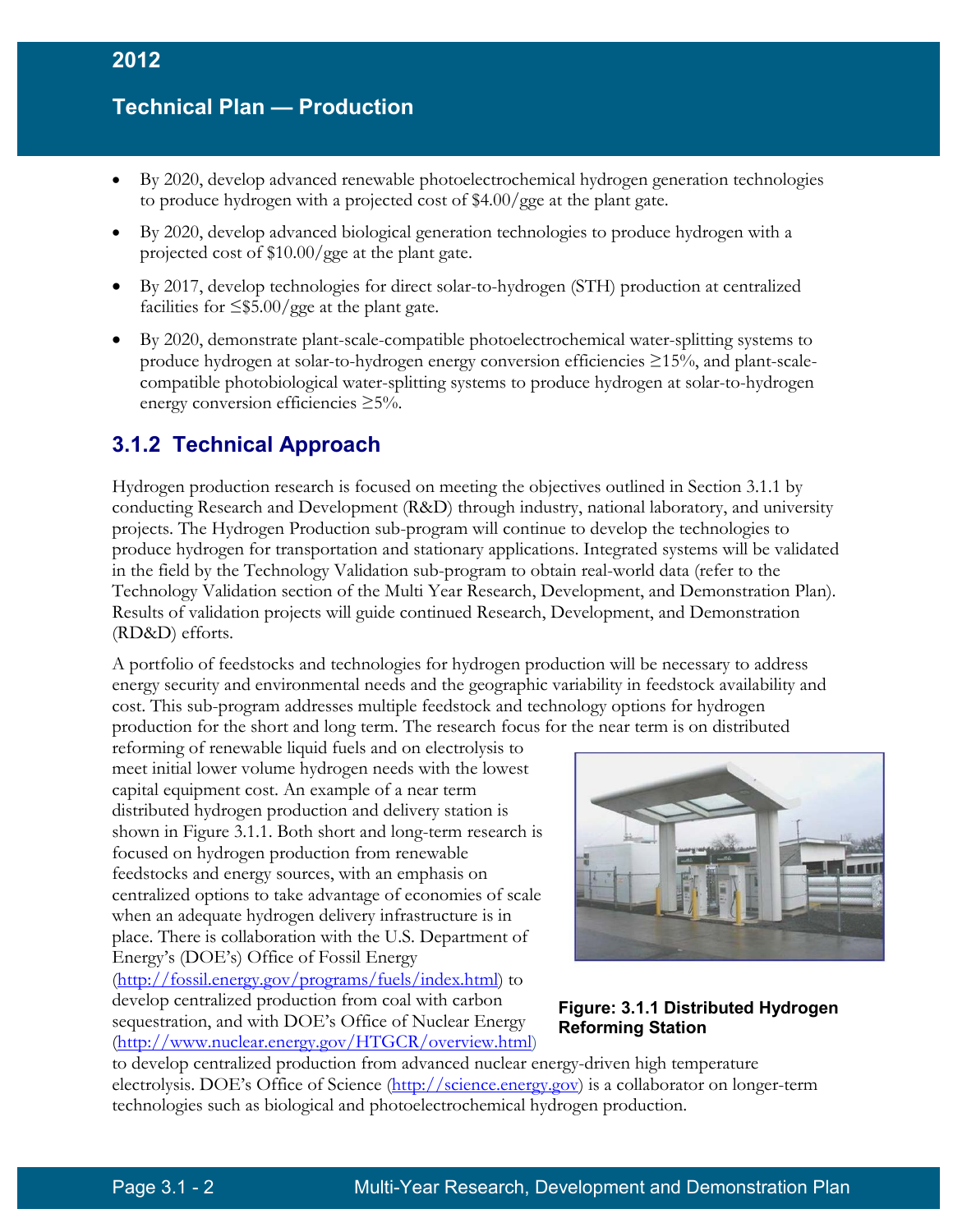The development of a national hydrogen production infrastructure will likely take multiple pathways. Some of these pathways and their roles within the strategy of the Hydrogen Production subprogram are described below.

### **Distributed Production Pathway**

Distributed hydrogen production (i.e., production of hydrogen at the point of use) may be the most viable approach for introducing hydrogen as an energy carrier because it does not require a substantial transport and delivery infrastructure or large capital investments as high as those needed for large central production plants.

Two distributed hydrogen production technologies that have good potential for development are (1) reforming of natural gas or liquid fuels, including bio-derived liquids, such as ethanol and pyrolysis oil; and (2) small-scale water electrolysis. Distributed steam methane reforming technologies exist today for hydrogen to be cost-competitive with gasoline. [4](#page-2-0) Projections based on high-volume production indicate that reforming natural gas at the fueling station can produce hydrogen for a cost close to \$2/gge (See Tables 3.1.1 and 3.1.1.A). As a result, the Department of Energy is no longer funding R&D in natural gas reforming for FCEV fueling, although it is anticipated that industry will continue to make incremental improvements to this technology. Using a renewable resource, high temperature and aqueous phase bio-derived liquids reforming are two possible pathways to produce hydrogen with dramatically lower net greenhouse gas emissions. Reforming of bio-derived liquids is applicable to distributed, semi-central, and central production.

The second focus area is on small-scale electrolyzers for splitting water. Electrolyzers present the opportunity for non-carbon-emitting hydrogen production when a renewable electricity source such as wind or hydropower is used. To be cost competitive, R&D is necessary to reduce electrolysis capital and operating costs and the cost of electricity needs to be less than or equal to half the current average grid price of electricity.

| Table 3.1.1 Distributed Forecourt Natural Gas Reforming a, b, c                                  |                                  |                                             |               |  |  |  |  |  |
|--------------------------------------------------------------------------------------------------|----------------------------------|---------------------------------------------|---------------|--|--|--|--|--|
| 2011 Status <sup>d</sup><br>2015 Estimate <sup>e</sup><br><b>Units</b><br><b>Characteristics</b> |                                  |                                             |               |  |  |  |  |  |
| Hydrogen Levelized Cost (Production Only) <sup>f</sup>                                           | $\frac{1}{2}$ /kg H <sub>2</sub> | 2.00                                        | 2.10          |  |  |  |  |  |
| <b>Production Equipment Total Capital Investment</b>                                             | \$M                              | 1.5                                         | 1.2           |  |  |  |  |  |
| Production Energy Efficiency <sup>9</sup>                                                        | $\%$                             | 71.4                                        | 74            |  |  |  |  |  |
| Production Equipment Availability <sup>c</sup>                                                   | %                                | 97                                          | 97            |  |  |  |  |  |
| Industrial Natural Gas Price <sup>h</sup>                                                        | \$/MMBtu                         | from Annual<br>Energy Outlook<br>(AEO) 2009 | from AEO 2009 |  |  |  |  |  |

<span id="page-2-0"></span> $\overline{a}$ <sup>4</sup> *Distributed Hydrogen Production from Natural Gas—Independent Review*, National Renewable Energy Laboratory, October 2006, [http://www.hydrogen.energy.gov/pdfs/40382.pdf.](http://www.hydrogen.energy.gov/pdfs/40382.pdf)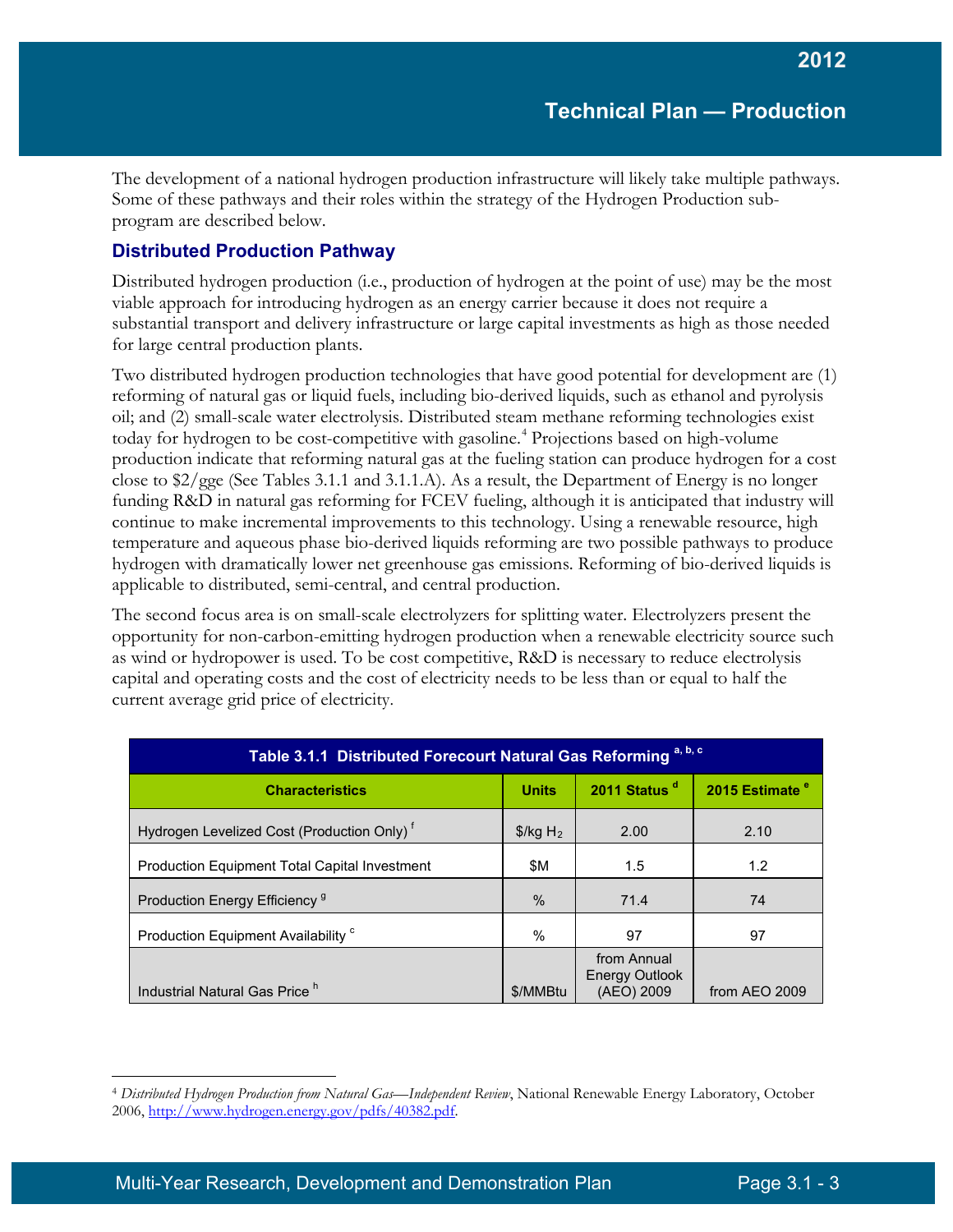| Table 3.1.1.A Distributed Natural Gas H2A Example Cost Contributions <sup>a, b, c</sup> |                   |                          |                            |  |  |  |
|-----------------------------------------------------------------------------------------|-------------------|--------------------------|----------------------------|--|--|--|
| <b>Characteristics</b>                                                                  | <b>Units</b>      | 2011 Status <sup>d</sup> | 2015 Estimate <sup>e</sup> |  |  |  |
| <b>Production Unit Capital Cost Contribution</b>                                        | \$/kg             | 0.60                     | 0.40                       |  |  |  |
| Feedstock Cost Contribution                                                             | $$$ /kg           | 1.10                     | 1.30                       |  |  |  |
| Production Fixed Operations and Maintenance (O&M)<br><b>Cost Contribution</b>           | \$/kg             | 0.20                     | 0.20                       |  |  |  |
| Production Other Variable Cost Contribution                                             | $\frac{1}{2}$ /kg | 0.10                     | 0.20                       |  |  |  |
| Hydrogen Levelized Cost (Production)                                                    | \$/kg             | 2.00                     | 2.10                       |  |  |  |
| Compression, Storage, and Dispensing (CSD) Levelized<br>Cost '                          | $\frac{1}{2}$ /kg | 2.50                     | 1.70                       |  |  |  |
| Total Hydrogen Levelized Cost (Dispensed)                                               | $\frac{1}{2}$     | 4.50                     | 3.80                       |  |  |  |

- The H2A Distributed Production Model 3.0 [\(www.hydrogen.energy.gov/h2a\\_production.html\)](http://www.hydrogen.energy.gov/h2a_production.html) was used to generate the values in the table with the exceptions described in the notes below.<br><sup>b</sup> The H2A Distributed Production Model 3.0 was used with the standard economic assumptions: All values are in
- 2007 dollars (2007\$), 1.9% inflation rate, 10% After Tax Real Internal Rate of Return, 100% equity financing, 20-year analysis period, 38.9% overall tax rate, and 15% working capital. A MACRS (Modified Accelerated Cost Recovery System) 7-year depreciation schedule was used. The plant design capacity is 1,500 kg/day of hydrogen. It is assumed that Design for Manufacture and Assembly (DFMA) would be employed and that production would have realized economies of scale.
- The plant production equipment availability is 97% including both planned and unplanned outages; ten unplanned outages of 14h duration per year; 1 planned outage of 5 days duration per year. The plant usage factor (defined as the actual yearly production/equipment design production capacity) is 86% based on over sizing of the production equipment to accommodate a summer surge in demand of 10% above the yearly average demand.
- Current technology status based on 01D\_Current\_Forecourt\_Hydrogen\_Production\_from\_Natural\_Gas\_(1,500\_kg\_per\_day)\_version\_3.0 [http://www.](http://www.hydrogen.energy.gov/h2a_prod_studies.html) [hydrogen.energy.gov/h2a\\_prod\\_studies.html](http://www.hydrogen.energy.gov/h2a_prod_studies.html)
- 2015 Technology projections based on 02D\_Future\_Forecourt\_Hydrogen\_Production\_from\_Natural\_Gas\_(1,500\_kg\_per\_day)\_version\_3.[0 http://www.h](http://www.hydrogen.energy.gov/h2a_prod_studies.html) [ydrogen.energy.gov/h2a\\_prod\\_studies.html](http://www.hydrogen.energy.gov/h2a_prod_studies.html)
- $f$ . The levelized cost is equivalent to the minimum required selling price to achieve a 10% annual rate of return over the
- life of the plant.<br><sup>g</sup> Energy efficiency is defined as the energy of the hydrogen out of the production process (lower heating value [LHV]) divided by the sum of the energy into the process from the feedstock (LHV) and all other energy needed for production. Energy used for compression, storage and dispensing (CSD) is not included in the calculation of production energy efficiency.
- <sup>h</sup> Industrial natural gas prices are taken from the U.S. Energy Information Administration (EIA) 2009 AEO reference case projection, in 2007\$. The average price over the modeled life of the plant is \$7.87/MMBtu (LHV) for the current technology case, and \$9.35/MMBtu for the 2015 case. Prices are in \$/MMBtu on a LHV basis, as utilized in the H2A models. Conversion of EIA natural gas price data on a HHV basis to a LHV basis is done with heat content values of 52.2 MJ/kg (HHV) and 47.1 MJ/kg (LHV).
- Costs for the forecourt station compression and storage are consistent with the status and targets in the Delivery Multi Year Research, Development and Demonstration (MYRD&D) section. Storage capacity for 1540 kg of hydrogen at the forecourt is included. It is assumed that the hydrogen refueling fill pressure is 5000 psi for 2010/11 and that in 2015 and 2020, the hydrogen refueling fill pressure is 10,000 psi.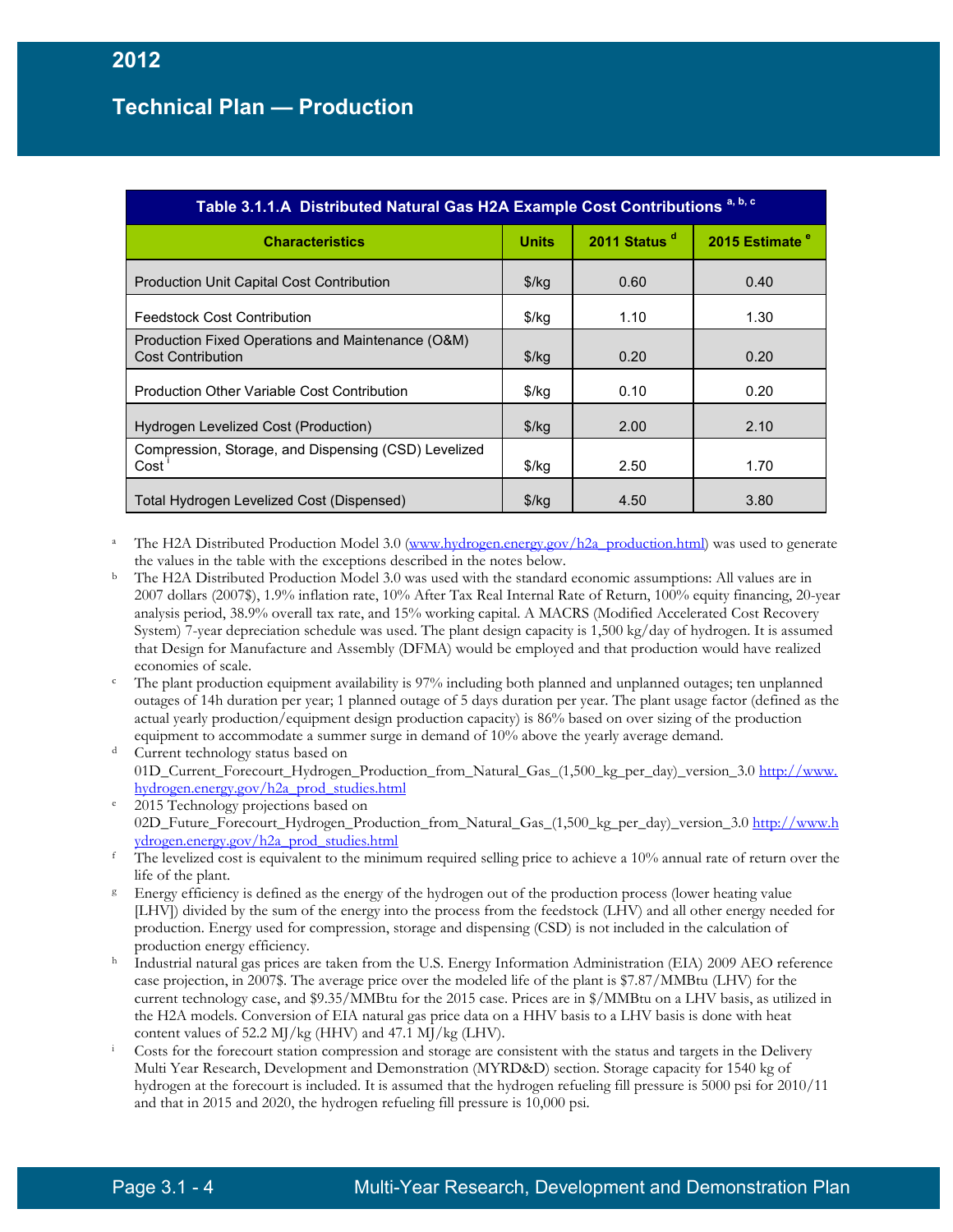#### **Centralized Production Pathway**

Large hydrogen production facilities that can take advantage of economies of scale will be needed in the long term to meet increases in hydrogen fuel demand. Central hydrogen production allows management of greenhouse gas emissions through strategies like carbon sequestration. In parallel with the distributed production effort, DOE is pursuing central production of hydrogen from a variety of resources - fossil, nuclear, and renewable.

- Coal and natural gas are possibly the least expensive feedstocks, and carbon sequestration is required to reduce or eliminate greenhouse gas emissions. Centralized natural gas reforming is not being pursued because it is already an established commercial technology.
- Biomass gasification offers the potential of a renewable option and near-zero greenhouse gas emissions.
- Water electrolysis based on renewable power may be a viable approach as the cost of capital equipment is reduced through advanced development providing the cost of electricity is less than or half of the current average grid price.
- DOE's Office of Nuclear Energy has been investigating the feasibility of hydrogen production through high-temperature electrolysis as a potential end-user application under the Next Generation Nuclear Plant project.
- High-temperature thermochemical hydrogen production that uses concentrated solar energy may be viable with the development of efficient water-splitting chemical process cycles and materials.
- Photoelectrochemical and biological hydrogen production are early development technologies to produce hydrogen using sunlight and need long-term research and development to produce hydrogen economically.
	- o In photoelectrochemical production, hydrogen is produced directly from water using sunlight and a special class of semiconductor materials. These highly specialized semiconductors absorb sunlight and use the light energy to separate water molecules into hydrogen and oxygen.
	- o In biological production, specialized microorganisms produce hydrogen using different feedstock materials and conditions: sunlight drives photolytic production from water and photosynthetic production using organic matter, dark fermentation releases hydrogen from biomass without requiring light, and microbial electrolysis cells use bacterial metabolism to generate a low voltage that, supplemented with a small amount of energy, produces hydrogen gas at a submerged cathode.

Other feedstocks and technologies for hydrogen production that show promise may also be considered. Central production of hydrogen includes a wide diversity of feedstocks, but to be viable, it would require development of a distribution and delivery infrastructure. DOE is pursuing projects to identify a cost-effective, energy-efficient, safe infrastructure for the delivery of hydrogen or hydrogen carriers from centrally located production facilities to the point of use (refer to the Delivery MYRD&D section).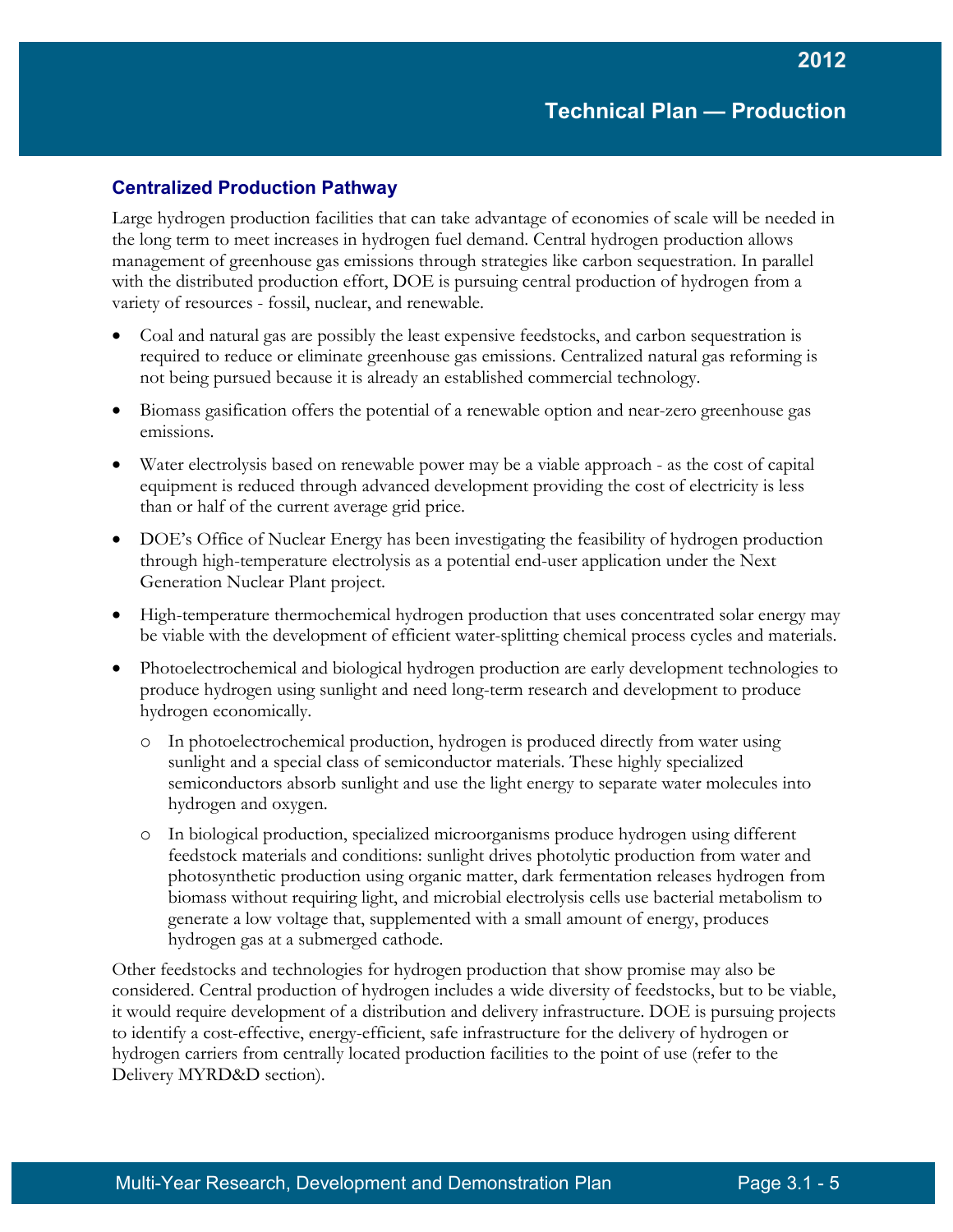#### **Semi-Central/City-Gate Production Pathway**

Another option for hydrogen production is semi-central facilities that could be located, for example, on the edge of urban areas. These would be intermediate in production capacity. They would have limited economies of scale while being located only a short distance from refueling sites and thus reduce the cost and infrastructure needed for hydrogen delivery. Several technologies may be well suited to this scale of production including wind or solar driven electrolysis, reforming of renewable bio-derived liquids, natural gas reforming and photoelectrochemical and biological hydrogen production. Although many of the technologies currently under development are applicable to the semi-central concept, it is not a major focus of the program to emphasize development at the semicentral scale.

#### **Co-Production Pathways**

Other production pathways being explored combine production of hydrogen fuel, heat, and electric power. In these scenarios, hydrogen fuel could be produced for use: (1) in stationary fuel cells to produce electricity and heat and (2) as a transportation fuel in fuel cell vehicles or hydrogen internal combustion engine vehicles. This process allows two markets for the hydrogen that could help to initiate the use of hydrogen when hydrogen demand is small. As the demand grows, more of the hydrogen could be produced for vehicle fuel rather than used for power production.

#### **Hydrogen Purification and Enrichment**

Hydrogen purification and enrichment are key technology needs that cross-cut hydrogen production options. The quality of the hydrogen produced must meet the hydrogen quality requirements as described in Appendix C. Additional performance requirements for cost, flux rates, hydrogen recovery, and hydrogen purification will be functions of actual system configurations and operation. Going forward, innovations in purification and enrichment of hydrogen will be addressed in pathway specific RD&D.

The DOE Office of Fossil Energy (FE) is developing coal to hydrogen membrane separation systems that will operate in large-scale integrated gasification combined cycle plants to separate hydrogen and to capture and sequester carbon dioxide.

In addition to hydrogen separation membranes, FE is developing oxygen separation membranes. These could be used to replace expensive oxygen cryogenic separation technologies, reducing the cost of hydrogen production from processes that use oxygen such as coal gasification, potentially biomass gasification, or even auto-thermal distributed reforming.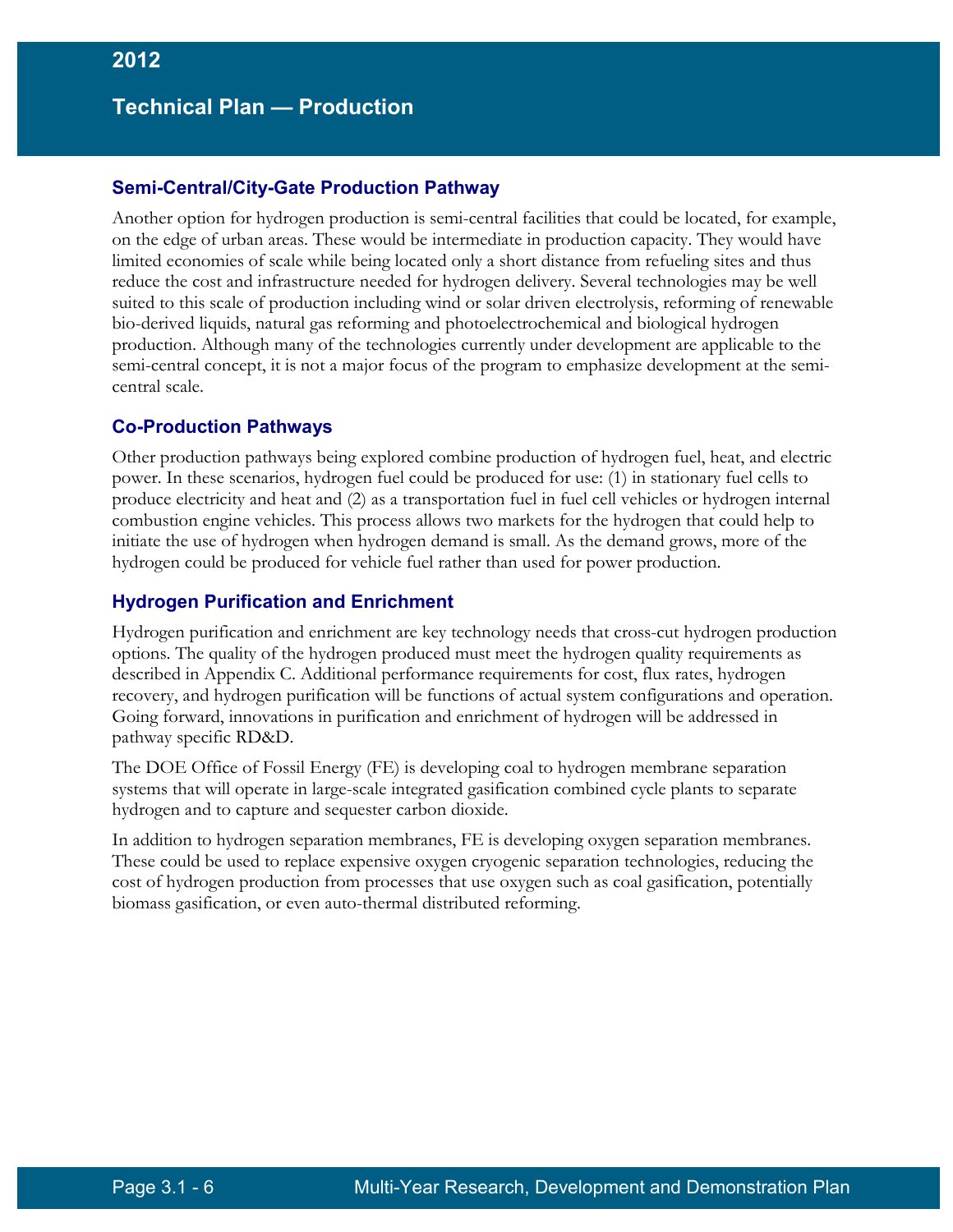# **3.1.3 Programmatic Status**

#### **Current Activities**

Major hydrogen production sub-program activities are listed in Table 3.1.2.

| Table 3.1.2 FY 2012 Current Hydrogen Production Program Activities |                                                                                                                                                                                                                                                                                                                                                                                                                                                                                                                                                                |                                                                                                                                                                                                                                                                                                                                                                                                                                                                                                                  |  |  |  |
|--------------------------------------------------------------------|----------------------------------------------------------------------------------------------------------------------------------------------------------------------------------------------------------------------------------------------------------------------------------------------------------------------------------------------------------------------------------------------------------------------------------------------------------------------------------------------------------------------------------------------------------------|------------------------------------------------------------------------------------------------------------------------------------------------------------------------------------------------------------------------------------------------------------------------------------------------------------------------------------------------------------------------------------------------------------------------------------------------------------------------------------------------------------------|--|--|--|
| <b>Technology Pathway</b>                                          | <b>Approach</b>                                                                                                                                                                                                                                                                                                                                                                                                                                                                                                                                                | <b>FY 2012 Activities</b>                                                                                                                                                                                                                                                                                                                                                                                                                                                                                        |  |  |  |
| Distributed reforming of<br>renewable liquid<br>feedstocks         | Improve reforming and separation<br>$\bullet$<br>efficiencies and yields<br>Identify more durable, low cost,<br>$\bullet$<br>reforming catalysts<br>Incorporate breakthrough<br>$\bullet$<br>separations technology<br>Reduce space needed<br>$\bullet$<br>Optimize system operation<br>Intensify and consolidate the number<br>$\bullet$<br>of process steps, unit operations                                                                                                                                                                                 | National Renewable Energy Laboratory<br>$\bullet$<br>(NREL): Catalytic steam reforming of<br>biomass pyrolysis-derived bio-oils<br>Pacific Northwest National Laboratory<br>(PNNL): Aqueous phase reforming of<br>biomass liquids such as sugar alcohols<br>and pyrolysis oils                                                                                                                                                                                                                                   |  |  |  |
| Electrolysis                                                       | Reduce electricity costs of hydrogen<br>$\bullet$<br>production by developing new<br>materials and systems to improve<br>efficiency<br>Reduce capital costs of electrolysis<br>$\bullet$<br>system through new designs with<br>lower cost materials and advanced<br>manufacturing methods<br>Develop low-cost hydrogen<br>$\bullet$<br>production from electrolysis using<br>wind and other renewable electricity<br>sources<br>Develop stacks with integral<br>$\bullet$<br>electrochemical compression<br>schemes to produce hydrogen at<br>higher pressures | Proton Energy Systems: PEM electrolysis<br>$\bullet$<br>system for reduced cost, improved<br>subsystem/component performance, and<br>increased durability<br>Giner Electrochemical Systems: Lower<br>$\bullet$<br>cost, higher pressure PEM electrolyzer<br>stacks and electrolysis system<br>NREL: Integrated electrolysis with the<br>$\bullet$<br>renewable power source, including power<br>electronics development<br>Avalence: High-efficiency, ultra high-<br>$\bullet$<br>pressure alkaline electrolysis |  |  |  |
| <b>Biomass Gasification</b>                                        | Develop advanced, lower-cost<br>$\bullet$<br>reforming technologies for hydrogen<br>production from biomass gasification<br>Reduce capital costs of gasification<br>$\bullet$<br>Demonstrate feasibility at pilot scale                                                                                                                                                                                                                                                                                                                                        | $\bullet$<br>Gas Technology Institute (GTI), National<br>Energy Technology Laboratory, Schott<br>North America, Wah Chang (An Allegheny<br>Company): One step shift separation<br>Membrane reactor for biomass gas<br>reforming for hydrogen production                                                                                                                                                                                                                                                          |  |  |  |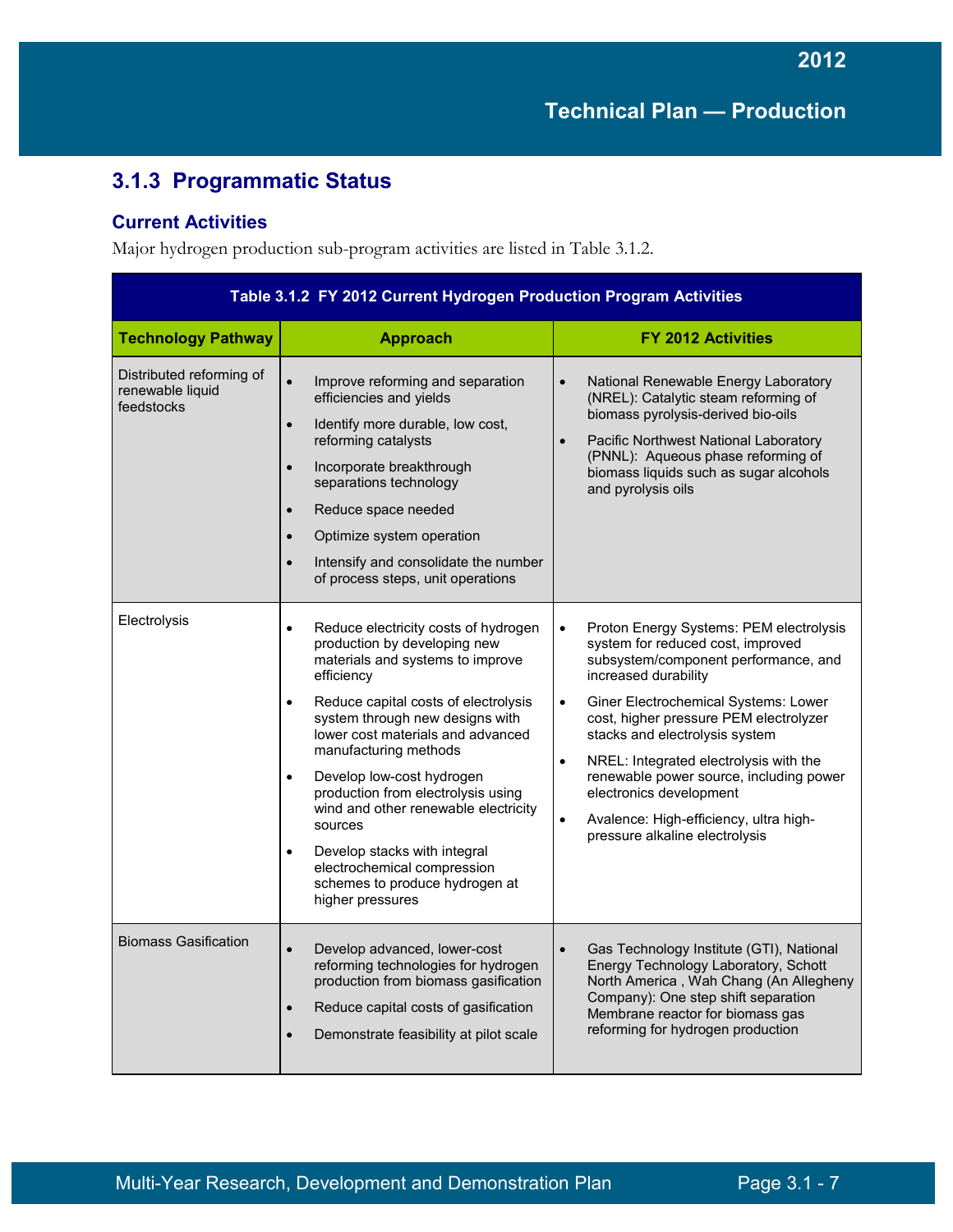| Table 3.1.2  FY 2012 Current Hydrogen Production Program Activities (continued) |                                                                                                                                                                                                                                                                                                                                                                                                                                                                                                                                                                                                                                                                                                                      |                                                                                                                                                                                                                                                                                                                                                                                                                                                                                                                                                                                                                                                                                                                                                                                                                                                                                                                                                                                                                                                                                                                                                                                                                                                         |  |  |  |
|---------------------------------------------------------------------------------|----------------------------------------------------------------------------------------------------------------------------------------------------------------------------------------------------------------------------------------------------------------------------------------------------------------------------------------------------------------------------------------------------------------------------------------------------------------------------------------------------------------------------------------------------------------------------------------------------------------------------------------------------------------------------------------------------------------------|---------------------------------------------------------------------------------------------------------------------------------------------------------------------------------------------------------------------------------------------------------------------------------------------------------------------------------------------------------------------------------------------------------------------------------------------------------------------------------------------------------------------------------------------------------------------------------------------------------------------------------------------------------------------------------------------------------------------------------------------------------------------------------------------------------------------------------------------------------------------------------------------------------------------------------------------------------------------------------------------------------------------------------------------------------------------------------------------------------------------------------------------------------------------------------------------------------------------------------------------------------|--|--|--|
| <b>Technology Pathway</b>                                                       | <b>Approach</b>                                                                                                                                                                                                                                                                                                                                                                                                                                                                                                                                                                                                                                                                                                      | <b>FY 2012 Activities</b>                                                                                                                                                                                                                                                                                                                                                                                                                                                                                                                                                                                                                                                                                                                                                                                                                                                                                                                                                                                                                                                                                                                                                                                                                               |  |  |  |
| Solar Thermochemical <sup>5</sup>                                               | $\bullet$<br>Utilize the high-temperature energy<br>from concentrated solar power to<br>produce hydrogen through<br>thermochemical cycles<br>Demonstrate feasibility of reaction<br>$\bullet$<br>cycles<br>Demonstrate durability of cycle<br>$\bullet$<br>reaction materials<br>Develop durable materials of<br>$\bullet$<br>construction.<br>Improve solar to hydrogen<br>$\bullet$<br>efficiencies.                                                                                                                                                                                                                                                                                                               | Science Applications International<br>$\bullet$<br>Corporation: High-temperature water<br>splitting using the sulfur-ammonia reaction<br>cycle for large scale production of<br>hydrogen using solar energy.<br>Sandia National Laboratories, University of<br>$\bullet$<br>Colorado, Boulder: Solar hydrogen<br>production with a metal oxide based<br>thermochemical cycle.<br>Argonne National Laboratory, GTI,<br>Pennsylvania State University, Orion<br>Consulting Group, University of Illinois-<br>Chicago: Membrane/electrolyzer<br>development in the Cu-CI thermochemical<br>cycle                                                                                                                                                                                                                                                                                                                                                                                                                                                                                                                                                                                                                                                           |  |  |  |
| Photoelectrochemical<br>$(PEC)^6$                                               | Establish standards in theory,<br>$\bullet$<br>synthesis, characterization, and<br>certification for PEC materials,<br>interfaces, devices, and systems<br>Develop durable forms of known<br>$\bullet$<br>PEC materials and devices with<br>limited-lifetime high efficiencies<br>Develop high-efficiency forms of<br>$\bullet$<br>known PEC materials devices with<br>stabilized moderate efficiencies<br>Discover and develop new<br>$\bullet$<br>generation of high-efficiency, high-<br>durability photocatalytic materials<br>and devices<br>Develop cost-effective solar water-<br>$\bullet$<br>splitting reactors based on the best<br>available PEC photoelectrode or<br>photocatalyst materials and devices | NREL: III-V crystalline material and device<br>$\bullet$<br>development; Improving stability/durability<br>of the III-V materials; Study corrosion<br>mechanism and validate surface of III-V<br>semiconductors; Theoretical discovery of<br>new PEC materials; Standardization of<br>PEC characterizations and certifications<br>University of Nevada, Las Vegas;<br>$\bullet$<br>Advanced spectroscopic characterizations<br>of PEC materials and interfaces<br>synthesized by PEC Working Group<br>researchers<br>Stanford University: Development of new<br>$\bullet$<br>generation MoS <sub>2</sub> nano-particle<br>photocatalysts with electronic support<br>scaffolds for device integration<br>Lawrence Livermore National Laboratory:<br>$\bullet$<br>Advanced ab initio theoretical modeling of<br>water-splitting and corrosion reactions at<br>the semiconductor/electrolyte interface<br>MV Systems / University of Hawaii at<br>Manoa: development of thin film PEC<br>materials and monolithic integrated devices<br>based on low cost metal oxides, silicon<br>alloys, and copper chalcopyrites Midwest<br>Optoelectronics: Develop combinations of<br>solar cell and catalyst materials for PEC<br>immersion-type devices and systems |  |  |  |

 $\overline{a}$ 

<span id="page-7-1"></span><span id="page-7-0"></span><sup>&</sup>lt;sup>5</sup> In collaboration with DOE Office of Nuclear Energy.

 $^6$  In collaboration with DOE's Office of Science  $(\frac{http://science.energy.gov)}$ .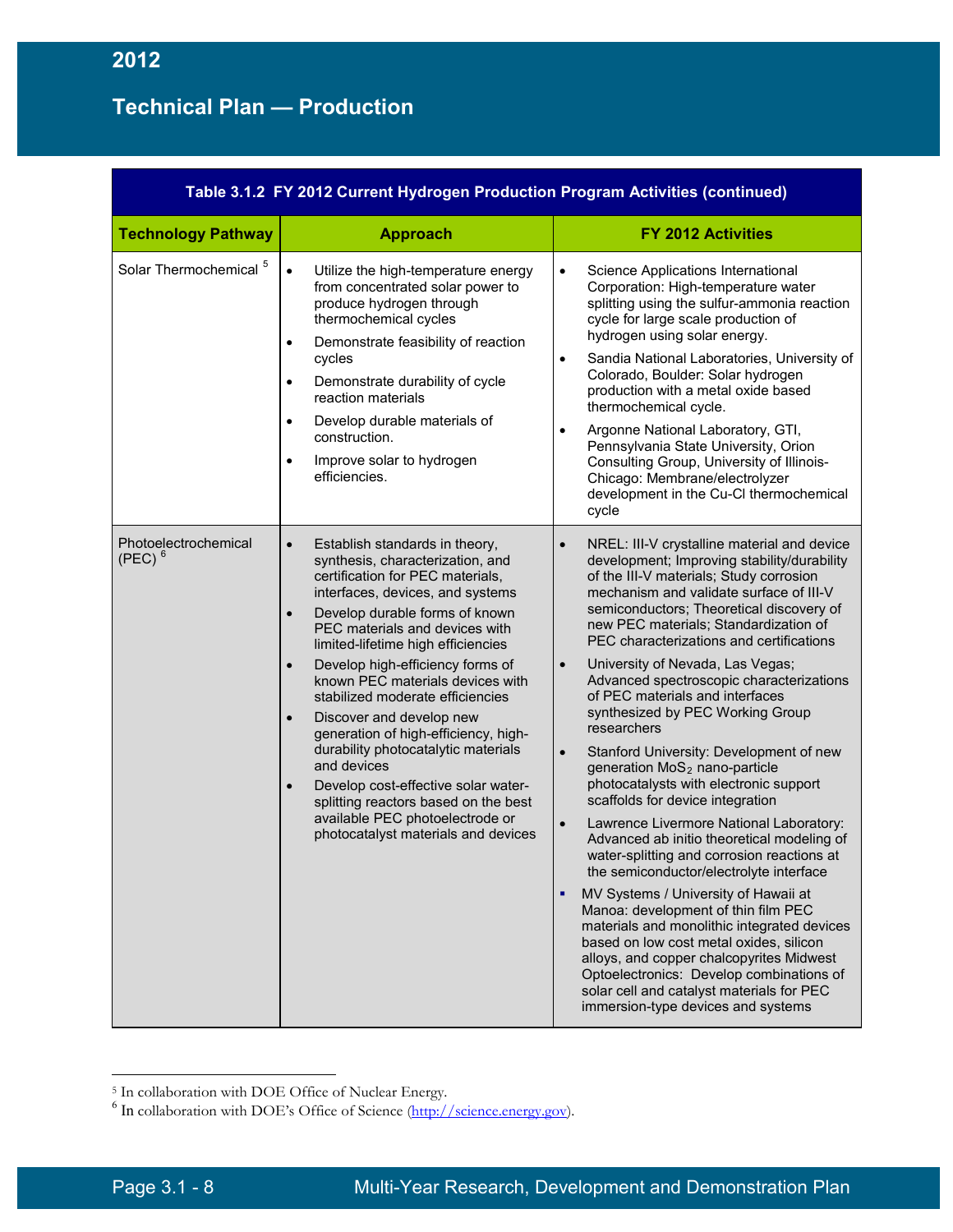| Table 3.1.2  FY 2012 Current Hydrogen Production Program Activities (continued)                       |                                                                                                                                                                                                                                                                 |                                                                                                                                                                                                                                                                                                                                                                                                                                                                                                                                                                                                                                                                                                                                     |  |  |  |
|-------------------------------------------------------------------------------------------------------|-----------------------------------------------------------------------------------------------------------------------------------------------------------------------------------------------------------------------------------------------------------------|-------------------------------------------------------------------------------------------------------------------------------------------------------------------------------------------------------------------------------------------------------------------------------------------------------------------------------------------------------------------------------------------------------------------------------------------------------------------------------------------------------------------------------------------------------------------------------------------------------------------------------------------------------------------------------------------------------------------------------------|--|--|--|
| <b>Technology Pathway</b>                                                                             | <b>Approach</b>                                                                                                                                                                                                                                                 | <b>FY 2012 Activities</b>                                                                                                                                                                                                                                                                                                                                                                                                                                                                                                                                                                                                                                                                                                           |  |  |  |
| Biological <sup>7</sup>                                                                               | Develop modifications to green algae,<br>$\bullet$<br>cyanobacteria, dark fermentative<br>microorganisms, and microbial<br>electrolysis systems that will facilitate<br>efficient production of hydrogen<br>Develop biochemical process<br>$\bullet$<br>methods | NREL: Develop photobiological and<br>integrated biological systems for large-scale<br>$H2$ production using green algae<br>University of California Berkeley: Minimize<br>the chlorophyll antenna size of<br>photosynthesis to maximize solar<br>conversion efficiency in green algae.<br>J. Craig Venter Institute and NREL:<br>Develop an O <sub>2</sub> -tolerant cyanobacterial<br>system for continuous light-driven H <sub>2</sub><br>production from water<br>NREL and Penn State University: Develop<br>direct fermentation technologies to convert<br>renewable lignocellulosic biomass<br>resources to $H_2$ by bioreactor optimization,<br>improving molar yield, and developing a<br>microbial electrolysis cell system |  |  |  |
| Separation and<br>purification systems<br>(cross-cutting<br>research) <sup>8</sup> (ended in<br>2011) | Develop separation technology for<br>$\bullet$<br>distributed and central hydrogen<br>production                                                                                                                                                                | Media and Process Technologies: Carbon<br>$\bullet$<br>molecular sieve membrane in a single-step<br>water-gas shift reactor<br>University of Cincinnati: Zeolite membrane<br>reactor for single-step water-gas shift<br>reaction                                                                                                                                                                                                                                                                                                                                                                                                                                                                                                    |  |  |  |

## **3.1.4 Technical Challenges**

The overarching technical challenge to providing hydrogen that is cost competitive with other fuels is reducing cost. The production cost component for hydrogen from central natural gas reforming is unlikely to decrease significantly from current projected costs

(See [http://hydrogen.energy.gov/h2a\\_prod\\_studies.html\)](http://hydrogen.energy.gov/h2a_prod_studies.html). As a result, achieving the threshold cost of \$2.00 – \$4.00/gge will depend primarily on technical improvements leading to cost reductions in station compression, storage, and dispensing (CSD).

The capital cost of current water electrolysis systems, along with the high cost of electricity in many regions, limits widespread adoption of electrolysis technology for low cost hydrogen production. Water electrolyzer capital cost reductions and efficiency improvements are required along with the design of utility-scale electrolyzers capable of grid integration and compatible with low-cost, nearzero emission electricity sources. Electrolytic production of hydrogen, where coal is the primary

<span id="page-8-0"></span> <sup>7</sup> In collaboration with DOE's Office of Science [\(http://science.energy.gov\)](http://science.energy.gov/).

<span id="page-8-1"></span><sup>&</sup>lt;sup>8</sup> In collaboration with DOE Office of Fossil Energy (http://fossil.energy.gov/programs/fuels/index.html.).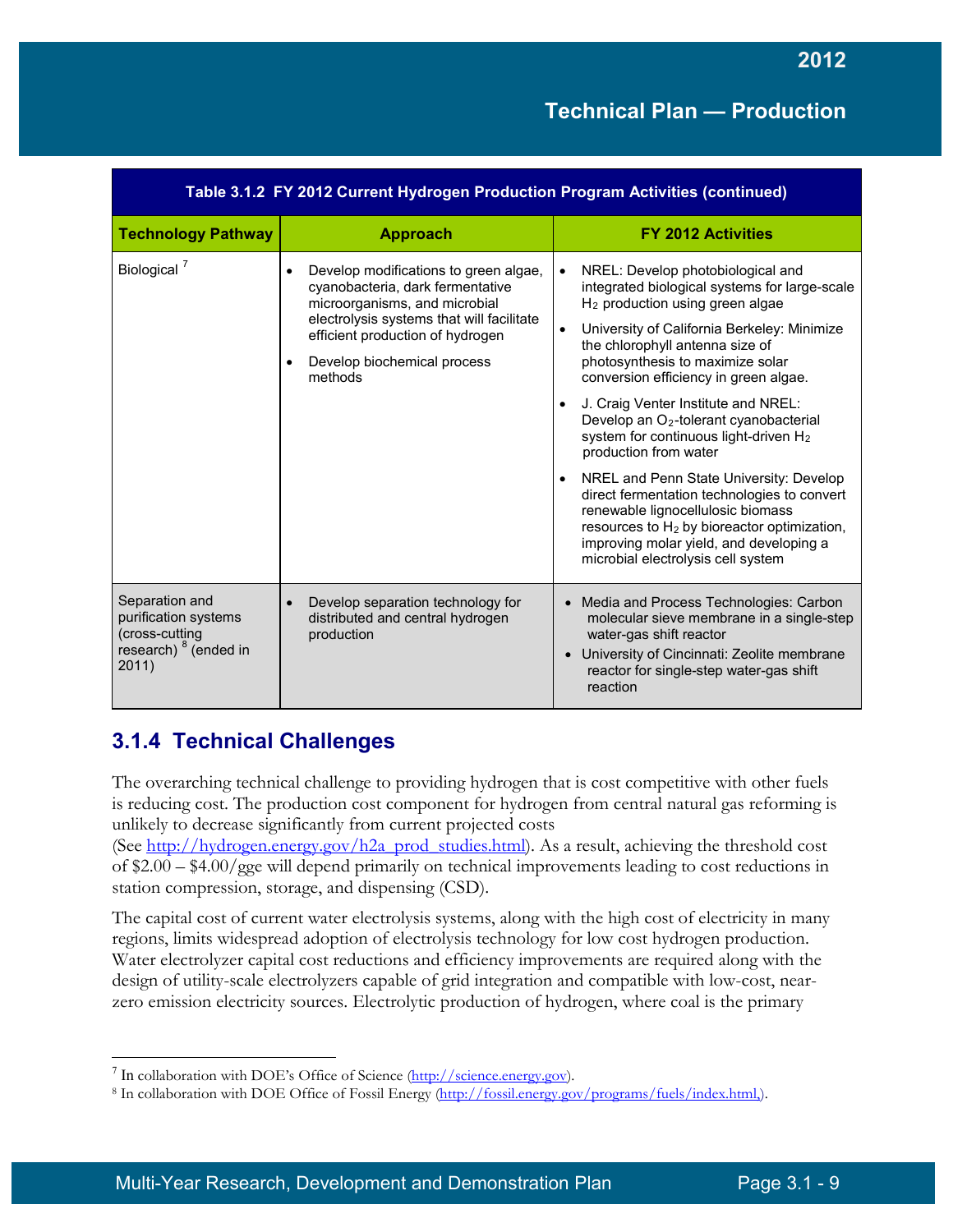energy resource, will not lead to carbon emission reduction without carbon sequestration technologies.

Hydrogen can be produced from biomass either by reforming of bio-derived liquids or through gasification or pyrolysis of biomass feedstocks. The costs of currently available bio-derived liquids such as ethanol or sugar alcohols (e.g., sorbitol) need to be reduced. Significant improvements in reforming and associated technologies need to be developed for bio-derived liquids to reduce the capital and operating costs for this distributed production option to become competitive. As is the case for electricity, biomass feedstocks costs and availability may vary significantly from region to region. The efficiencies of biomass gasification, pyrolysis, and reforming need to be increased and the capital costs need to be reduced by developing improved technologies and approaches.

High-temperature, solar-driven, thermochemical hydrogen production using water-splitting chemical cycles is in an early stage of research. Research is also needed to cost-effectively couple the thermochemical cycles with advanced concentrated solar energy technology. If these efforts are successful, high-temperature thermochemical processes may provide a clean, efficient, and sustainable route for producing hydrogen from water.

Photoelectrochemical (PEC) hydrogen production based on semiconductor photoelectrodes or photocatalysts is in an early stage of development and requires significant advancements in materials, material systems, and reactor concept development. The primary materials-based research in this area is progressing on three fronts: (1) the study of costly high-efficiency materials to establish performance benchmarks, and to attain a fundamental understanding of PEC hydrogen generation versus corrosion mechanisms; (2) the study of durable lower-quality/lower-cost material systems to improve efficiency by mitigating loss mechanisms; and (3) the development of sophisticated multicomponent devices and systems with the potential to achieve efficient PEC water splitting through the effective combination of functionalized materials specifically optimized for light-absorption, charge transport and interfacial catalysis.

Biological hydrogen production is in early- to mid-stage of research and presents many technical challenges, beginning with bioengineering of microorganisms that can efficiently produce hydrogen at high rates. Some of the challenges are related to the need for increased light utilization efficiency, increased rate of hydrogen production, improved continuity of photoproduction, and increased hydrogen molar yield. The advantages of biological hydrogen production are that high-purity water is not required and toxic or polluting by-products are not generated.

#### **Technical Targets**

A variety of feedstocks and processes are being researched and developed for producing hydrogen fuel. Each technology is in a different stage of development, and each offers unique opportunities, benefits, and challenges. Economics favor certain technologies more than others in the near term, and other technologies are expected to become economically viable as the technologies mature and market drivers shift.

Tables 3.1.3 through 3.1.12 list the DOE technical targets for hydrogen production from a variety of feedstocks. The targets and timeline for each technology reflect a number of factors, including the expected size/capacity of a production unit, the current stage of technology development, and the costs and characteristics of the feedstock. The current case values in the tables are based on the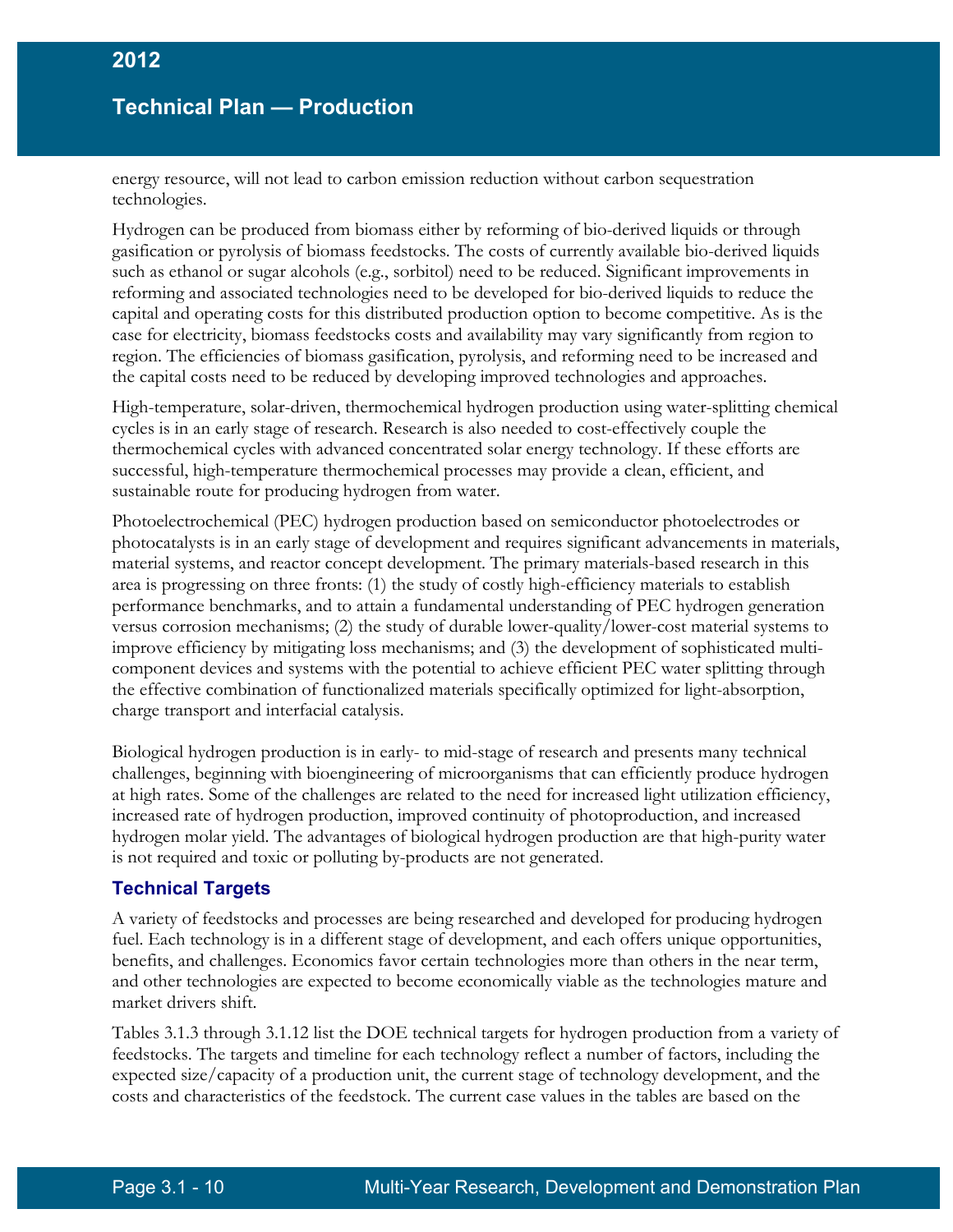status of technologies which have been demonstrated in the laboratory, not on currently available commercial systems. Current cost estimates (2007\$) are based on the projected high volume production of these technologies. Where appropriate, target tables are accompanied by another table that details the estimated cost breakdown as determined using the H2A hydrogen production cost models. The accompanying table is provided as an example only. The cost breakdowns are not targets. For many of the production pathways, achievement of the cost targets will depend on technical breakthroughs (e.g., feedstock processing, heliostat development) beyond the scope of the Hydrogen and Fuel Cells Program. Feedstock costs (including electricity costs) and availability may limit deployments of some pathway technologies.

Out-year targets are RD&D milestones for measuring progress. For hydrogen to become a major energy carrier, the combination of its cost and that of the power system it is used in, must be competitive with the alternatives available in the marketplace. For light duty vehicles, this means that the combination of the hydrogen cost, and its use in a hydrogen fuel cell vehicle, must be competitive with conventional fuels used in advanced vehicles on a cost per mile basis to the consumer. The estimated cost of hydrogen needed to be competitive (with HEVs) is \$2.00 – \$4.00/gge (untaxed) at the dispenser. This estimate will be periodically re-evaluated to reflect projected fuel costs and vehicle power system energy efficiencies on a cost-per-mile basis. The ultimate target for all of the production technologies being researched is a hydrogen cost that will be competitive for transportation on a well-to-wheels basis, regardless of the production method.

The threshold cost goal of \$2.00 – \$4.00/gge was apportioned between the production and delivery components of the total cost in order for targets, goals, and R&D priorities to be set. A split of the target based on central natural gas reforming as the dominant incumbent technology was used to identify separate threshold targets of  $\langle $2.00/gge$  by 2020 for both production and delivery.<sup>[9](#page-10-0)</sup> Somewhat higher costs can be allowed for distributed production since the 2020 targets for CSD result in a levelized cost projection of forecourt costs of  $\sim$  \$1.70/gge.

Although not listed in each table, it is understood that the quality of the hydrogen produced by each of these production technologies must meet the hydrogen quality requirements as described in Appendix C. All costs in the following tables are in 2007 dollars to be consistent with DOE Office of Energy Efficiency and Renewable Energy (EERE) planning which uses the energy costs from the 2009 Annual Energy Outlook.

 $\overline{a}$ 

<span id="page-10-0"></span><sup>&</sup>lt;sup>9</sup> Record 12001, in preparation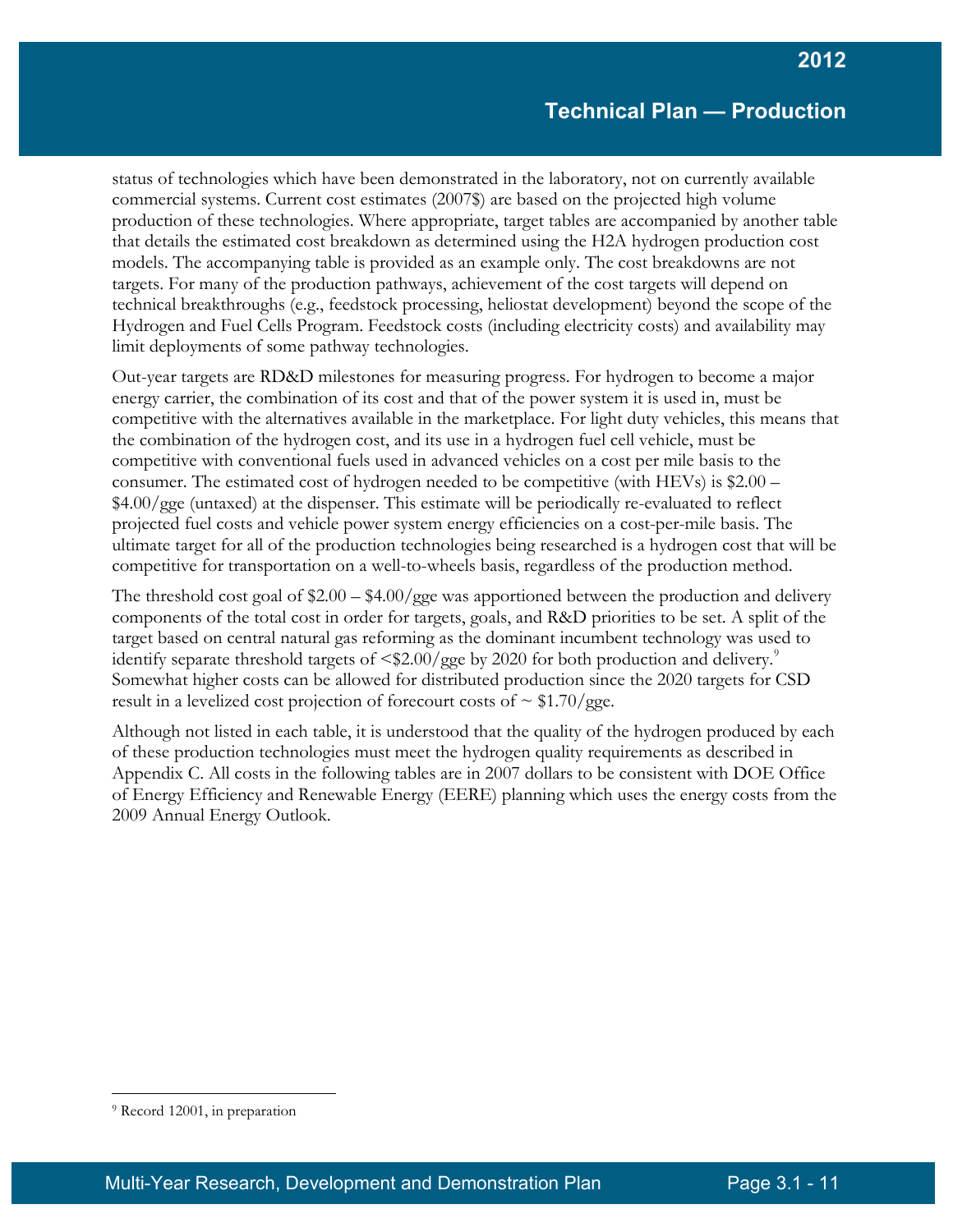| Table 3.1.3 Technical Targets: Distributed Forecourt Production of Hydrogen from<br>Bio-Derived Renewable Liquids - High Temperature Ethanol Reforming <sup>a, b, c</sup> |                     |                             |                             |                             |  |  |
|---------------------------------------------------------------------------------------------------------------------------------------------------------------------------|---------------------|-----------------------------|-----------------------------|-----------------------------|--|--|
| <b>Characteristics</b>                                                                                                                                                    | <b>Units</b>        | 2011<br>Status <sup>d</sup> | 2015<br>Target <sup>d</sup> | 2020<br>Target <sup>e</sup> |  |  |
| Hydrogen Levelized Cost (Production Only) <sup>t</sup>                                                                                                                    | $$$ /kg             | 6.60                        | 5.90                        | 2.30                        |  |  |
| Production Equipment Total Capital Investment <sup>c</sup>                                                                                                                | \$                  | 1.9M                        | 1.4M $^{\circ}$             | 1.2M $^{\circ}$             |  |  |
| Production Energy Efficiency <sup>9</sup>                                                                                                                                 | $\%$                | 68                          | 70 <sup>e</sup>             | $75^{e, h}$                 |  |  |
| Production Equipment Availability <sup>c</sup>                                                                                                                            | $\%$                | 97                          | 97                          | 97                          |  |  |
| Ethanol Price <sup>d,e</sup>                                                                                                                                              | average<br>$$$ /gal | 2.47                        | 2.41                        | 0.85                        |  |  |

#### **Table 3.1.3.A Distributed Bio-Derived Renewable Liquids H2A – High Temperature Ethanol Reforming Example Cost Contributions a, b, c**

| <b>Characteristics</b>                                       | <b>Units</b>  | 2011<br>Status <sup>d</sup> | $2015$ <sup>d</sup> | 2020 <sup>°</sup> |
|--------------------------------------------------------------|---------------|-----------------------------|---------------------|-------------------|
| Production Unit Capital Cost Contribution <sup>b</sup>       | $\frac{f}{g}$ | 0.80                        | 0.70                | 0.50              |
| Feedstock Cost Contribution d,e                              | $\frac{1}{2}$ | 5.50                        | 5.10                | 1.60              |
| Production Fixed O&M Cost Contribution                       | $\frac{f}{g}$ | 0.20                        | 0.10                | 0.10              |
| Production Other Variable O&M Cost Contribution <sup>d</sup> | $\frac{1}{2}$ | 0.10                        | 0.10                | 0.10              |
| Hydrogen Levelized Cost (Production)                         | $\frac{f}{g}$ | 6.60                        | 5.90                | 2.30              |
| CSD Cost Contribution                                        | $\frac{1}{2}$ | 2.50                        | 1.70                | 1.70              |
| Total Hydrogen Levelized Cost (Dispensed)                    | $\frac{1}{2}$ | 9.10                        | 7.70                | 4.00              |

Note: numbers may not sum due to rounding.

- <sup>a</sup> The H2A Distributed Production Model 3.0 [\(www.hydrogen.energy.gov/h2a\\_production.html\)](http://www.hydrogen.energy.gov/h2a_production.html) was used to generate the values in the table with the exceptions described in the notes below. Results are documented in the H2A v3 Current and Future Case studies for Forecourt Hydrogen Production from Ethanol (http://www.hydrogen.energy.gov/h2a\_prod\_studies.html).
- <sup>b</sup> The H2A Distributed Production Model 3.0 was used with the following standard economic assumptions: All values are in 2007 dollars, 1.9% inflation rate, 10% After Tax Real Internal Rate of Return, 100% Equity Financing, 20-year analysis period, 38.9% overall tax rate, and 15% working capital. The plant design capacity is 1,500 kg/day of hydrogen. It is assumed that Design for Manufacture and Assembly (DFMA) would be employed and that
- production would have realized economies of scale.<br>The plant production equipment availability is 97% including both planned and unplanned outages; ten unplanned outages of 14h duration per year; 1 planned outage of 5 days duration per year. The plant usage factor (defined as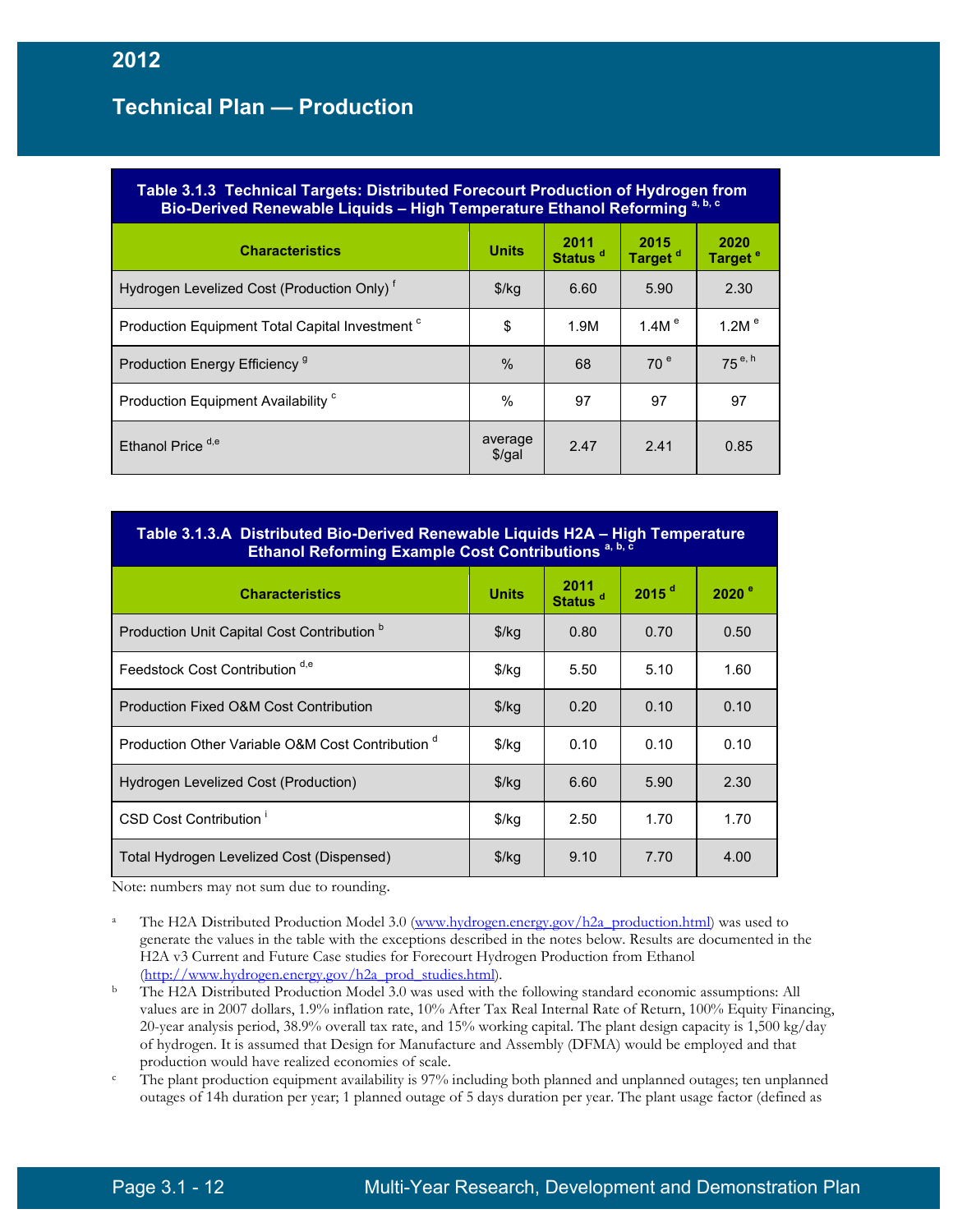the actual yearly production/equipment design production capacity) is 86% based on over sizing of the production equipment to accommodate a summer surge in demand of 10% above the yearly average demand.

- Ethanol prices for the 2011 status and 2015 target cases are derived from Table B-6: Unit Operation Cost Contribution Estimates (2007 Dollars) and Technical Projections for Thermochemical Conversion to Ethanol Baseline Process Concept. Biomass Multi-Year Program Plan, DOE April 2011. Minimum ethanol price (\$/gal) = 2.77 (2010), 2.15 (2012) for ethanol from corn stover feedstock. An additional cost of \$0.25/gal was added for delivery. The 2012 target price was assumed throughout the remainder of the analysis period. The average delivered ethanol prices shown in Table 3.1.3 were calculated assuming a 20 year facility life starting in 2010 and 2015,
- respectively. The electricity cost utilized is the EIA AEO 2009 reference case commercial rate.<br>The capital cost and energy efficiency of the production unit are based on preliminary analyses and projections for what could be achieved with successful development of this technology (i.e., 2020 target values for conversion process efficiency and equipment cost are assumed to be the same as the 2015 projection for distributed steam methane reforming. The threshold cost goal of <\$4.00/gge dispensed hydrogen cost could be achieved with ethanol reforming if the equipment cost and efficiency targets are met and the cost of ethanol is reduced to <\$.85/gal (40% of the value projected by the Biomass Program).
- <sup>f</sup> The levelized cost is equivalent to the minimum required selling price to achieve a  $10\%$  annual rate of return over the life of the plant.
- <sup>g</sup> Energy efficiency is defined as the energy of the hydrogen out of the production process (LHV) divided by the sum of the energy into the process from the feedstock (LHV) and all other energy needed for production. Energy used
- for CSD is not included in the calculation of production energy efficiency.<br>h Production unit energy efficiency may vary (as low as 65%) if the capital cost, feedstock costs and other costs associated with alternative process options such as aqueous phase reforming are low enough to still achieve the target of  $\leq$  \$4.00/gge dispensed hydrogen cost.<br>Costs for the forecourt station compression and storage are consistent with the status and targets in the Delivery
- MYRD&D Section. Storage capacity for 1540 kg of hydrogen at the forecourt is included. It is assumed that the hydrogen refueling fill pressure is 5000 psi for 2010 and it assumed that in 2015 and 2020, the hydrogen refueling fill pressure is 10,000 psi.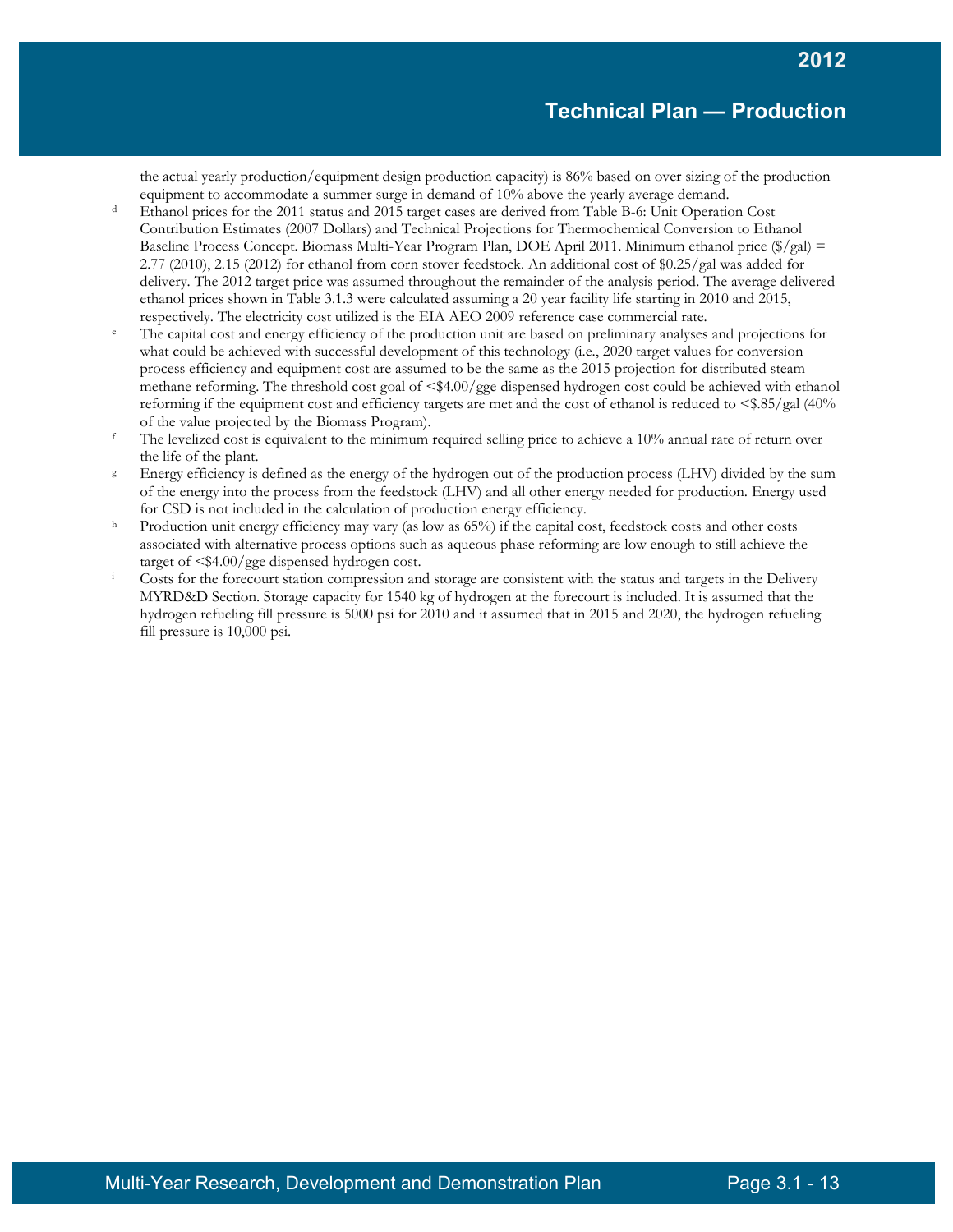| Table 3.1.4 Technical Targets: Distributed Forecourt Water Electrolysis Hydrogen<br>Production <sup>a, b, c</sup> |                        |                       |                          |                          |  |  |  |
|-------------------------------------------------------------------------------------------------------------------|------------------------|-----------------------|--------------------------|--------------------------|--|--|--|
| <b>Characteristics</b>                                                                                            | <b>Units</b>           | 2011<br><b>Status</b> | 2015<br><b>Target</b>    | 2020<br><b>Target</b>    |  |  |  |
| Hydrogen Levelized Cost <sup>d</sup> (Production<br>Only)                                                         | $\frac{f}{g}$          | 4.20 $d$              | 3.90 <sup>d</sup>        | 2.30 <sup>d</sup>        |  |  |  |
| Electrolyzer System Capital Cost                                                                                  | $\frac{f}{g}$<br>\$/kW | 0.70<br>430 $e, f$    | 0.50<br>300 <sup>6</sup> | 0.50<br>300 <sup>f</sup> |  |  |  |
| System Energy Efficiency <sup>9</sup>                                                                             | $%$ (LHV)              | 67                    | 72                       | 75                       |  |  |  |
|                                                                                                                   | kWh/kg                 | 50                    | 46                       | 44                       |  |  |  |
| Stack Energy Efficiency <sup>h</sup>                                                                              | % (LHV)                | 74                    | 76                       | 77                       |  |  |  |
|                                                                                                                   | kWh/kg                 | 45                    | 44                       | 43                       |  |  |  |
| <b>Electricity Price</b>                                                                                          | \$/kWh                 | From AEO<br>2009'     | From AEO<br>2009         | $0.037$ <sup>j</sup>     |  |  |  |

| Table 3.1.4.A Distributed Electrolysis H2A Example Cost Contributions <sup>a, b, c</sup> |                                                          |                                  |                       |                                  |                   |  |
|------------------------------------------------------------------------------------------|----------------------------------------------------------|----------------------------------|-----------------------|----------------------------------|-------------------|--|
| <b>Characteristics</b>                                                                   |                                                          | <b>Units</b>                     | 2011<br><b>Status</b> | 2015                             | 2020              |  |
|                                                                                          | Cost Contribution <sup>a, b, e</sup>                     | $\frac{1}{2}$ /kg H <sub>2</sub> | 0.70                  | 0.50                             | 0.50              |  |
| Electrolysis System                                                                      | <b>Production Equipment</b><br>Availability <sup>c</sup> | $\frac{0}{0}$                    | 98                    | 98                               | 98                |  |
| Electricity                                                                              | <b>Cost Contribution</b>                                 | $\frac{1}{2}$ /kg H <sub>2</sub> | 3.00 <sup>1</sup>     | $3.10$ <sup><math>+</math></sup> | 1.60 <sup>1</sup> |  |
| <b>Production Fixed O&amp;M</b>                                                          | <b>Cost Contribution</b>                                 | $\frac{1}{2}$ /kg H <sub>2</sub> | 0.30                  | 0.20                             | 0.20              |  |
| <b>Production Other</b><br><b>Variable Costs</b>                                         | <b>Cost Contribution</b>                                 | $\frac{1}{2}$ /kg H <sub>2</sub> | 0.10                  | 0.10                             | < 0.10            |  |
| <b>Hydrogen Production</b>                                                               | <b>Cost Contribution</b>                                 | $\frac{1}{2}$ /kg H <sub>2</sub> | 4.10                  | 3.90                             | 2.30              |  |
| Compression, Storage,<br>and Dispensing <sup>k</sup>                                     | <b>Cost Contribution</b>                                 | $\frac{1}{2}$ /kg H <sub>2</sub> | 2.50                  | 1.70                             | 1.70              |  |
| Total Hydrogen Levelized Cost (Dispensed)                                                |                                                          | $\frac{1}{2}$ /kg H <sub>2</sub> | 6.60                  | 5.60                             | 4.00              |  |

<sup>a</sup> The H2A Distributed Production Model 3.0 [\(www.hydrogen.energy.gov/h2a\\_production.html\)](http://www.hydrogen.energy.gov/h2a_production.html) used alkaline electrolysis parameters to generate the values in the table with the exceptions described in the notes below. Results are documented in the Current and Future H2A v3 case studies for Forecourt Hydrogen Production from Grid Electrolysis which can be found at [http://www.hydrogen.energy.gov/h2a\\_prod\\_studies.html.](http://www.hydrogen.energy.gov/h2a_prod_studies.html)

<sup>b</sup> The H2A Distributed Production Model 3.0 was used with the standard economic assumptions: All values are in 2007 dollars, 1.9% inflation rate, 10% After Tax Real Internal Rate of Return, 100% Equity Financing, 20-year analysis period, 38.9% overall tax rate, and 1% working capital (based on independent review input). A MACRS 7 year depreciation schedule was used. The plant design capacity is 1,500 kg/day of hydrogen. It is assumed that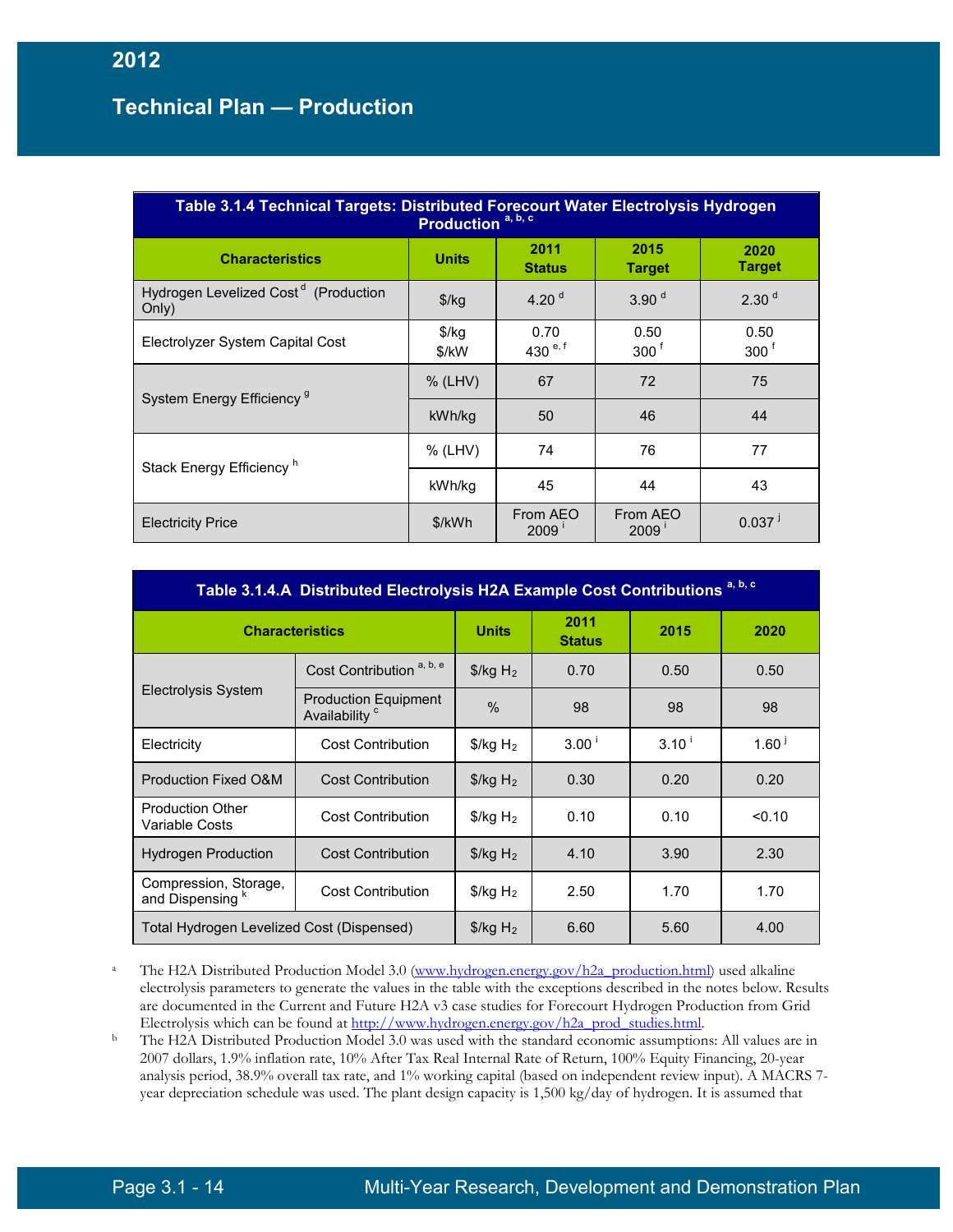Design for Manufacture and Assembly (DFMA) would be employed and that production would have realized economies of scale.

- <sup>c</sup> The plant production equipment availability is 98% including both planned and unplanned outages; four unplanned outages of 14h duration per year; 1 planned outage of 5 days duration per year. The plant usage factor (defined as the actual yearly production/equipment design production capacity) is 90% based on over sizing of the production equipment to accommodate a summer surge in demand of 10% above the yearly average demand.
- $d$  The levelized cost is equivalent to the minimum required selling price to achieve a 10% annual rate of return over
- the life of the plant.<br>
Electrolyzer uninstalled capital costs based on independent review panel results [DOE 2009, Current (2009)] Stateof-the-Art Hydrogen Production Cost Estimate using Water Electrolysis, Independent Review, NREL/BK-6A1- 46676, September 2009 [\(http://www.hydrogen.energy.gov/pdfs/46676.pdf\)](http://www.hydrogen.energy.gov/pdfs/46676.pdf). "Electrolyzer capital costs are expected to fall to  $$380/kW$  for forecourt production." Escalated to  $2007$  dollars =  $$430/kW$  (purchased equipment cost).
- <sup>f</sup> Electrolyzer cells capital replacement =  $25\%$  of total purchased capital every 7 years (DOE, 2009).
- <sup>g</sup> System energy efficiency is defined as the energy in the hydrogen produced by the system (on a LHV basis) divided by the sum of the feedstock energy (LHV) plus all other energy used in the process.<br>
h Stack energy efficiency is defined as the energy in the hydrogen produced by the stack (on a LHV basis) divided by
- the electricity entering the stack. Additional electricity use for the balance of plant is not included in this calculation. Stack energy efficiency is a guideline and the targets do not need to be met as long as the system energy efficiency meets the targets.
- <sup>i</sup> Hydrogen cost is calculated assuming purchase of industrial grid electricity. Electricity prices are taken from the 2009 AEO Reference Case price projections to 2030. Prices beyond 2030 are not available in the 2009 AEO case so they are projected based on the PNNL MiniCAM model output [http://www.globalchange.umd.edu/models/gcam/\)](http://www.globalchange.umd.edu/models/gcam/). The average electricity price is \$0.063/kWh (\$0.061/kWh effective) over the modeled life of the plant for the current (2011) case and \$0.070/kWh (\$0.069/kWh effective) for the 2015 case.
- Electricity cost is assumed to be  $3.7\frac{\epsilon}{kWh}$  throughout the analysis period to meet the \$4.00/gge target for dispensed hydrogen.
- $k$  Costs for the forecourt station compression and storage are consistent with the status and targets in the Delivery MYRD&D section. Storage capacity for 1579 kg of hydrogen at the forecourt is included. It is assumed that the hydrogen refueling fill pressure is 5000 psi for 2010 and it assumed that in 2015 and 2020, the hydrogen refueling fill pressure is 10,000 psi.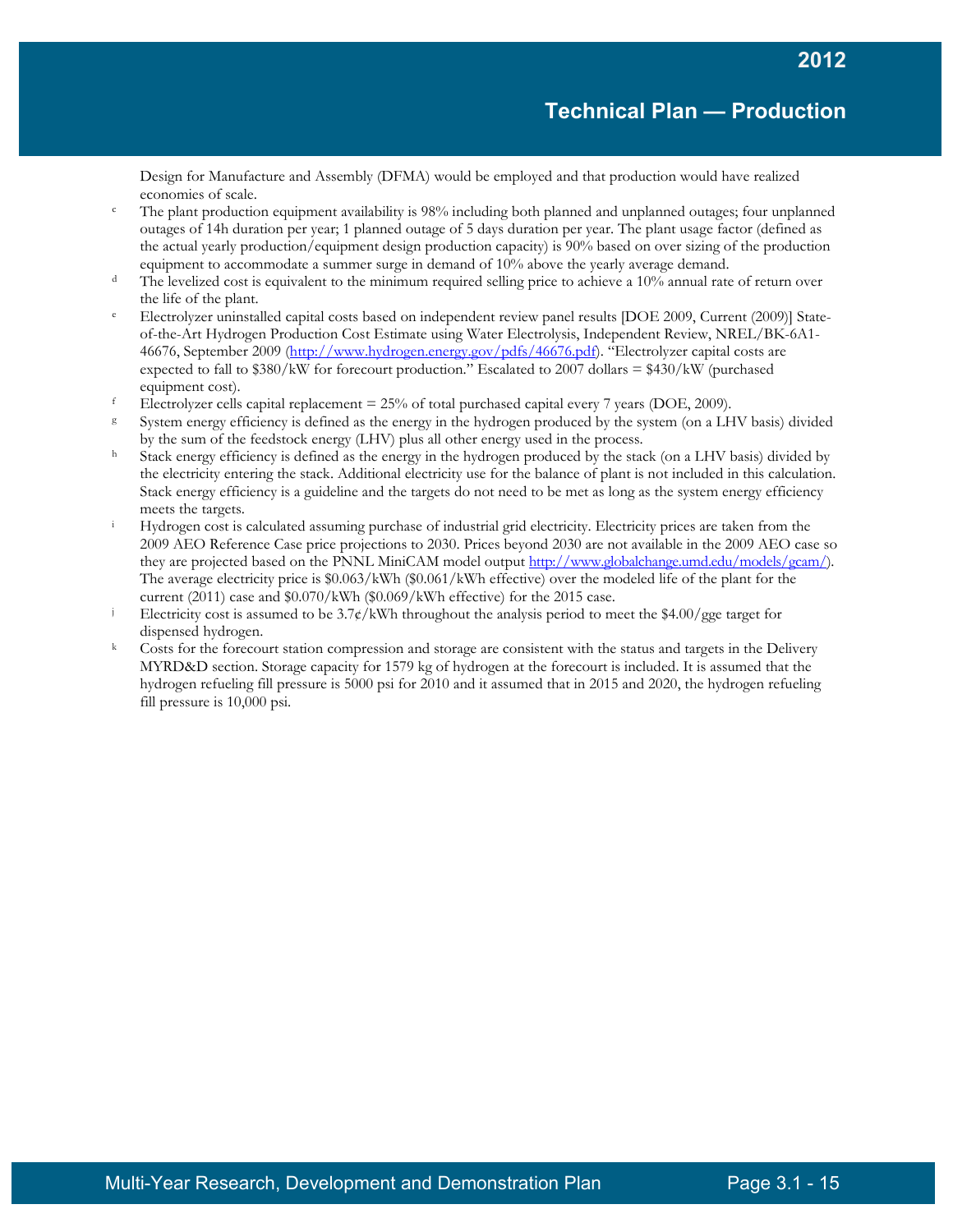| Table 3.1.5 Technical Targets: Central Water Electrolysis Using Green Electricity <sup>a,b</sup> |                                  |                             |                             |                             |  |  |  |
|--------------------------------------------------------------------------------------------------|----------------------------------|-----------------------------|-----------------------------|-----------------------------|--|--|--|
| <b>Characteristics</b>                                                                           | <b>Units</b>                     | 2011<br>Status <sup>c</sup> | 2015<br>Target <sup>d</sup> | 2020<br>Target <sup>e</sup> |  |  |  |
| Hydrogen Levelized Cost (Plant Gate) <sup>f</sup>                                                | $\frac{1}{2}$ /kg H <sub>2</sub> | 4.10                        | 3.00                        | 2.00                        |  |  |  |
| Total Capital Investment <sup>b</sup>                                                            | \$M                              | 68                          | 51                          | 40                          |  |  |  |
|                                                                                                  | $\%$                             | 67                          | 73                          | 75                          |  |  |  |
| System Energy Efficiency <sup>9</sup>                                                            | kWh/kg $H_2$                     | 50                          | 46                          | 44.7                        |  |  |  |
|                                                                                                  | %                                | 74                          | 76                          | 78                          |  |  |  |
| Stack Energy Efficiency <sup>h</sup>                                                             | kWh/kg $H_2$                     | 45                          | 44                          | 43                          |  |  |  |
| Electricity Price <sup>1</sup>                                                                   | \$/kWh                           | From AEO '09                | \$0.049                     | \$0.031                     |  |  |  |

| Table 3.1.5.A Central Water Electrolysis H2A Example Cost Contributions <sup>a,b</sup> |              |                             |                   |                   |  |  |
|----------------------------------------------------------------------------------------|--------------|-----------------------------|-------------------|-------------------|--|--|
| <b>Characteristics</b>                                                                 | <b>Units</b> | 2011<br>Status <sup>c</sup> | 2015 <sup>d</sup> | 2020 <sup>°</sup> |  |  |
| <b>Capital Cost Contribution</b>                                                       | $$$ /kg      | 0.60                        | 0.50              | 0.40              |  |  |
| <b>Feedstock Cost Contribution</b>                                                     | $$$ /kg      | 3.20                        | 2.30              | 1.40              |  |  |
| Fixed O&M Cost Contribution                                                            | $$$ /kg      | 0.20                        | 0.10              | 0.10              |  |  |
| Other Variable Cost Contribution                                                       | $$$ /kg      | 0.10                        | 0.10              | 0.10              |  |  |
| Total Hydrogen Levelized Cost (Plant Gate)                                             | \$/kg        | 4.10                        | 3.20              | 2.00              |  |  |

<sup>a</sup> The H2A Central Production Model 3.0 [\(www.hydrogen.energy.gov/h2a\\_production.html\)](http://www.hydrogen.energy.gov/h2a_production.html) assumed alkaline electrolysis was used to generate the values in the table with the exceptions described in the notes below. Results are documented in the Current and Future H2A v3 case studies for Central Hydrogen Production from Grid Electrolysis which can be found at [http://www.hydrogen.energy.gov/h2a\\_prod\\_studies.html.](http://www.hydrogen.energy.gov/h2a_prod_studies.html)

<sup>b</sup> The H2A Central Production Model 3.0 was used with the standard economic assumptions: All values are in 2007 dollars, 1.9% inflation rate, 10% After Tax Real Internal Rate of Return, 100% Equity Financing, 40-year analysis period, and a 38.9% overall tax rate. A MACRS 20-year depreciation schedule was used. The working capital was set at 5% instead of the standard 15% based on input from the 2009 independent review of the "Current State-of-the-Art Hydrogen Production Cost Estimate Using Water Electrolysis" [\(http://www.hydrogen.energy.gov/pdfs/46676.pdf\)](http://www.hydrogen.energy.gov/pdfs/46676.pdf). The plant design capacity is 52,300 kg/day of hydrogen. The cell stacks for central electrolyzers are assumed to be replaced regularly at a cost of 25% of the initial capital cost. The replacement period is every 7 years in the 2011 case and every 10 years in the 2020 target case. Power availability of 100% is assumed so the electrolysis capacity factor is 98%. The staffing requirement is 10 full time equivalents (FTE) in the 2011 case and 4 FTE in the target cases. The plant gate hydrogen pressure is 300 psi.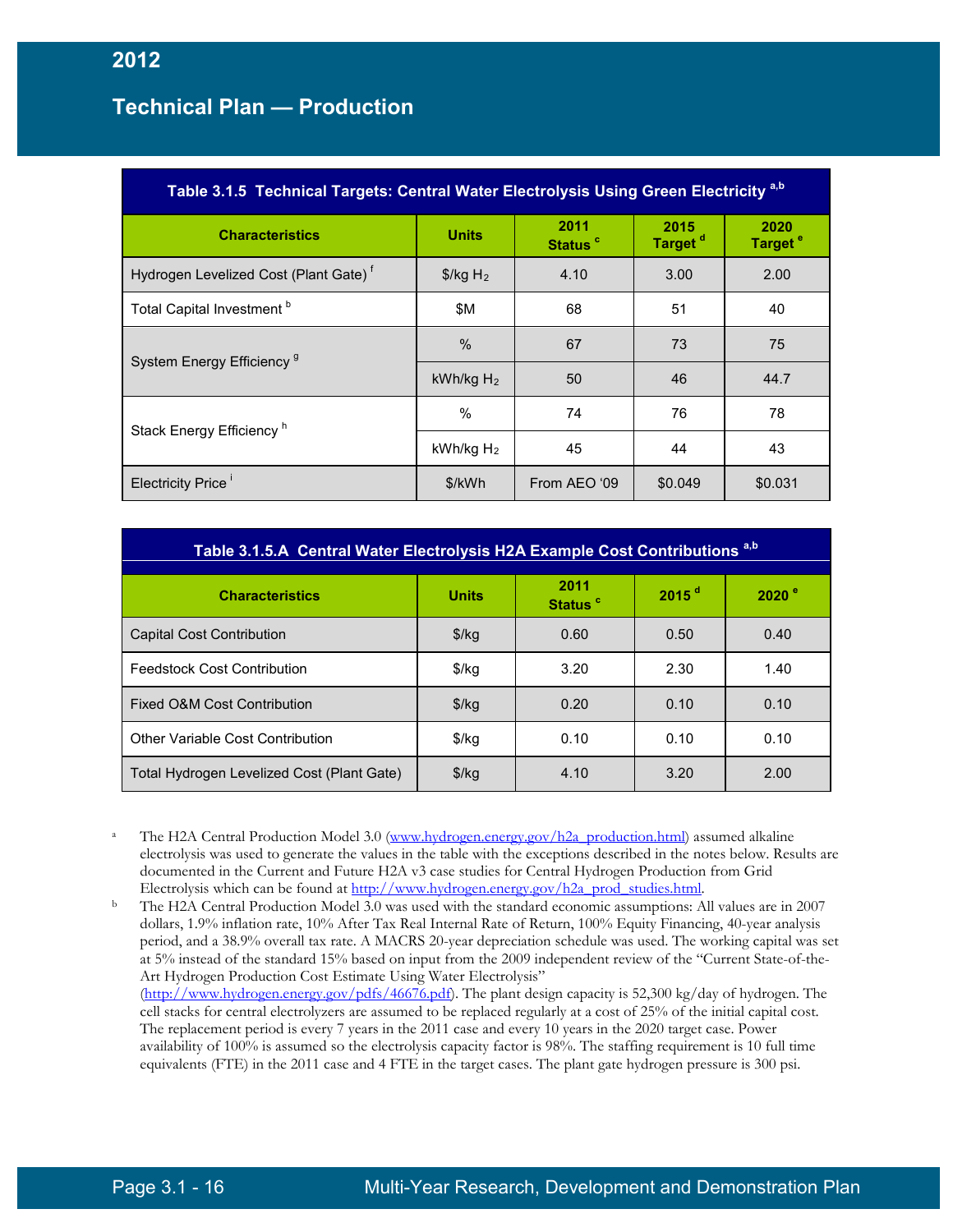- <sup>c</sup> The 2011 status is based on the H2A v3 case study on Current Central Hydrogen Production from Grid Electrolysis [\(http://www.hydrogen.energy.gov/h2a\\_prod\\_studies.html\)](http://www.hydrogen.energy.gov/h2a_prod_studies.html) with modifications as outlined in the other footnotes. The uninstalled equipment cost of the electrolyzer system is \$368/kW (2007\$ - equivalent to \$327/kW in 2005\$). They were calculated from the independent review panel's report [\(http://www.hydrogen.energy.gov/pdfs/46676.pdf\)](http://www.hydrogen.energy.gov/pdfs/46676.pdf). The panel reported a Total Depreciable Capital Cost of \$50M (2005\$) in table 4 (p 22). Using the H2A v2 default indirect costs of 1% for site preparation, 5% for Engineering and Design, 10% for Project Contingency, and 1% for up-front permitting (all percentages of the total direct capital cost), the calculated total direct capital cost is \$43,000,000. Removing the installation factor of 1.2, results in a purchased cost of \$35,700,000. At the panel's design capacity of 52,300 kg/day and electricity usage of 50kWh/kg, the resulting purchased cost is \$327/kW. The estimated system operation is 50 kWh/kg hydrogen resulting in an efficiency of 67%. The startup year is 2010 and the electricity prices over the plant's life are from the 2009 AEO's
- reference case projections (extrapolated for dates beyond 2030).<br>The 2015 targets are intermediate targets between the 2011 status and 2020 targets. Uninstalled cost of the electrolyzer was set at \$300/kW (2007\$ - equivalent to \$267/kW in 2005\$), system electricity requirement set at 46 kWh/kg (73% efficiency), and staffing set at 4 FTE. The startup year is 2015 and the electricity price is held constant at  $$0.049/kWh$ .<br>The 2020 target is based on the capital cost and performance (energy efficiency) required to approach the
- production portion of the \$2-\$4/gge overall delivered hydrogen production cost consistent with the threshold cost and the 2020 delivery cost target of \$2.00/gge. The startup year is set to 2025. Uninstalled cost of the electrolyzer is \$242/kW (2007\$ - equivalent to \$215/kW in 2005\$) based on a 50% reduction in the stack cost from the 2010 status and a 20% reduction in the cost of power electronics resulting in an overall reduction of 34% from the 2010 status. Electricity requirement is reduced to 44.7 kWh/kg (75% efficiency). Electricity price was set to \$0.031/kWh (constant over the analysis period) and staffing level was reduced to 4 FTE to achieve the targeted levelized cost of \$2.00/kg.
- <sup>f</sup> The H2A Central Production Model 3.0 [\(www.hydrogen.energy.gov/h2a\\_production.html\)](http://www.hydrogen.energy.gov/h2a_production.html) was used to generate these values at the total invested capital and process energy efficiency indicated in the table.<br>System energy efficiency is defined as the energy in the hydrogen produced by the system (on a LHV basis) divided
- 
- by the sum of the feedstock energy (LHV) plus all other energy used in the process.<br>Stack energy efficiency is defined as the energy in the hydrogen produced by the stack (on a LHV basis) divided by the electricity entering the stack. Additional electricity use for the balance of plant is not included in this calculation. Stack energy efficiency is a guideline and the targets do not need to be met as long as the system energy efficiency meets the targets.
- Hydrogen cost is calculated assuming purchase of industrial grid electricity. Electricity prices are taken from the 2009 AEO Reference Case price projections to 2030. Prices beyond 2030 are not available in the 2009 AEO case so they are projected based on the PNNL MiniCAM model output [\(http://www.globalchange.umd.edu/models/gcam/\)](http://www.globalchange.umd.edu/models/gcam/). The average electricity price is \$0.067/kWh (\$0.063/kWh) effective) for the modeled life of the plant for the 2011 case. The electricity price for the 2015 target case is held constant over the plant's life at \$0.049/kWh. The electricity price for the 2020 target case is held constant over the plant's life at \$0.031/kWh.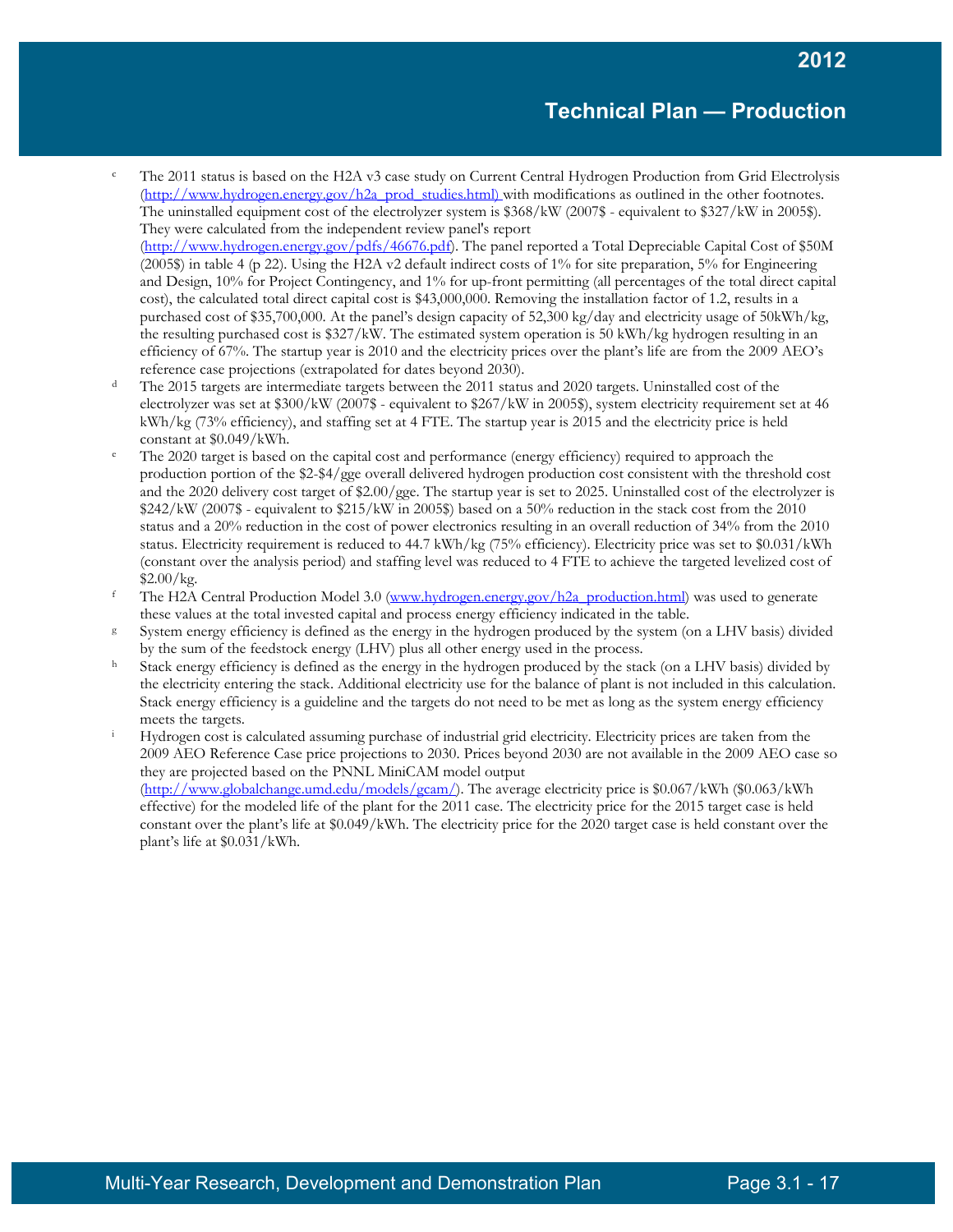| Table 3.1.6 Technical Targets: Biomass Gasification/Pyrolysis Hydrogen Production a,b                                                     |               |      |      |      |  |  |  |  |
|-------------------------------------------------------------------------------------------------------------------------------------------|---------------|------|------|------|--|--|--|--|
| 2020<br>2015<br>Target <sup>e</sup><br>$2011$<br>Status <sup>c,d</sup><br><b>Units</b><br><b>Characteristics</b><br>Target <sup>f,g</sup> |               |      |      |      |  |  |  |  |
| Hydrogen Levelized Cost <sup>h</sup> (Plant<br>Gate)                                                                                      | \$/kg         | 2.20 | 2.10 | 2.00 |  |  |  |  |
| Total Capital Investment b,i                                                                                                              | \$M           | 180  | 180  | 170  |  |  |  |  |
| Energy Efficiency <sup>J</sup>                                                                                                            | $\frac{0}{0}$ | 46   | 46   | 48   |  |  |  |  |

| Table 3.1.6.A Biomass Gasification H2A Example Cost Contributions <sup>a,b</sup> |               |                                   |      |                     |  |  |  |
|----------------------------------------------------------------------------------|---------------|-----------------------------------|------|---------------------|--|--|--|
| <b>Characteristics</b>                                                           | <b>Units</b>  | 2011<br><b>Status<sup>c</sup></b> | 2015 | $2020$ <sup>d</sup> |  |  |  |
| <b>Capital Cost Contribution</b>                                                 | $\frac{f}{g}$ | 0.60                              | 0.60 | 0.60                |  |  |  |
| <b>Feedstock Cost Contribution</b>                                               | $\frac{1}{2}$ | 1.00                              | 1.00 | 0.90                |  |  |  |
| Fixed O&M Cost Contribution                                                      | $\frac{f}{g}$ | 0.20                              | 0.20 | 0.20                |  |  |  |
| <b>Other Variable Cost Contribution</b>                                          | $\frac{f}{g}$ | 0.40                              | 0.30 | 0.30                |  |  |  |
| Total Hydrogen Levelized Cost (Plant<br>Gate)                                    | \$/kg         | 2.20                              | 2.10 | 2.00                |  |  |  |

These costs are based on modeling the cost of hydrogen production utilizing the H2A Central Production Model 3.0. Results are documented in the Current and Future H2Av3 case studies for Central Hydrogen Production via Biomass Gasification [\(http://www.hydrogen.energy.gov/h2a\\_prod\\_studies.html\)](http://www.hydrogen.energy.gov/h2a_prod_studies.html).

- <sup>b</sup> The H2A Central Production Model 3.0 was used with the standard economic assumptions: All values are in 2007 dollars, 1.9% inflation rate, 10% After Tax Return on Investment, 100% Equity Financing, 20-year MACRS straight line depreciation, 40-year analysis period, and 38.9% overall tax rate, 90% capacity factor, and 15% working capital. The plant gate hydrogen pressure is 300 psi. The nominal processing capacity is 2070 and 2000 dry metric tons of biomass per day in the current and 2020 cases, respectively. The specific hydrogen design capacity is 155 metric tons per day for both cases. The current case has a startup year of 2010 and the 2020 case has a startup year of 2020. All feedstock and utility costs are based on their projected costs over the 40-year plant life consistent with the approach used to determine the overall delivered hydrogen threshold cost of \$2-\$4/gge. The biomass feedstock cost varies over time and is \$75/dry short ton in 2010 and \$63/dry short ton in 2017 and following. It is consistent with the EERE Biomass Program estimate for 2012 for woody biomass. The utility costs are based on the 2009 U.S. Energy Information Administration AEO reference projection consistent with the standard H2A methodology.
- The current status is based on the H2A v3 Hydrogen Production via Biomass Gasification Current Case [\(http://www.hydrogen.energy.gov/h2a\\_prod\\_studies.html](http://www.hydrogen.energy.gov/h2a_prod_studies.html) ). No one has actually operated an integrated biomass gasification process designed specifically for hydrogen production at any scale. The H2A analysis is based on pilotscale results of biomass gasification for power generation combined with available information from similar processes for the other components. Performance parameters (e.g., efficiencies) are on individual unit operations
- hypothetically linked together because integrated performance data are unavailable. Startup year is 2010.<br>An independent review panel found the current status of a first-of-a-kind plant to be \$5.40/kg (2009\$) based on a nominal capacity of 500 dry short ton/day with a total capital investment of \$214,000,000 (2009\$). They used a different methodology for estimating capital costs than this analysis as well as different feedstock costs (\$60/dry short ton). Their results are reported at [http://www.hydrogen.energy.gov/pdfs/51726.pdf.](http://www.hydrogen.energy.gov/pdfs/51726.pdf)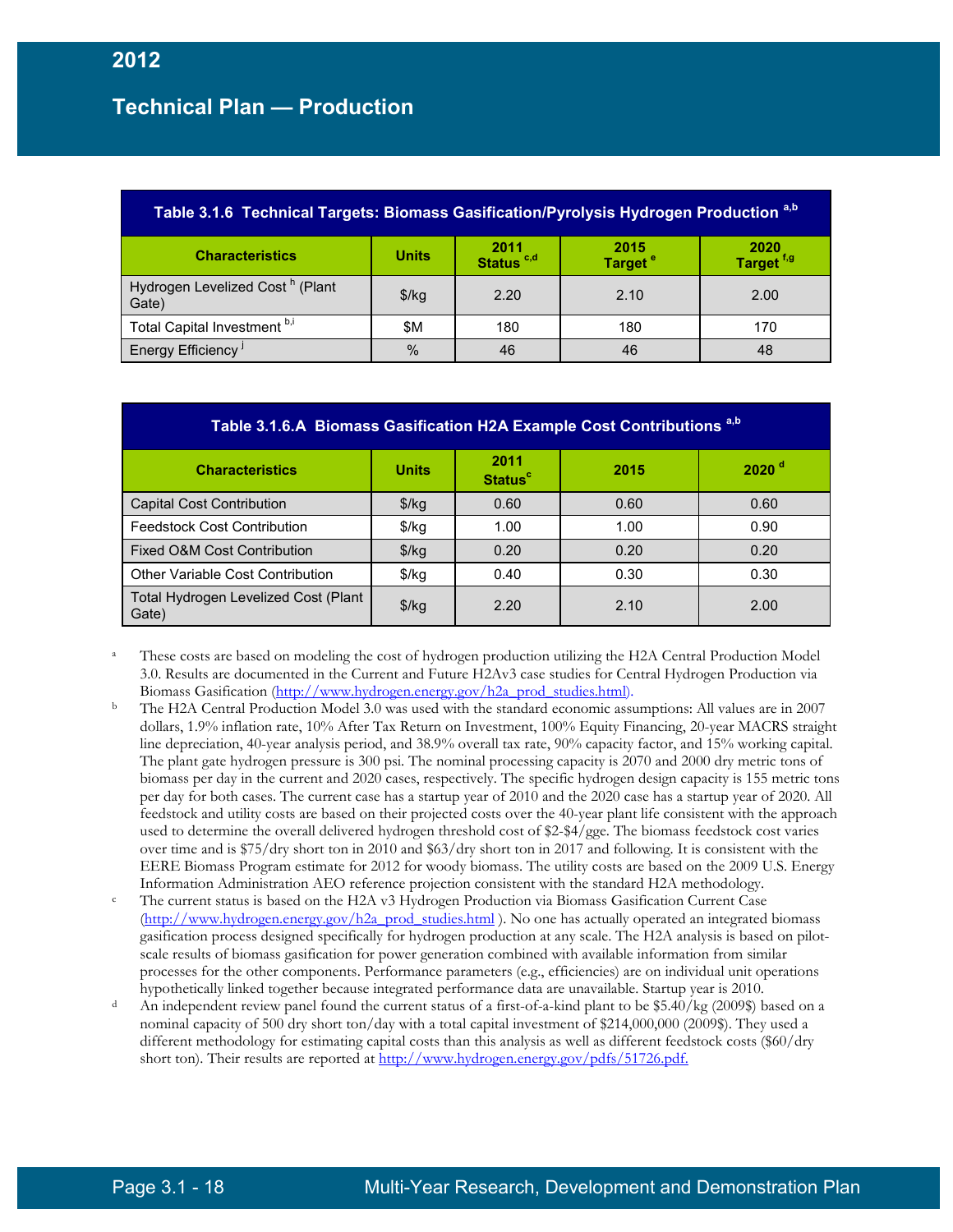- The 2015 Targets are intermediate targets between the current status and 2020 targets. The capital cost, biomass yield, and natural gas requirement in the current case were used, the startup year was set to 2015, and all other factors are set to the same as the 2020 target case.
- <sup>f</sup> The 2020 Targets are based on the capital cost and performance (energy efficiency) required to approach the production portion of the \$2-\$4/gge overall delivered hydrogen production cost consistent with the threshold cost and the 2020 delivery cost target of \$2.00/gge. The startup year is set to 2025. Capital cost reductions are based on development of a gasification system with internal reforming that produces hydrogen thus making a stand-alone tar reforming system unnecessary. The capital improvements fall within the sensitivity analysis of the H2A Biomass Gasification Future case (2020 technology-readiness, 2025 startup).<br>
8 An independent review panel [\(http://www.hydrogen.energy.gov/pdfs/51726.pdf\)](http://www.hydrogen.energy.gov/pdfs/51726.pdf) projected a levelized cost of
- \$2.80/kg for an n<sup>th</sup> plant based on a nominal capacity of 2000 dry ton/day with a total capital investment of \$344,000,000 (2009\$). They used a different methodology for estimating capital costs than this analysis and different feedstock costs (\$80/dry ton).
- <sup>h</sup> The H2A Central Production Model 3.0 [\(www.hydrogen.energy.gov/h2a\\_production.html\)](http://www.hydrogen.energy.gov/h2a_production.html) was used to generate these values at the total invested capital and process energy efficiency indicated in the table. See Record #12007 (in preparation) for more details [\(www.hydrogen.energy.gov/program\\_records.html\)](http://www.hydrogen.energy.gov/program_records.html).
- <sup>i</sup> All cases assume capital replacement at  $0.5\%$ /yr. of total depreciable capital investment.
- Energy efficiency is defined as the energy in the hydrogen produced (on a LHV basis) divided by the sum of the feedstock energy (LHV) plus all other energy used in the process.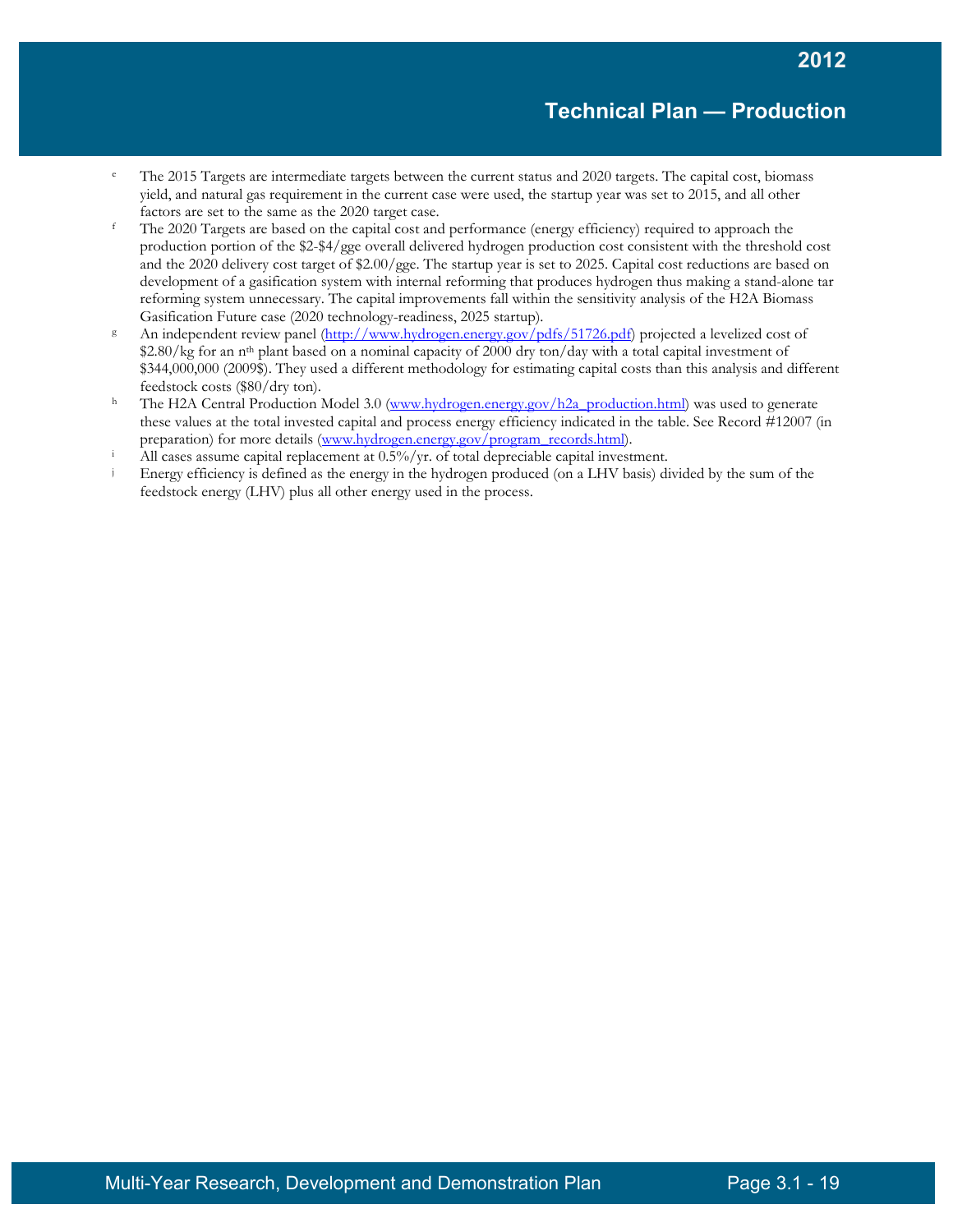| Table 3.1.7 Technical Targets: Solar-Driven High-Temperature<br>Thermochemical Hydrogen Production <sup>a</sup> |                                  |                       |                       |                       |                                  |  |
|-----------------------------------------------------------------------------------------------------------------|----------------------------------|-----------------------|-----------------------|-----------------------|----------------------------------|--|
| <b>Characteristics</b>                                                                                          | <b>Units</b>                     | 2011<br><b>Status</b> | 2015<br><b>Target</b> | 2020<br><b>Target</b> | <b>Ultimate</b><br><b>Target</b> |  |
| Solar-Driven High-Temperature<br>Thermochemical Cycle Hydrogen Cost <sup>b</sup>                                | \$/kg                            | NA.                   | 14.80                 | 3.70                  | 2.00                             |  |
| Chemical Tower Capital Cost (installed<br>$cost)$ <sup>c</sup>                                                  | \$/TPD<br>H <sub>2</sub>         | NA.                   | 4.1MM                 | 2.3M <sub>M</sub>     | 1.1MM                            |  |
| Annual Reaction Material Cost per<br>TPD H <sub>2</sub> <sup>d</sup>                                            | \$/<br>vr.-TPD<br>H <sub>2</sub> | NA.                   | 1.47M                 | 89K                   | 11K                              |  |
| Solar to Hydrogen (STH)<br>Energy Conversion Ratio <sup>e,f</sup>                                               | $\%$                             | NA.                   | 10                    | 20                    | 26                               |  |
| 1-Sun Hydrogen Production Rate 9                                                                                | kg/s per                         | <b>NA</b>             | $8.1E - 7$            | $1.6E-6$              | $2.1E-6$                         |  |

- The targets in this table are for research tracking with the Ultimate Target values corresponding to market competitiveness. Targets are based on an initial analysis utilizing the H2A Central Production Model 3.0 with standard H2A economic parameters [\(http://www.hydrogen.energy.gov/h2a\\_production.html\)](http://www.hydrogen.energy.gov/h2a_production.html). Projections assume a ferrite high-temperature cycle with a central production capacity of 100,000 kg H2/day. Further analysis assumptions may be found in "Support for Cost Analyses on Solar-Driven High Temperature Thermochemical Water-Splitting Cycles, TIAX LLC, Final Report to U.S. Department of Energy, 22 February 2011" [\(http://www1.eere.energy.gov/hydrogenandfuelcells/pdfs/solar\\_thermo\\_h2\\_cost.pdf\)](http://www1.eere.energy.gov/hydrogenandfuelcells/pdfs/solar_thermo_h2_cost.pdf)*.*
- <sup>b</sup> Hydrogen cost represents the complete system hydrogen production cost for purified, 300 psi compressed gas. System level losses such as heliostat collector area losses, replacement parts, operation, and maintenance are included in the cost calculations which are documented in the H2A v3 Future Case study for Solar-thermochemical Production of Hydrogen [\(http://www.hydrogen.energy.gov/h2a\\_prod\\_studies.html\)](http://www.hydrogen.energy.gov/h2a_prod_studies.html).<br>The chemical tower capital cost is the projected total installed cost for the ferrite cycle conversion of water into
- hydrogen.
- Reaction material cost is defined as the effective annual cost of the active (ferrite) material within the thermochemical process per metric ton rated hydrogen capacity of the system. The value is calculated as the expected annual purchase price of the material in its usable form (e.g., ferrite coated on a substrate) divided by the material lifetime under expected use condition (i.e., nearly continuous usage during the sunlight hours with an annual capacity factor of 90%); divided by the net rated hydrogen production capacity of the system [in metric tons per day (TPD)] (For example, 100,000 kg  $H_2$ /day = 100 TPD). Material cost improvements are expected to result from a combination of decreased material usage, improved cycle time, and increased material lifetime.
- <sup>e</sup> STH energy conversion ratio is defined as the energy of the net hydrogen produced (LHV) divided by full-spectrum solar energy consumed. For systems utilizing solar energy input only, the consumed energy is calculated based on the incident irradiance over the total area of the solar collector. For hybrid systems, all additional non-solar energy
- sources (e.g., electricity) must be included as equivalent solar energy inputs added to the denominator of the ratio.<br>
Due to the developmental nature of the technology, the STH energy conversion ratio has not yet been mea the complete solar to hydrogen reaction. Consequently, STH targets are calculated based on partial laboratory measurements using artificial light sources with extrapolation to overall system performance.
- The hydrogen production rate in kg/s per total area of solar collection under full-spectrum 1-sun incident irradiance  $(1,000 \text{ W/m}^2)$ . Under ideal conditions, STH can be related to this rate as follows: STH = H<sub>2</sub> Production Rate (kg/s) per m<sup>2</sup>) \* 1.23E8 (J/kg) / 1.00E3 (W/m<sup>2</sup>). Measurements of the 1-sun hydrogen production rate can provide an invaluable diagnostic tool in the evaluation of loss mechanisms contributing to the STH ratio.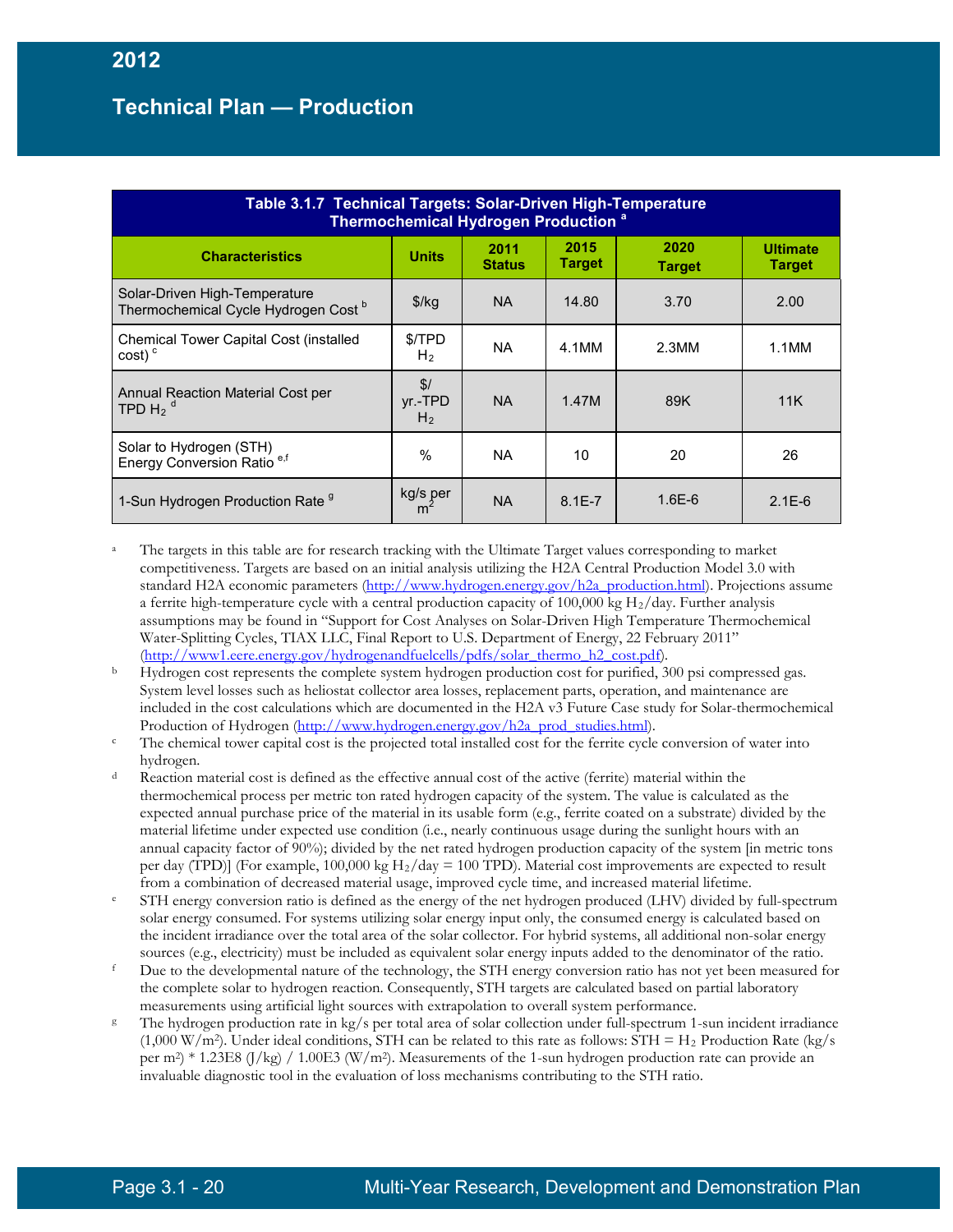Table 3.1.7A contains the values of several cost and performance parameters which, when combined, achieve the DOE performance targets for each target year. The parameters may be traded-off against one another to achieve the overall cost targets (e.g. reaction material cost may be traded-off with replacement lifetime). Consequently, the parameter values are listed merely as examples as there are numerous numerical combinations that meet the DOE targets.

| Table 3.1.7.A Example Parameter Values to Meet Cost Targets:<br>Solar-Driven High-Temperature Thermochemical Hydrogen Production |                                 |                       |                       |      |                 |  |
|----------------------------------------------------------------------------------------------------------------------------------|---------------------------------|-----------------------|-----------------------|------|-----------------|--|
| <b>Characteristics</b>                                                                                                           | <b>Units</b>                    | 2011<br><b>Status</b> | 2015<br><b>Target</b> | 2020 | <b>Ultimate</b> |  |
| Solar to Hydrogen (STH)<br><b>Energy Conversion Ratio</b>                                                                        | $\frac{0}{0}$                   | <b>NA</b>             | 10 <sup>1</sup>       | 20   | 26              |  |
| Cycle Time                                                                                                                       | minutes/<br>cycle               | <b>NA</b>             | 5                     | 3    |                 |  |
| <b>Reaction Material Cost</b>                                                                                                    | $\frac{f}{g}$                   | 270                   | 270                   | 270  | 270             |  |
| Reaction Material Replacement Lifetime                                                                                           | years                           | <b>NA</b>             | 1                     | 5    | 10              |  |
| <b>Heliostat Capital Cost</b><br>(installed cost) <sup>a</sup>                                                                   | $\frac{\text{m}^2}{\text{m}^2}$ | 200                   | 140                   | 75   | 75              |  |

<sup>a</sup> Heliostat capital costs encompass all capital costs, including installation, with the solar reflector system needed to focus solar energy onto the chemical tower reactor. Cost is stated per square meter of solar capture area. Heliostat capital cost status for 2010 and the capital cost targets for 2015 and 2020 are consistent with the current viewpoint of the EERE Solar Program as reflected in the "Power Tower Technology Roadmap and Cost Reduction Plan" SAND2011-2419, April 2011, [\(http://prod.sandia.gov/techlib/access-control.cgi/2011/112419.pdf\)](http://prod.sandia.gov/techlib/access-control.cgi/2011/112419.pdf) and the DOE SunShot Vision Study [\(http://www1.eere.energy.gov/solar/pdfs/47927\\_chapter5.pdf\)](http://www1.eere.energy.gov/solar/pdfs/47927_chapter5.pdf), respectively.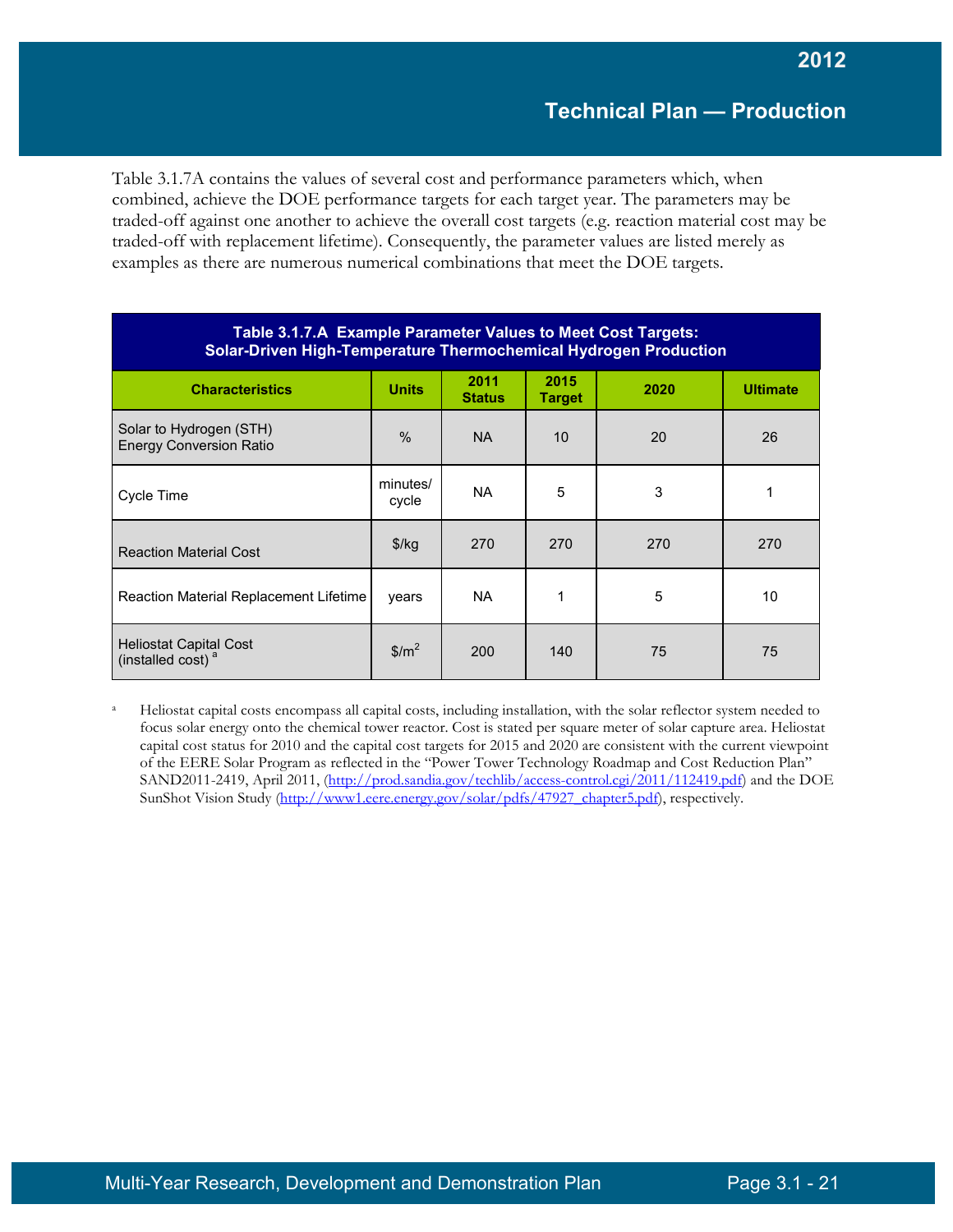| Table 3.1.8 Technical Targets: Photoelectrochemical Hydrogen Production:<br>Photoelectrode System with Solar Concentration <sup>a</sup> |                                 |                       |                       |                       |                                  |  |
|-----------------------------------------------------------------------------------------------------------------------------------------|---------------------------------|-----------------------|-----------------------|-----------------------|----------------------------------|--|
| <b>Characteristics</b>                                                                                                                  | <b>Units</b>                    | 2011<br><b>Status</b> | 2015<br><b>Target</b> | 2020<br><b>Target</b> | <b>Ultimate</b><br><b>Target</b> |  |
| Photoelectrochemical Hydrogen Cost <sup>b</sup>                                                                                         | $$$ /kg                         | NA.                   | 17.30                 | 5.70                  | 2.10                             |  |
| Capital cost of Concentrator & PEC Receiver<br>(non-installed, no electrode) <sup>c</sup>                                               | $\frac{\text{m}^2}{\text{m}^2}$ | NA.                   | 200                   | 124                   | 63                               |  |
| Annual Electrode Cost per TPD H <sub>2</sub> <sup>d</sup>                                                                               | \$/<br>lvr-TPDH <sub>2</sub>    | <b>NA</b>             | 2.0M                  | 255K                  | 14K                              |  |
| Solar to Hydrogen (STH) Energy Conversion<br>Ratio <sup>e, f</sup>                                                                      | $\frac{0}{0}$                   | 4 to 12%              | 15                    | 20                    | 25                               |  |
| 1-Sun Hydrogen Production Rate 9                                                                                                        | $\frac{kg}{m^2}$                | $3.3E - 7$            | $1.2E-6$              | $1.6E-6$              | $2.0E-6$                         |  |

- <sup>a</sup> The targets in this table are for research tracking with the Ultimate Target values corresponding to market competitiveness. Targets are based on an initial analysis utilizing the H2A Central Production Model 3.0 with the standard H2A economic parameters [\(www.hydrogen.energy.gov/h2a\\_production.html\)](http://www.hydrogen.energy.gov/h2a_production.html). Targets are based on photoelectrode-type PEC systems wherein a solar trough collector concentrates light onto a PEC receiver assembly. The PEC receiver consists of a flat panel PEC electrode (submerged in an electrolyte bath) and the collection housing and manifolds to collect and separate the evolved hydrogen and oxygen gases. Solar concentration is assumed to be 15:1 for the ultimate target case and 10:1 for all others. Further analysis assumptions may be found in "Technoeconomic Analysis of Photoelectrochemical (PEC) Hydrogen Production", Directed Technologies Inc., Final Report to the Department of Energy, December 2009 [\(http://www.hydrogen.energy.gov/pdfs/review09/pd\\_23\\_james.pdf\)](http://www.hydrogen.energy.gov/pdfs/review09/pd_23_james.pdf). Plant assumed capacity is 50,000 kg H2/day
- for all years. All targets are expressed in 2007 dollars.<br>Hydrogen cost represents the complete system hydrogen production cost for purified, 300 psi compressed gas. System level losses and expenses due to solar collection/concentration, window transmittance/refraction, replacement parts, operation, and maintenance are included in the cost calculations which are documented in the H2A v3 Future Case study for Type 4 (Photoelectrode System with Concentration) Photoelectrochemical (PEC) Production of Hydrogen [\(http://www.hydrogen.energy.gov/h2a\\_prod\\_studies.html\)](http://www.hydrogen.energy.gov/h2a_prod_studies.html).
- c Capital cost includes solar concentration and associated tracking (if any), the optical window, and the water/electrolyte/gas containment subsystem. The cost of the PEC electrode is not included. All areas refer to total solar capture area. While improvements beyond the current status are needed to meet these cost goals, this area is not presently a research focus of the Fuel Cell Technologies Program.
- <sup>d</sup> Annual electrode cost refers to the annual replacement cost of the PEC photoelectrode panel normalized by the design capacity of the system (in metric tons H2 per day). Electrode cost includes both the material and manufacturing cost of the PEC electrode used within the reactor.
- STH energy conversion ratio is defined as the energy of the net hydrogen produced (LHV) divided by full-spectrum solar energy consumed. For systems utilizing solar energy input only, the consumed energy is calculated based on the incident irradiance over the total area of the solar collector. For hybrid systems, all additional non-solar energy sources (e.g., electricity) must be included as equivalent solar energy inputs added to the denominator of the ratio.<br>
<sup>f</sup> The 2011 Status of STH ratio is in the range of 4% and 12% for different semiconductor material sys
- exhibiting different levels of operational durability. Thin film material systems have been demonstrated with STH > 4% for hundreds of hours (A. Madan, Fuel Cell Technologies Program 2011 Annual Progress Report: http://www.hydrogen.energy.gov/pdfs/progress11/ii g\_5\_madan\_2011.pdf); Crystalline material systems have been demonstrated with STH  $> 12\%$  for tens of hours. [O. Khaselev, J.A. Turner, Science 280, 425 (1998)].
- The hydrogen production rate in kg/s per total area of solar collection under full-spectrum 1-sun incident irradiance  $(1,000 \text{ W/m}^2)$ . Under ideal conditions, STH can be related to this rate as follows: STH = H<sub>2</sub> Production Rate (kg/s) per m<sup>2</sup>) \* 1.23E8 (J/kg) / 1.00E3 (W/m<sup>2</sup>). Measurements of the 1-sun hydrogen production rate can provide an invaluable diagnostic tool in the evaluation of loss mechanisms contributing to the STH ratio.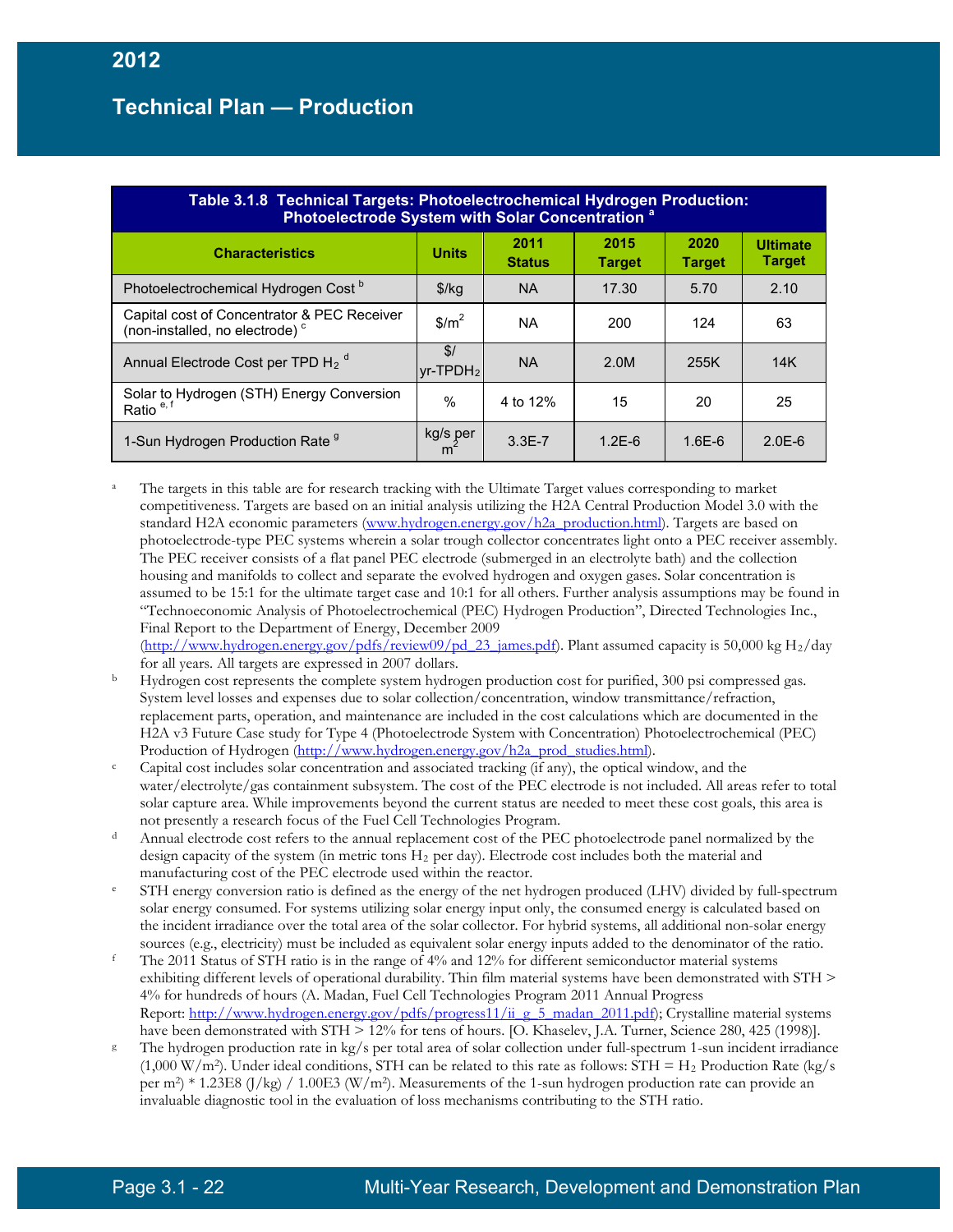Table 3.1.8A contains the values of several cost and performance parameters which, when combined, achieve the DOE performance targets for each target year. The parameters may be traded-off against one another to achieve the overall cost targets (e.g., electrode cost may be tradedoff with replacement lifetime). Consequently, the parameter values are listed merely as examples as there are numerous numerical combinations that meet the DOE targets.

| Table 3.1.8.A Example Parameter Values to Meet Cost Targets:<br><b>Photoelectrochemical Hydrogen Production (Photoelectrode System)</b> |                   |                       |      |      |                 |  |
|-----------------------------------------------------------------------------------------------------------------------------------------|-------------------|-----------------------|------|------|-----------------|--|
| <b>Characteristics</b>                                                                                                                  | <b>Units</b>      | 2011<br><b>Status</b> | 2015 | 2020 | <b>Ultimate</b> |  |
| Solar to Hydrogen (STH) Energy Conversion<br>Ratio                                                                                      | $\frac{0}{0}$     | <b>NA</b>             | 15   | 20   | 25              |  |
| PEC Electrode cost <sup>a</sup>                                                                                                         | \$/m <sup>2</sup> | <b>NA</b>             | 300  | 200  | 100             |  |
| Electrode Cost per TPD $H_2^b$                                                                                                          | \$/<br><b>TPD</b> | <b>NA</b>             | 1.0M | 510K | 135K            |  |
| Electrode Replacement Lifetime <sup>c</sup>                                                                                             | Years             | <b>NA</b>             | 0.5  | 2    | 10              |  |
| Balance of Plant Cost per TPD H <sub>2</sub> <sup>d</sup>                                                                               | \$/<br><b>TPD</b> | <b>NA</b>             | 420K | 380K | 310K            |  |

PEC photoelectrode cost refers to the material and manufacturing cost of the PEC electrode. Area is based on the actual area of the electrode itself.

<sup>b</sup> This parameter is the PEC photoelectrode cost (as defined above) normalized by the metric tons per day of

hydrogen design capacity of the electrode.<br>Electrode replacement lifetime denotes the projected total duration of the electrode being immersed in electrolyte and under cyclic solar illumination until process energy efficiency drops to 80% of its original values. Thus, a 10 year electrode replacement lifetime refers to 10 years of operation under diurnal cycles and approximately 5 years of actual hydrogen production.

<sup>d</sup> This parameter denotes non-electrode, non-concentrator/PEC receiver, non-installation balance of plant costs normalized by the metric tons per day of hydrogen design capacity of the electrode.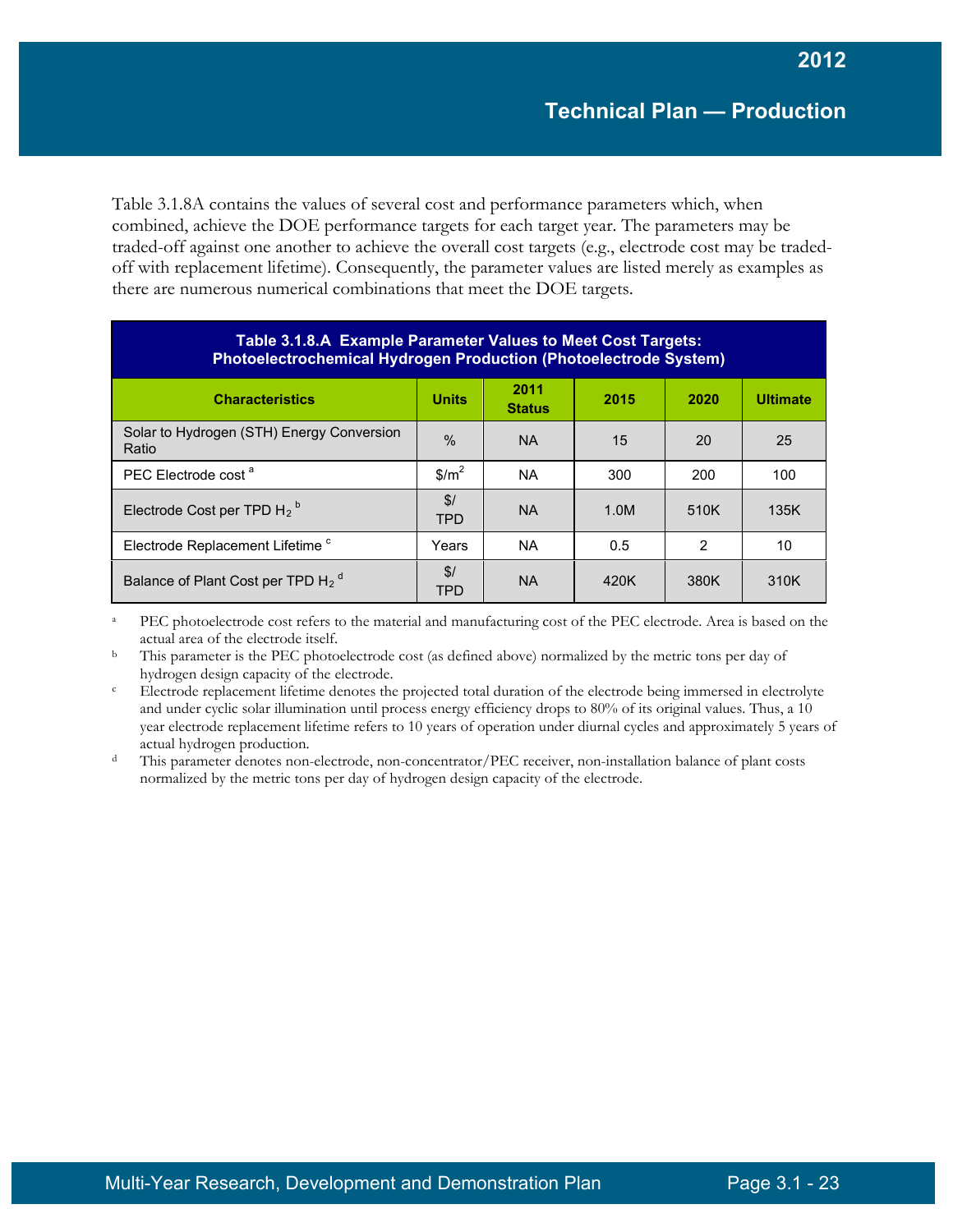| <b>Table 3.1.9 Technical Targets: Photoelectrochemical Hydrogen Production:</b><br>Dual Bed Photocatalyst System <sup>a</sup> |                              |                       |                       |                       |                                  |  |
|-------------------------------------------------------------------------------------------------------------------------------|------------------------------|-----------------------|-----------------------|-----------------------|----------------------------------|--|
| <b>Characteristics</b>                                                                                                        | <b>Units</b>                 | 2011<br><b>Status</b> | 2015<br><b>Target</b> | 2020<br><b>Target</b> | <b>Ultimate</b><br><b>Target</b> |  |
| Photoelectrochemical Hydrogen Cost <sup>b</sup>                                                                               | \$/kg                        | <b>NA</b>             | 28.60                 | 4.60                  | 2.10                             |  |
| Annual Particle Cost per TPD H <sub>2</sub> <sup>c</sup>                                                                      | \$/<br>lvr-TPDH <sub>2</sub> | <b>NA</b>             | 1.4M                  | 71K                   | 4K                               |  |
| Solar to Hydrogen (STH) Energy<br>Conversion Ratio <sup>d,e</sup>                                                             | $\frac{0}{0}$                | <b>NA</b>             |                       | 5                     | 10                               |  |
| 1-Sun Hydrogen Production Rate <sup>f</sup>                                                                                   | kg/s per                     | <b>NA</b>             | $8.1E - 8$            | $4.1E - 7$            | $8.1E - 7$                       |  |

<sup>a</sup> The targets in this table are for research tracking with the Ultimate Target values corresponding to market competitiveness. Targets are based on an initial analysis utilizing the H2A-Central Production Model 3.0 with standard H2A economic parameters [\(www.hydrogen.energy.gov/h2a\\_production.html\)](http://www.hydrogen.energy.gov/h2a_production.html). Targets are based on a dual-bed PEC nanoparticle slurry-type system wherein clear thin film polymer bag-style reactors are filled with water and photocatalytically active nanoparticles. The hydrogen evolution half-reaction occurs in one bag reactor section and the oxygen evolution half-reaction occurs in an adjacent reactor section. The reactor sections are connected by a porous ionic bridge which permits ion exchange to complete the electrochemical circuit but prevents gas mixing. Solar energy energizes both reactions. No solar concentration is used. Further analysis assumptions may be found in "Technoeconomic Analysis of Photoelectrochemical (PEC) Hydrogen Production," Directed Technologies Inc., Final Report to the Department of Energy, December 2009 [\(http://www.hydrogen.energy.gov/pdfs/review09/pd\\_23\\_james.pdf\)](http://www.hydrogen.energy.gov/pdfs/review09/pd_23_james.pdf). Plant capacity is 50,000 kg H<sub>2</sub>/day for all years. All targets are expressed in 2007 dollars.<br>Hydrogen cost represents the complete system hydrogen production cost for purified, 300 psi compressed gas.

- System level losses and expenses due to solar window transmittance/refraction, replacement parts, operation, and maintenance are included in the cost calculations which are documented in the H2A v3 Future Case study for Type 2 (PEC Dual Bed Photocatalyst System) Photoelectrochemical Production of Hydrogen [\(http://www.hydrogen.energy.gov/h2a\\_prod\\_studies.html\)](http://www.hydrogen.energy.gov/h2a_prod_studies.html).
- PEC particle cost refers to the annual replacement cost of the PEC nanoparticles normalized by the design capacity of the system (metric tons  $H_2$  per day). Particle cost includes both the material and manufacturing cost of the PEC nanoparticles used within the reactor. Although different chemical reactions occur in the two bed sections, particle
- cost is combined for purposes of cost reporting.<br>STH energy conversion ratio is defined as the energy of the net hydrogen produced (LHV) divided by full-spectrum solar energy consumed. For systems utilizing solar energy input only, the consumed energy is calculated based on the incident irradiance over the total area of the solar collector. For hybrid systems, all additional non-solar energy sources (e.g., electricity) must be included as equivalent solar energy inputs added to the denominator of the ratio. In a dual bed system, this requires two material systems each with half reactions operating at twice the stated net STH energy conversion ratio.
- e Dual bed systems are less mature than photoelectrode PEC systems. The current status STH energy conversion ratio is still under investigation.
- <sup>f</sup> The hydrogen production rate in kg/s per total area of solar collection under full-spectrum 1-sun incident irradiance (1,000 W/m<sup>2</sup>). Under ideal conditions, STH can be related to this rate as follows: STH = H<sub>2</sub> Production Rate (kg/s) per m<sup>2</sup>) \* 1.23E8 (J/kg) / 1.00E3 (W/m<sup>2</sup>). Measurements of the 1-sun hydrogen production rate can provide an invaluable diagnostic tool in the evaluation of loss mechanisms contributing to the STH ratio.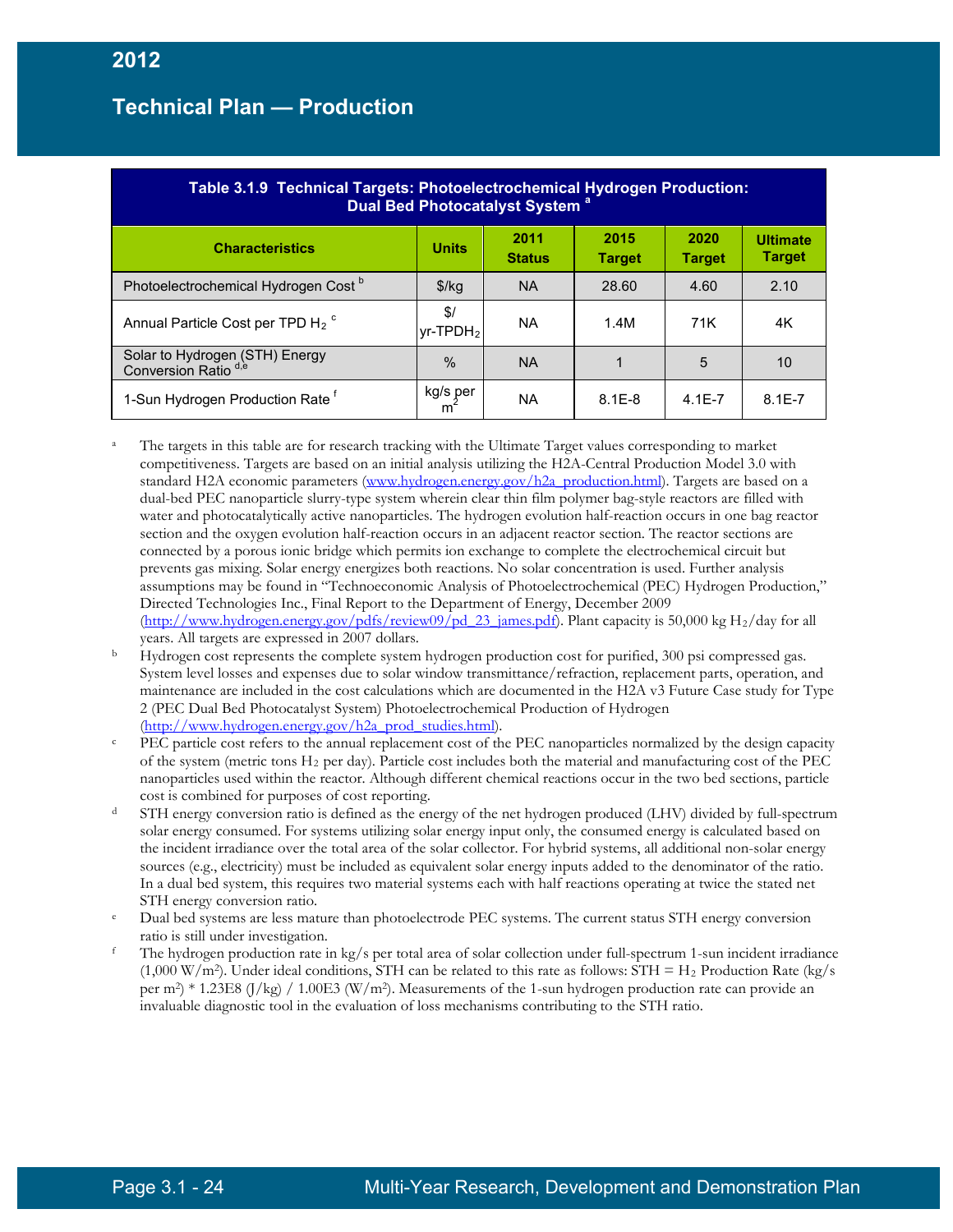Table 3.1.9A contains the values of several cost and performance parameters which, when combined, achieve the DOE performance targets for each target year. The parameters may be traded-off against one another to achieve the overall cost targets (e.g., particle cost may be tradedoff with replacement lifetime). Consequently, the parameter values are listed merely as examples as there are numerous numerical combinations that meet the DOE targets.

| Table 3.1.9.A Example Parameter Values to Meet Cost Targets:<br><b>Photoelectrochemical Hydrogen Production (Dual Bed Photocatalyst)</b> |                   |                       |      |      |                 |
|------------------------------------------------------------------------------------------------------------------------------------------|-------------------|-----------------------|------|------|-----------------|
| <b>Characteristics</b>                                                                                                                   | <b>Units</b>      | 2011<br><b>Status</b> | 2015 | 2020 | <b>Ultimate</b> |
| Solar to Hydrogen (STH)<br><b>Energy Conversion Ratio</b>                                                                                | $\%$              | <b>NA</b>             |      | 5    | 10              |
| PEC particle cost <sup>a</sup>                                                                                                           | $\frac{1}{2}$     | <b>NA</b>             | 1000 | 500  | 300             |
| Particle Replacement Lifetime <sup>b</sup>                                                                                               | Years             | <b>NA</b>             | 0.5  |      | 5               |
| Capital cost of reactor bed system<br>(excluding installation and PEC particles) <sup>c</sup>                                            | \$/m <sup>2</sup> | <b>NA</b>             |      |      | 5               |
| Balance of Plant Cost per TPD H <sub>2</sub> <sup>d</sup>                                                                                | \$/<br><b>TPD</b> | <b>NA</b>             | 6.4M | 1.0M | 0.6M            |

PEC particle cost refers to the material and manufacturing cost of the PEC nanoparticles used within the reactor. While different chemical reactions occur in the two bed sections, the particle costs are combined for purposes of cost reporting. Particle mass is based on the total particle mass (including inert substrate if used).

<sup>b</sup> Particle replacement lifetime denotes the projected total duration of the nanoparticles being immersed in electrolyte and under cyclic solar illumination until process energy efficiency drops to 80% of its original values. Thus, a 5 year particle replacement lifetime refers to 5 years of operation under diurnal cycles and approximately 2.5 years of actual hydrogen production.

<sup>c</sup> Reactor system capital cost includes only the high density polyethylene clear plastic film reactor bed assembly and its associated ionic transfer bridges. Installation, fluid piping, and the photocatalytic nanoparticles are not included. All areas refer to total solar capture area.

This parameter denotes the non-installed balance of plant costs exclusive of reactor beds and PEC particles. It includes piping, controls, sensors, pumps, and compressors and is normalized by the metric tons per day of hydrogen design capacity of the system.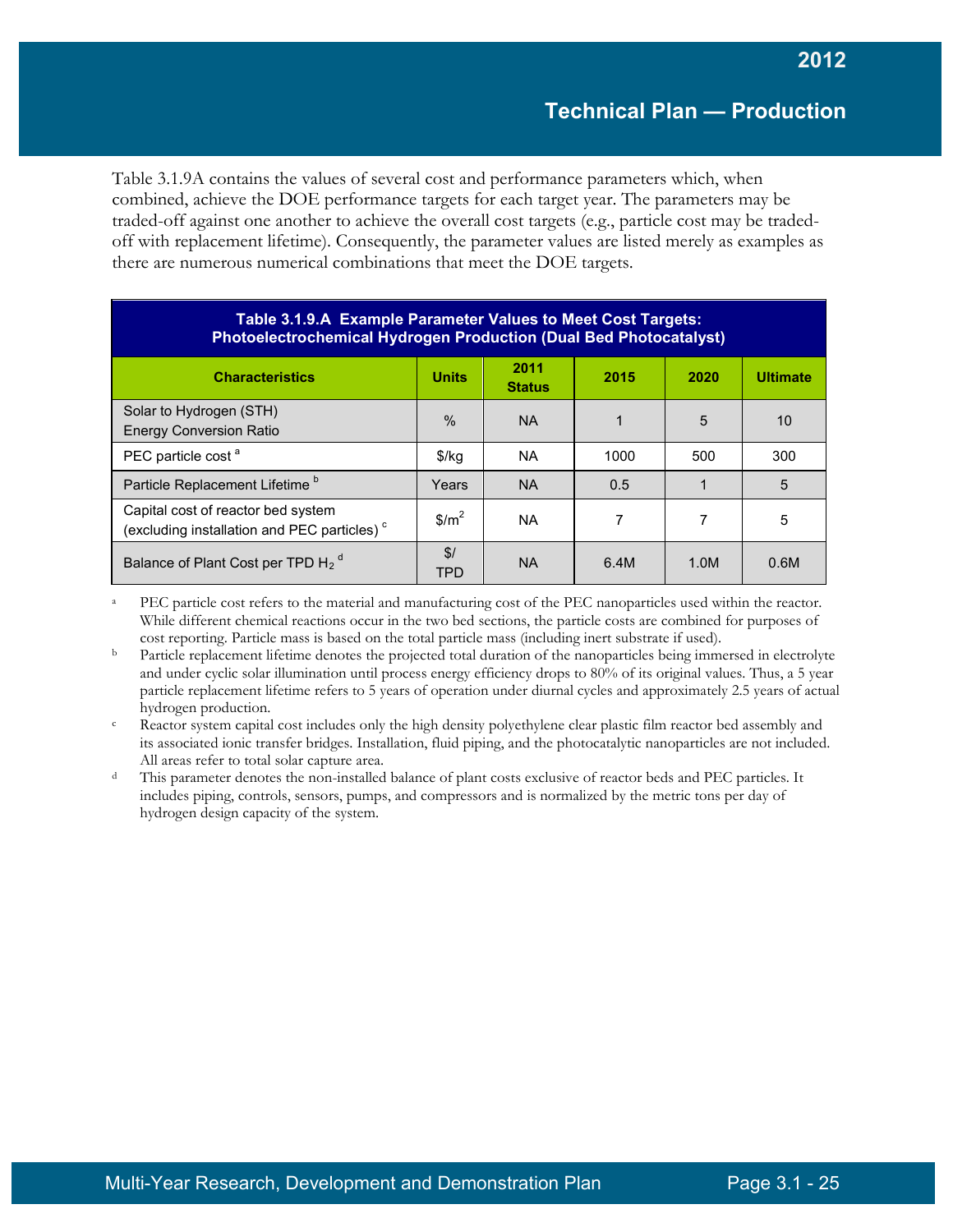| Table 3.1.10 Technical Targets: Photolytic Biological Hydrogen Production <sup>a</sup>                                |                  |                       |                             |                             |                                        |  |
|-----------------------------------------------------------------------------------------------------------------------|------------------|-----------------------|-----------------------------|-----------------------------|----------------------------------------|--|
| <b>Characteristics</b>                                                                                                | <b>Units</b>     | 2011<br><b>Status</b> | 2015<br>Target <sup>c</sup> | 2020<br>Target <sup>d</sup> | <b>Ultimate</b><br>Target <sup>e</sup> |  |
| Hydrogen Cost <sup>b</sup>                                                                                            | $\frac{f}{g}$    | <b>NA</b>             | <b>NA</b>                   | 9.20                        | 2.00                                   |  |
| Reactor Cost <sup>f</sup>                                                                                             | $$/m^2$          | <b>NA</b>             | <b>NA</b>                   | 14                          | 11                                     |  |
| Light utilization efficiency (% incident<br>solar energy that is converted into<br>photochemical energy) <sup>9</sup> | $\frac{0}{0}$    | 25 <sup>h</sup>       | 28                          | 30                          | 54                                     |  |
| Duration of continuous $H_2$ production at<br>full sunlight intensity                                                 | Time<br>Units    | $2 \text{ min}^1$     | $30 \text{ min}$            | 4 h                         | 8 h                                    |  |
| Solar to $H_2$ (STH) Energy Conversion<br>Ratio <sup>k</sup>                                                          | $\frac{0}{0}$    | <b>NA</b>             | 2%                          | 5%                          | 17%                                    |  |
| 1-Sun Hydrogen Production Rate                                                                                        | $kg/s$ per<br>m. | NA.                   | $1.6E - 7$                  | $4.1E - 7$                  | $1.4E-6$                               |  |

The targets in this table are for research tracking with the Ultimate Target values corresponding to market competitiveness. Targets are based on an initial analysis utilizing the H2A Central Production Model 3.0 with standard H2A economic parameters (**Error! Hyperlink reference not** 

**valid.**[www.hydrogen.energy.gov/h2a\\_production.html.](http://www.hydrogen.energy.gov/h2a_production.html))

- <sup>b</sup> Hydrogen cost represents the complete system hydrogen production cost for purified, 300 psi compressed gas. Projections assume photolytic production of hydrogen gas by genetically engineered organisms (algal or bacterial) suspended in a water solution under solar illumination, modeled as algae, with an O2-tolerant hydrogenase, grown in large, raceway-type, shallow bed reactors that are covered by a thin, optically transparent film, and provided with nutrients, CO2, and sunlight. The evolved gas will be collected, purified to 99.999+ hydrogen purity by pressure swing adsorption (PSA), and compressed to 300 psi for hydrogen pipeline transport. Plant capacity is 50,000 kg H<sub>2</sub>/day for all years. All targets are expressed in 2007 dollars. Cost calculations are documented in the H2A v3 Future Case Study for Photolytic Biological Production of Hydrogen [\(http://www.hydrogen.energy.gov/h2a\\_prod\\_studies.html\)](http://www.hydrogen.energy.gov/h2a_prod_studies.html). Further analysis assumptions may be found in "Technoeconomic Boundary Analysis of Biological Pathways to Hydrogen Production," Directed Technologies, Inc., Final Report to U.S. Department of Energy, 31 August 2009 [\(http://www1.eere.energy.gov/hydrogenandfuelcells/pdfs/46674.pdf\)](http://www1.eere.energy.gov/hydrogenandfuelcells/pdfs/46674.pdf).
- The 2015 target is based on analysis of the best technologies projected to be available in 2015 and assumes integration into a single, non-hybrid organism. Specifically, the 2015 target is based on a model of a *Chlamydomonas reinhardtii* strain with an O2-tolerance hydrogenase system and a reduced chlorophyll antennae light harvesting
- complex (LHC), in which all the improvements listed in the table have been integrated.<br>For 2020, all assumptions of the 2015 target system apply (such as reactor system design and organism type) except
- the organism is assumed to be further improved in the target parameters indicated in the table.<br>For the 2015 and 2020 targets, the organism modeled is assumed to be an algal strain with a native photosynthesis system (i.e., with Photosystems I and II). For the Ultimate Target, previous assumptions (such as reactor system design) apply, but the modeled organism is both optimized and has a genetically modified hybrid photosynthetic system combining the native algal Photosystem II with a bacterial Reaction Center, achieving greater hydrogen production rates by extending the light spectrum that can be collected and improving the efficiency of other conversion steps. Fundamental genetic engineering advances are required to reach the hybrid organism's ultimate target efficiency values. If the hybrid organism was not successfully genetically engineered, performance would be limited to a light utilization efficiency of 34%, an STH ratio of 9.8%, and a cost of  $2.6/\text{kg H}_2$ .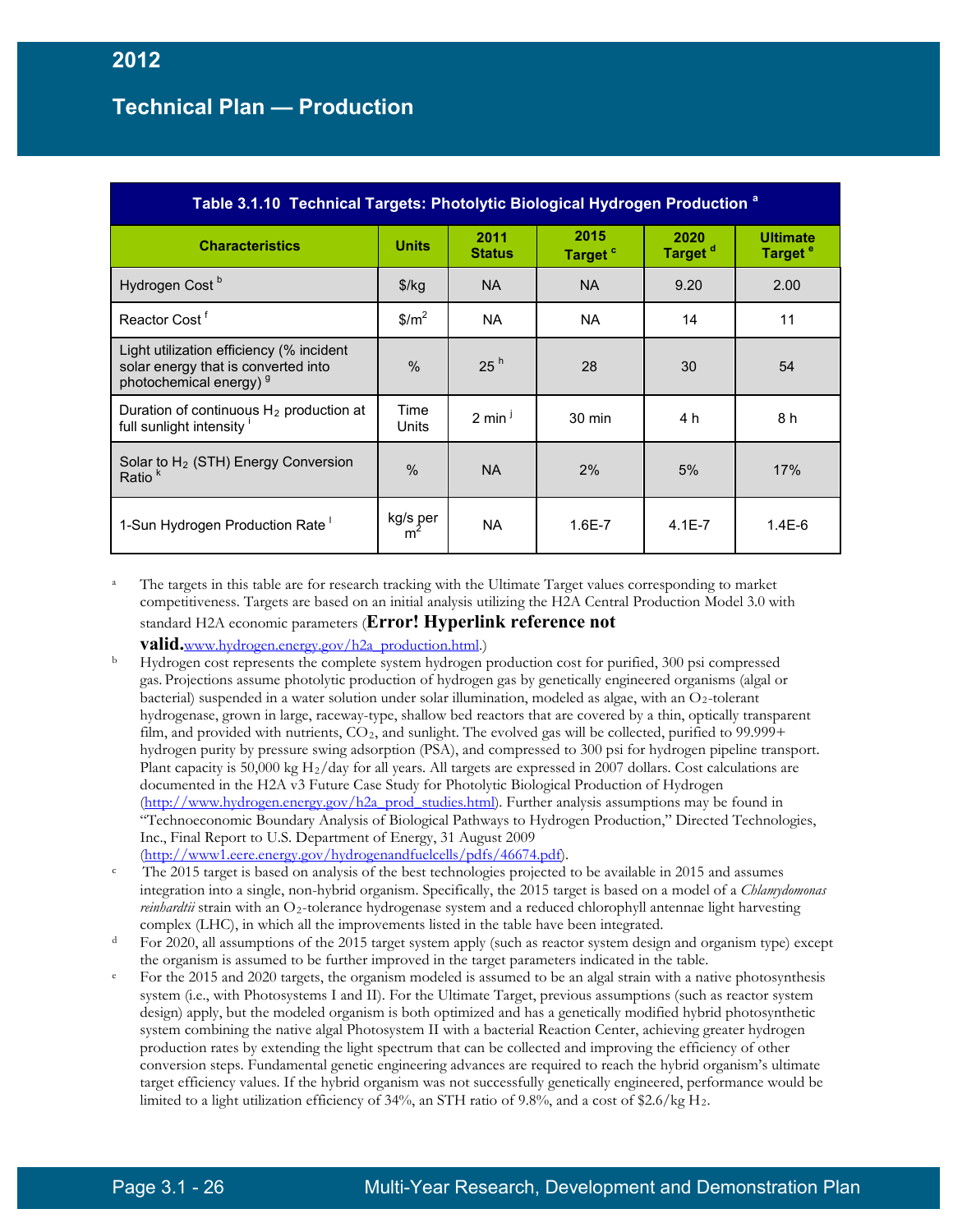- <sup>f</sup> Installed cost per square meter of organism bed reactor equipment includes the containment structure, film covering, and any reactor interior flow control equipment. It does not include cost of complementary equipment such as compressors, PSA, Control Room, etc. Square meters are defined as the solar capture area. Future designs for the reactors will need to address safety measures to deal with the co-production of hydrogen and oxygen (e.g., replacing PSA systems with Temperature Swing Apparatus systems), which may increase costs. Due to the early stage of development, photobioreactor designs and the required organismal characteristics will likely undergo modifications before widespread commercial use to address issues such as temperature, salinity, and pH control.
- The light utilization efficiency is the conversion efficiency of incident solar energy into photochemically available energy and is the product of two values: the light collection efficiency and the photon use efficiency at full sunlight intensity. The first value, light collection efficiency, is the fraction of solar incident light that is within the photosynthetically active radiation (PAR) wavelength band of the organism. For green algae, the light collection efficiency is estimated to be 45% ("Light and photosynthesis in aquatic ecosystems," Kirk, Cambridge University Press, 1994), and is considered fixed for the 2015 and 2020 targets; the hybrid organism modeled for the ultimate target is estimated to have a light collection efficiency of up to 64% ("Integrated biological hydrogen production," Melis and Melnicki, International Journal of Hydrogen Energy, September

2006) [http://www.sciencedirect.com/science/article/pii/S0360319906002308\)](http://www.sciencedirect.com/science/article/pii/S0360319906002308). The second value, photon use efficiency, is the efficiency of converting the absorbed photon energy into chemical energy through photosynthesis at full sunlight intensity (2,500 micromol photons per square meter per second). At low-light conditions (i.e., with no light saturation), the average photon use efficiency for algae is 85% ("Absolute absorption cross sections for photosystem II and the minimum quantum requirement for photosynthesis in *Chlorella vulgaris*." Ley and Mauzerall, Biochim. Biophys. Acta 1982). Experimentally, photon use efficiency is determined by measuring the rate of photosynthesis (via oxygen evolution) per photon at different light intensities and comparing the rates at full sunlight and at sub-saturating light levels, with the maximum value set at the 85% efficiency level.

<sup>h</sup> "Maximizing Light Utilization Efficiency and Hydrogen Production in Microalgal Cultures," Melis, 2008 Annual Progress Report for DOE's Hydrogen Program

(http://www.hydrogen.energy.gov/pdfs/progress08/ii f 2 melis.pdf).

- For purposes of conversion efficiencies and duration reporting, full sunlight (2,500 micromol photons per square meter per second) conditions are assumed. Since in actual practice light intensity varies diurnally, only 8 hours of continuous duration is needed for a practical system. The duration values assume a system where the enzyme is regenerated at night with respiration scavenging oxygen.
- 
- Brand et al., 1989, Biotechnol. Bioeng.<br>STH energy conversion ratio is defined as the energy of the net hydrogen produced (LHV) divided by net fullspectrum solar energy consumed. For systems utilizing solar energy input only, the consumed energy is calculated based on the incident irradiance over the total area of the solar collector. For hybrid systems, all additional nonsolar energy sources (e.g., electricity) must be included as equivalent solar energy inputs added to the denominator of the ratio. For photolytic biological hydrogen production, this can be thought of as the product of three components:  $E_0*E_1*E_2$ . The maximum potential value is calculated by determining the highest possible conversion efficiencies at three steps:  $E_0$ , the percent of solar energy (at sea level) that is absorbed by the organism;  $E_1$ , the percent of absorbed energy that is utilized for charge separation by the photosystems; and  $E_2$ , the energy for charge separation that is utilized for water splitting. The  $E_2$  value is reduced by 20% to account for the fact that some photon energy will go to other processes, such as cellular maintenance, rather than hydrogen production. The hydrogen cost calculation takes into consideration reductions due to reactor light transmittance (10% loss) and the loss of production over a full production day due to durations less than 8 h. Cost calculations are documented in the H2A v3 Future Case Study for Photolytic Biological Production of Hydrogen (http://www.hydrogen.energy.gov/h2a\_prod\_studies.html).
- The hydrogen production rate in kg/s per total area of solar collection under full-spectrum 1-sun incident irradiance  $(1,000 \text{ W/m}^2)$ . Under ideal conditions, STH can be related to this rate as follows: STH = H<sub>2</sub> Production Rate (kg/s) per m<sup>2</sup>) \* 1.23E8 (J/kg) / 1.00E3 (W/m<sup>2</sup>). Measurements of the 1-sun hydrogen production rate can provide an invaluable diagnostic tool in the evaluation of loss mechanisms contributing to the STH ratio.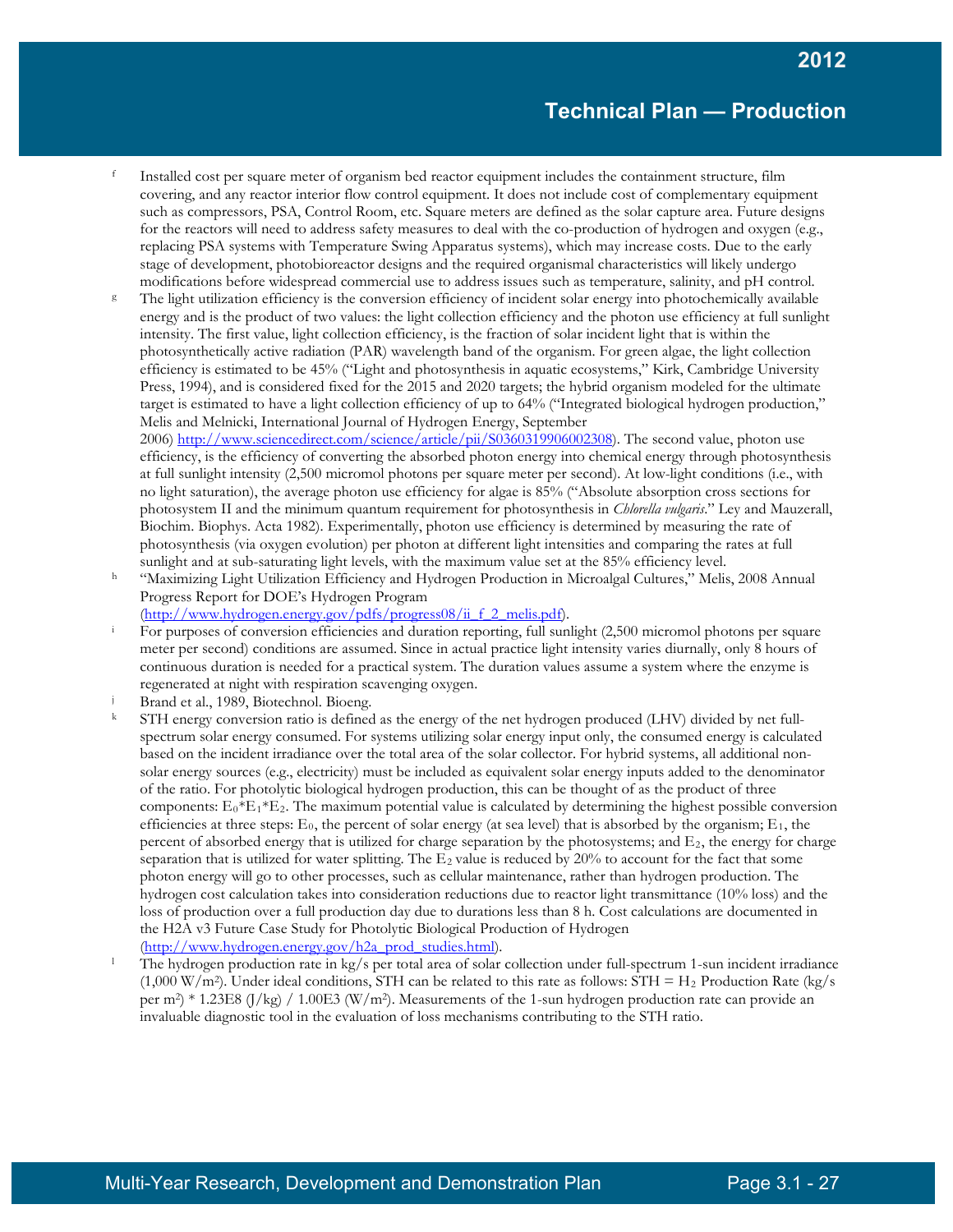| Table 3.1.11 Technical Targets: Photosynthetic Bacterial Hydrogen Production <sup>a</sup>                      |                 |             |             |                          |  |
|----------------------------------------------------------------------------------------------------------------|-----------------|-------------|-------------|--------------------------|--|
| <b>Characteristics</b>                                                                                         | <b>Units</b>    | 2011 Status | 2015 Target | 2020 Target <sup>b</sup> |  |
| Efficiency of Incident Solar Light Energy to H <sub>2</sub><br>$(E0*E1*E2)$ <sup>c</sup> from organic acids    | $\frac{0}{0}$   | NA          | 3           | 4.5                      |  |
| Molar Yield of Carbon Conversion to H <sub>2</sub><br>(depends on nature of organic substrate) E3 <sup>d</sup> | % of<br>maximum | ΝA          | 50          | 65                       |  |
| Duration of continuous photoproduction <sup>e</sup>                                                            | Time            | NA          | 30 days     | 3 months                 |  |

<sup>a</sup> The targets in this table are for research tracking. The final targets for this technology are costs that are market competitive. This table will be updated in a future version of this plan to incorporate hydrogen cost target and current technology assumptions.

- <sup>b</sup> Technology readiness targets (beyond 2020) are 5.5% efficiency of incident solar light energy to H<sub>2</sub> (E0\*E1\*E2) from organic acids, 80% of maximum molar yield of carbon conversion to H<sup>2</sup> (depends on nature of organic substrate) E3, and 6 months duration of continuous photoproduction. See Figure 3.1.2 for a schematic representation of conversion steps and associated efficiencies.
- <sup>c</sup> E0 reflects the light collection efficiency of the bacteria in the photoreactor and the fact that only a fraction of incident solar light is photosynthetically active (theoretical maximum is 68%, from 400 to 1000 nm). E1\*E2 is equivalent to the efficiency of conversion of absorbed light to primary charge separation then to adenosine-5' triphosphate; both are required for hydrogen production via the nitrogenase enzyme. E0\*E1\*E2 represents the efficiency of conversion of incident solar light to hydrogen through the nitrogenase enzyme (theoretical maximum is 10% for 4-5 electrons). This efficiency does not take into account the energy used to generate the carbon substrate.
- $d = E3$  represents the molar yield of H<sub>2</sub> per carbon substrate (the theoretical maximum is 7 moles per mole carbon in
- the substrate, based on the average yield of acetate and butyrate).<br>Duration reflects continuous production in the light, not necessarily at peak efficiencies. It includes short periods during which ammonia is re-added to maintain the system active.



**Figure: 3.1.2 Photosynthetic Bacterial System Overview Illustrating E0, E1, E2 and E3 Conversion Processes**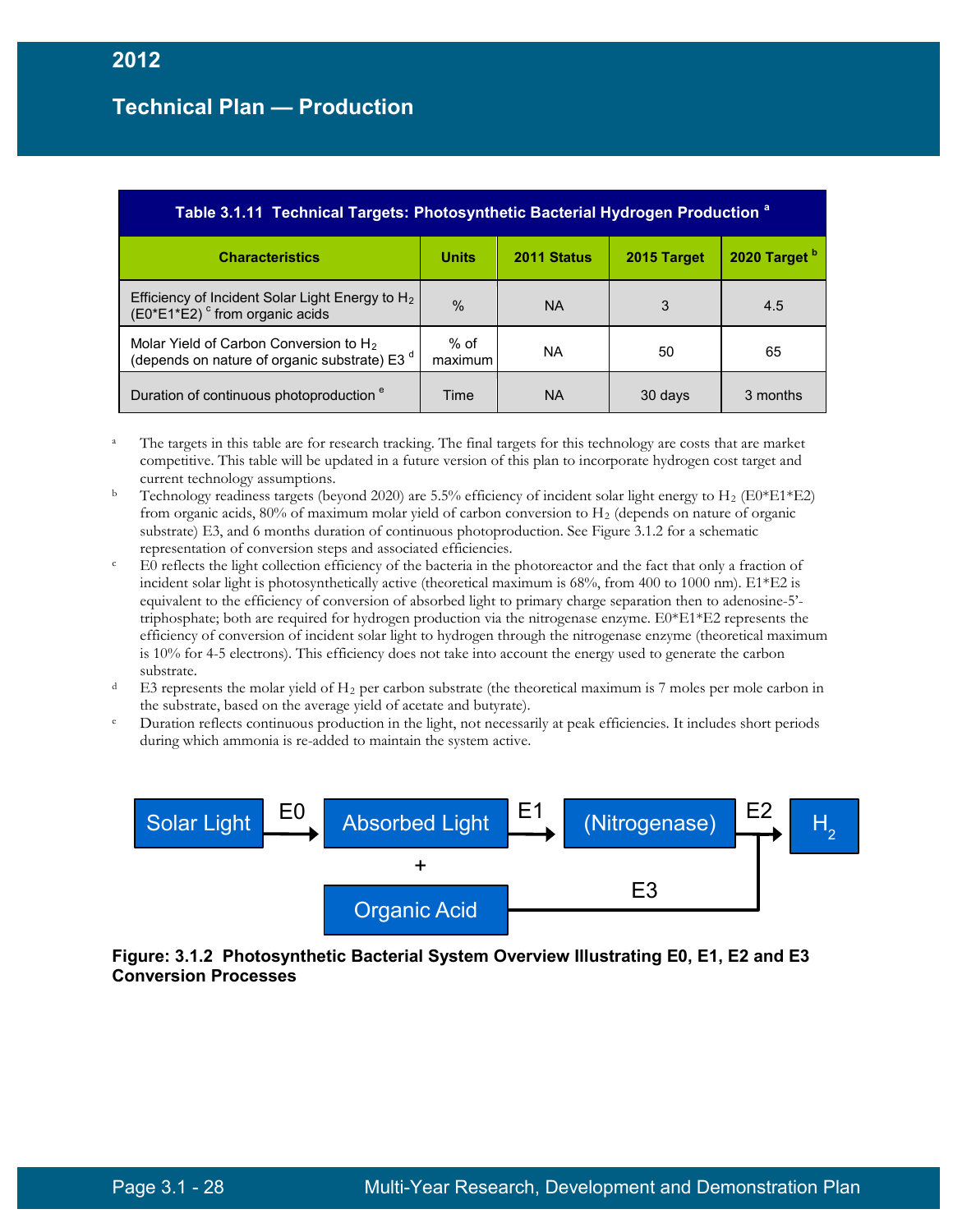| Table 3.1.12 Technical Targets: Dark Fermentative Hydrogen Production and Microbial<br>Electrolysis Cells (MECs) <sup>a</sup> |                            |                       |                       |                             |  |
|-------------------------------------------------------------------------------------------------------------------------------|----------------------------|-----------------------|-----------------------|-----------------------------|--|
| <b>Characteristics</b>                                                                                                        | <b>Units</b>               | 2011<br><b>Status</b> | 2015<br><b>Target</b> | 2020<br>Target <sup>b</sup> |  |
| Feedstock Cost <sup>c</sup>                                                                                                   | cents/lb. sugar            | 13.5                  | 10                    | 8                           |  |
| Yield of $H_2$ production from glucose by<br>fermentation <sup>d</sup>                                                        | mol $H_2$<br>/mol glucose  | 3.2 <sup>e</sup>      | 4                     | 6                           |  |
| Yield of $H_2$ production from glucose by<br>integrated MEC - fermentation                                                    | mol $H_2$<br>/mol glucose  |                       | 6e                    | 9 <sup>e</sup>              |  |
| Duration of continuous production<br>(fermentation)                                                                           | Time                       | 17 days $9$           | 3 months              | 6 months                    |  |
| MEC cost of electrodes                                                                                                        | $\frac{m^2}{2}$            | 2,400 <sup>h</sup>    | 300                   | 50                          |  |
| MEC production rate                                                                                                           | $L-H2 / L-reactor-$<br>day |                       |                       | 4                           |  |

- <sup>a</sup> The targets in this table are for research tracking. The final targets for this technology are costs that are market competitive. This table will be updated in a future version of this plan to incorporate hydrogen cost targets and feedstock assumptions.
- <sup>b</sup> Technology readiness targets (beyond 2020) are 10 molar yield of H<sub>2</sub> production from glucose, 6 cents/lb. sugar feedstock cost, and 12 months duration of continuous production. c Targets are from the DOE Biomass Program Multi Year Program Plan 2007-2012, August, 2005, for sugar from
- lignocellulosic biomass. The targets have been shifted 2-5 years in Table 3.1.12 for purposes of FCT planning pending further analysis of this pathway.
- <sup>d</sup> The theoretical maximum from known fermentative pathways is 4, although the H<sub>2</sub> content of 1 mole of glucose and the  $H_2O$  required for fermentation is 12. Clearly, in order to achieve molar yields greater than 4, the feasibility of developing new pathways or discovering new microbes needs to be assessed.
- $e$  In 2010, NREL reported a H<sub>2</sub> molar yield of 3.2 by supplying limited amounts of cellulose substrate during fermentation (2010 Annual Progress Report DOE Hydrogen Program;
- (http://www.hydrogen.energy.gov/pdfs/progress10/ii h\_3\_maness.pdf).<br>
<sup>f</sup> The yield assumes a system where the effluent from the glucose-fed fermentation system is used as feedstock for an MEC (e.g., in 2015 the target for fermentation is 4 mol  $H_2/mol$  glucose while that for MEC is 2 mol  $H_2/mol$ glucose, for a total combined target of 6 mol  $H_2/mol$  glucose). The goal is for continuous flow operation conditions.
- <sup>g</sup> Van Ginkel, S., Sung, S. 2001. Environ. Sci. Technol. 35: 4726-4730.
- <sup>h</sup> Estimated for replacing Pt with MoS2, based on Tokash, J.C. and B.E. Logan. 2011. "Electrochemical evaluation of a molybdenum disulfide catalyst for the hydrogen evolution reaction under solution conditions applicable to microbial electrolysis cells." Int. J. Hydrogen Energy. 36(16): 9439-9445.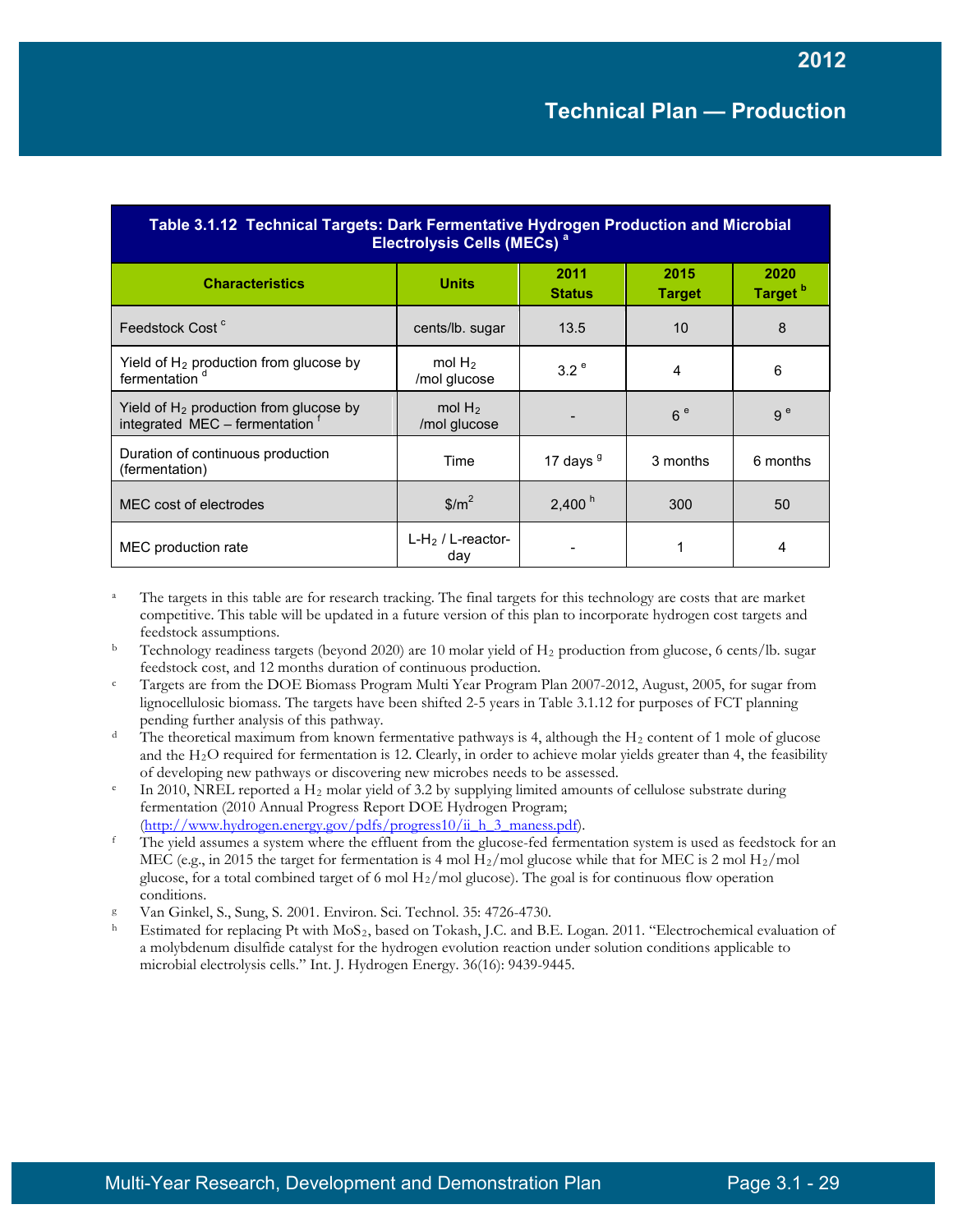## **3.1.5 Technical Barriers**

The following sections detail the technical and economic barriers that must be overcome to attain the Hydrogen Production goal and objectives. The barriers are divided into sections depending on the hydrogen production method.

### **Distributed Hydrogen Production from Renewable Liquid Feedstocks**

Reforming of ethanol and other bio-derived liquids is similar to natural gas reforming but presents several unique issues, such as high feedstock costs and catalyst and water requirements. This technology is suitable for application in distributed and semi-central production.

**A. Reformer Capital Costs and Efficiency.** Current small-scale distributed renewable liquid feedstock reforming technologies have capital costs that are too high to achieve the targeted hydrogen production cost. Multiple-unit operations that entail many process steps in converting bioderived liquids to hydrogen and low energy efficiencies are key contributors to the high capital cost. Improved reforming and water-gas shift catalysts are needed to increase yield and improve performance. Reforming and water-gas shift unit operations also generate considerable costs. Finally, the high purity of hydrogen required for fuel cells puts upward pressure on the capital costs.

**B. Operations and Maintenance (O&M).** O&M costs for distributed reforming hydrogen production from renewable feedstocks are too high. Robust systems that require little maintenance and that include remote monitoring capability need to be developed. The reliability of balance of plant (BOP) equipment (pumps, compressors, blowers, sensors, etc.) is often the limiting factor in overall system reliability. Increasing the reliability and service life of these components is critical, as is minimizing equipment complexity. For reformer systems, catalyst activity is also critical for reliable and efficient operation.

**C. Biomass Feedstock Issues.** Feedstock costs for bio-derived liquids are too high, and there is likely to be strong competition for the available resources from other end-use applications (e.g., bioderived fuels). In addition to cost, biomass feedstock quality and availability may be limited in some areas, or the quality of the feedstock may change throughout the year. Feedstock-flexible reformers are needed to address location-specific feedstock supply issues. Effects of impurities on the system from multiple feedstocks as well as the effects of impurities from variations in single feedstocks need to be addressed in the reformer design.

**D. Forecourt Footprint and Storage.** To be economically feasible in urban settings, the physical footprint of stations needs to be reduced. Issues may arise regarding the storage of renewable feedstocks on site. Some feedstocks will be relatively benign (e.g., carbohydrates) and will likely require minimal regulation, while others may fit under the regulations now being developed for E85, E100, and bio-diesel. Regulations for still other types of feedstocks may need to be developed. Permitting will need to be addressed.

**E. Control and Safety.** Control and safety issues are associated with natural gas and renewable feedstock reforming, including on-off cycling. Effective operation control strategies are needed to minimize cost and emissions, maximize efficiency, and enhance safety. Hydrogen leakage is addressed within the Delivery and Safety, Codes & Standards sub-programs.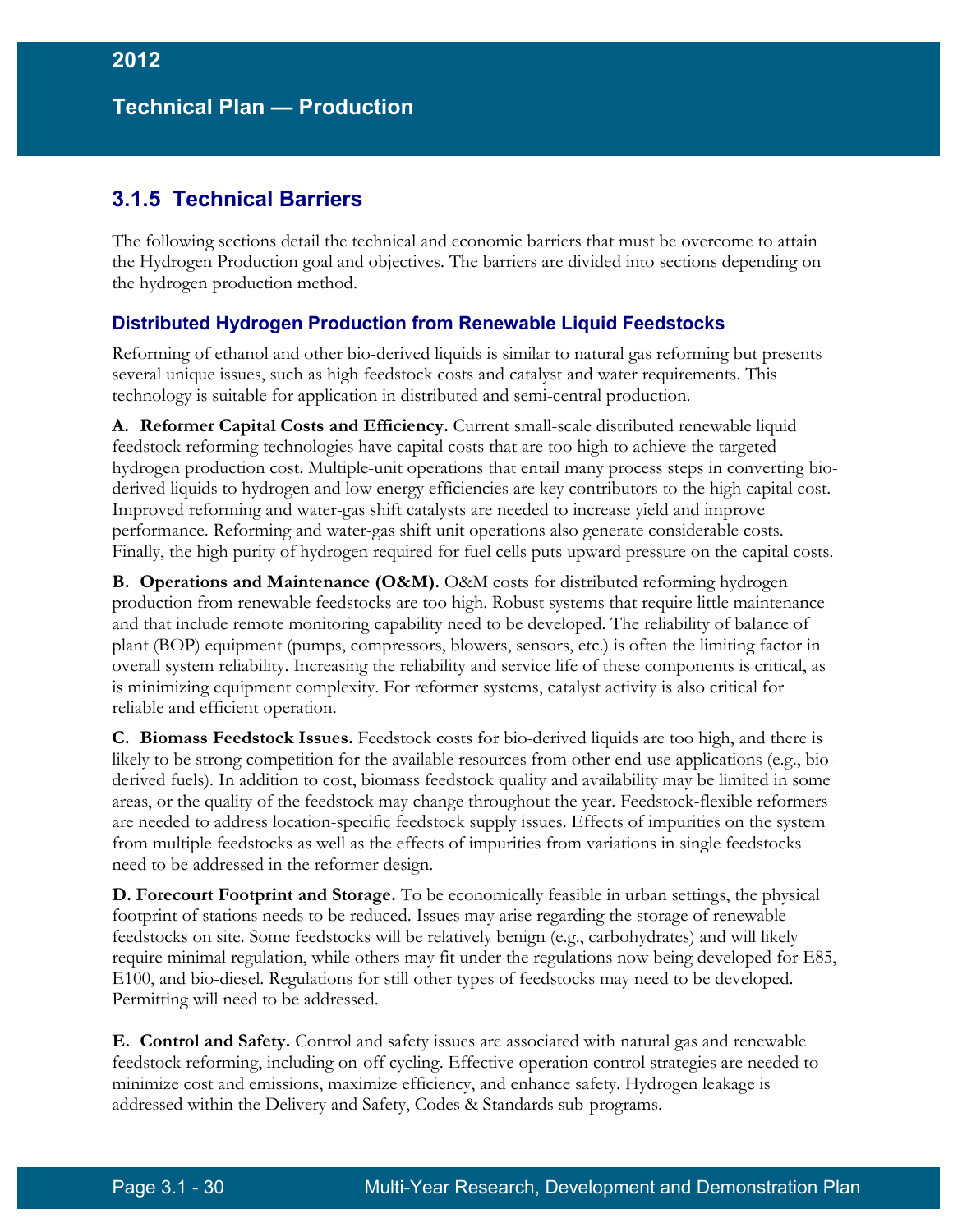### **Hydrogen Generation by Water Electrolysis**

**F. Capital Cost.** The capital costs of water electrolysis systems are prohibitive to widespread adoption of electrolysis technology for low cost hydrogen production. RD&D is needed to develop lower cost materials with improved manufacturing capability to lower capital cost requirements while improving the efficiency and durability of the system. Development of larger systems is also needed to take advantage of economies of scale. Technically viable systems for low-cost manufacturing need to be developed for this technology.

**G. System Efficiency and Electricity Cost.** Improvements in BOP efficiency and durability are necessary to the commercial viability of electrolysis. Mechanical high-pressure compression technology exhibits low energy efficiency and may introduce impurities while adding significantly to the capital and operating cost. Efficiency gains can be realized through minimized mechanical compression using electrochemical compression in the cell stack. Development is needed for lowcost cell stack optimization addressing efficiency, compression, and durability. Target costs cannot be met unless electricity price is < \$0.04/kWh (see Tables 3.1.4 and 3.1.5).

**H. Footprint.** Station footprint is dependent on location and the needs of each specific locality. The footprint, in general, will have the same limitations that were described in the distributed hydrogen production from renewable liquid feedstocks section.

**I. Grid Electricity Emissions (for distributed).** The current grid electricity mix in most locations results in greenhouse gas emissions in large-scale electrolysis systems. Low-cost, carbon-free electricity generation is needed. Electrolysis systems that can produce both hydrogen and electricity need to be evaluated. (Renewable electricity costs are being addressed by the DOE EERE renewable power programs – Solar, Wind, Hydropower, Geothermal, and Biomass.)

**J. Renewable Electricity Generation Integration (for central).** More efficient integration with renewable electricity generation is needed to reduce costs, improve performance, and increase onstream time (i.e., increase the number of hours per year the renewable electricity is available). Development of integrated renewable electrolysis systems is needed, including optimization of power conversion and other system components from renewable electricity to provide highefficiency, low-cost integrated renewable hydrogen production.

**K. Manufacturing.** Currently, the electrolysis units are produced in low volumes. Since development of fabrication technologies is capital intensive, manufacturers must have assurance that there will be high demand for the product in order to produce adequate returns on investments. The cost of water electrolysis systems is driven up by the high cost of BOP, the short lifespan of system components, and site-specific fabrication of system components.

**L. Operations and Maintenance.** The O&M cost for electrolysis are currently too high. Durability, maintenance, reliability, and demand management are similar to those of the distributed natural gas reforming systems. Operating efficiency, component durability, purification of water, and transients and changes in duty cycles need to be addressed.

**M. Control and Safety.** Barriers in control and safety include the efficiency of start-up and shutdown processes, turn-down capability, and the capability for rapid on-off cycling. Control and safety costs still remain high due to complex system designs and high-cost sensors. For commercialization of this technology, reliability and safety of these units is a key qualification target.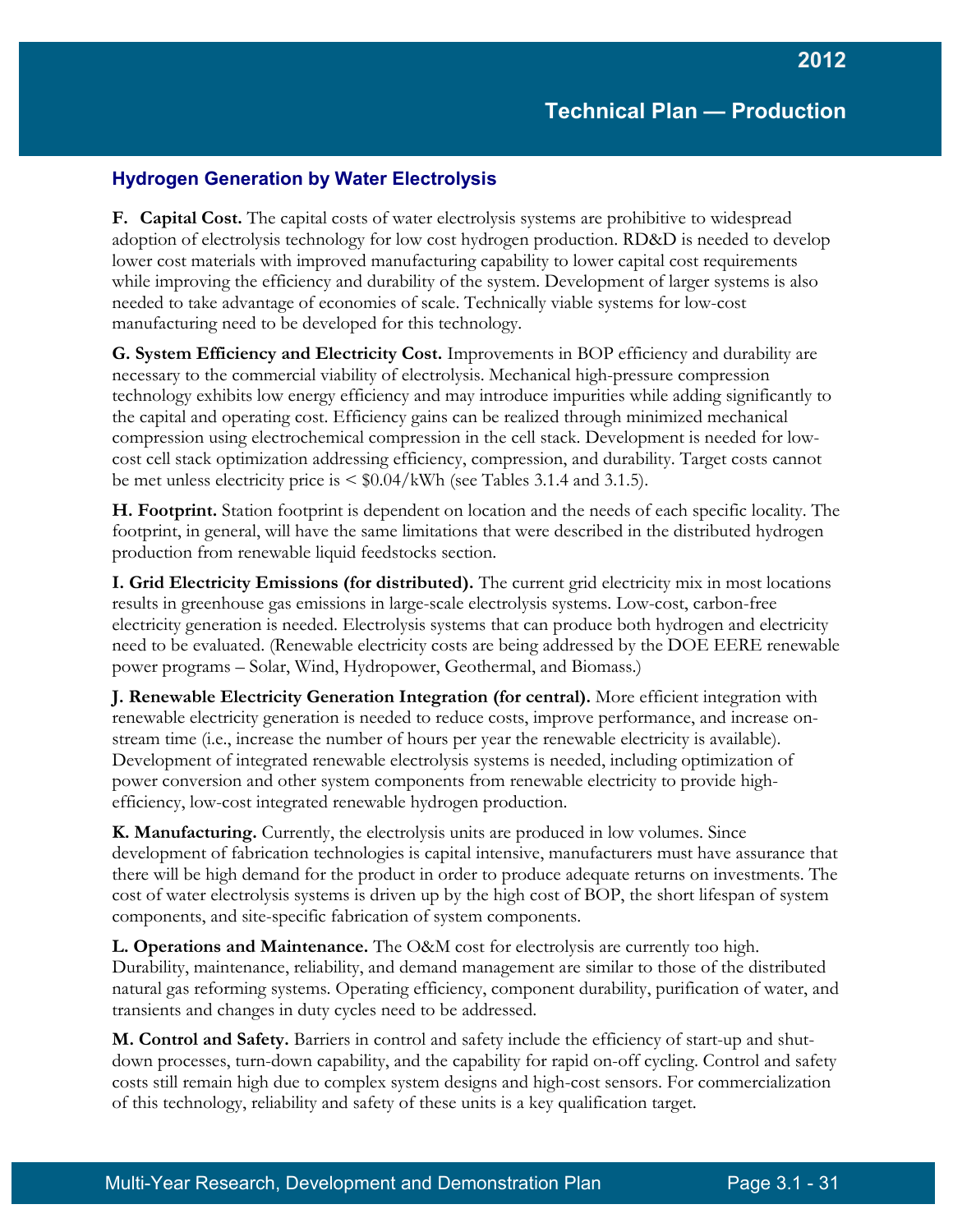#### **Biomass Gasification Hydrogen Production**

**N. Feedstock Cost and Availability.** Feedstock costs are high. Improved feedstock/agricultural technologies (higher yields per acre, etc.), lower cost feedstock collection, and improved feedstock preparation are needed. Because biomass feedstocks are seasonal in nature, feedstock-flexible processes and cost-effective feedstock storage are needed. (Tasks to overcome these barriers are the responsibility of the DOE Biomass Program and the U.S. Department of Agriculture.)

**O. Capital Cost and Efficiency of Biomass Gasification Technology.** The capital cost for biomass gasification/pyrolysis needs to be reduced. Process intensification by combining unit operations can significantly reduce capital costs. For example, combining the current two step watergas shift and PSA separation to a one step water-gas shift with integrated separation, to integrating gasification, reforming, water-gas shift and separation all in one unit operation. Improved process efficiency and higher hydrogen yields and selectivity's through catalyst research, better heat integration, and alternative gas clean-up approaches are needed. Improved catalysts or engineering approaches for tar cracking are also needed.

**P. Emissions** Gasification produces significant amounts of greenhouse gases (GHGs) even though emissions are much lower than those from coal plants.

**Q. Operations and Maintenance.** Operation and maintenance costs are too high. More efficient and durable equipment is needed.

**R. Control and Safety.** Control and safety issues need to be addressed particularly in biomass and biomass-coal co-gasification. Certification codes and standards should be standardized. Gasification operations should have back-up and fail-safe modes to improve safety and operation.

#### **High Temperature, Solar-Driven Thermochemical Production of Hydrogen**

There are over 200 potential thermochemical cycles for water splitting driven by concentrated solar power. These cycles have been evaluated and ranked for their suitability.<sup>[10](#page-31-0)</sup> The most promising cycles will require extensive research and development efforts.

**S. High-Temperature Robust Materials.** High temperatures are required for these thermochemical systems (500-2000°C). Cost-effective, durable materials are needed that can withstand these high temperatures and the thermal duty cycles present in solar concentrator systems.

**T. Coupling Concentrated Solar Energy and Thermochemical Cycles.** Coupling concentrated solar energy with thermochemical cycles presents many challenges. Receivers, heat transfer systems, as well as reactors, need to be developed and engineered. Cost effective approaches and systems to deal effectively with the diurnal nature of sunlight need to be researched and developed.

**U. Concentrated Solar Energy Capital Cost.** Concentrated solar energy collection is currently expensive and requires large areas of land. Improved, lower-cost solar concentrator/collection technology, including materials, is needed.<sup>10</sup>

**V. Heliostat Development and Cost.** Heliostats, a reflective device that tracks the sun to keep the mirrors focused onto a target receiver, are currently too expensive to be economically viable. The

 $\overline{a}$ 

<span id="page-31-0"></span><sup>10</sup> Perret, Robert. (May 2011). "Solar Thermochemical Hydrogen Production Research (STCH)." Technical Report SAND2011-3622, Sandia National Laboratories.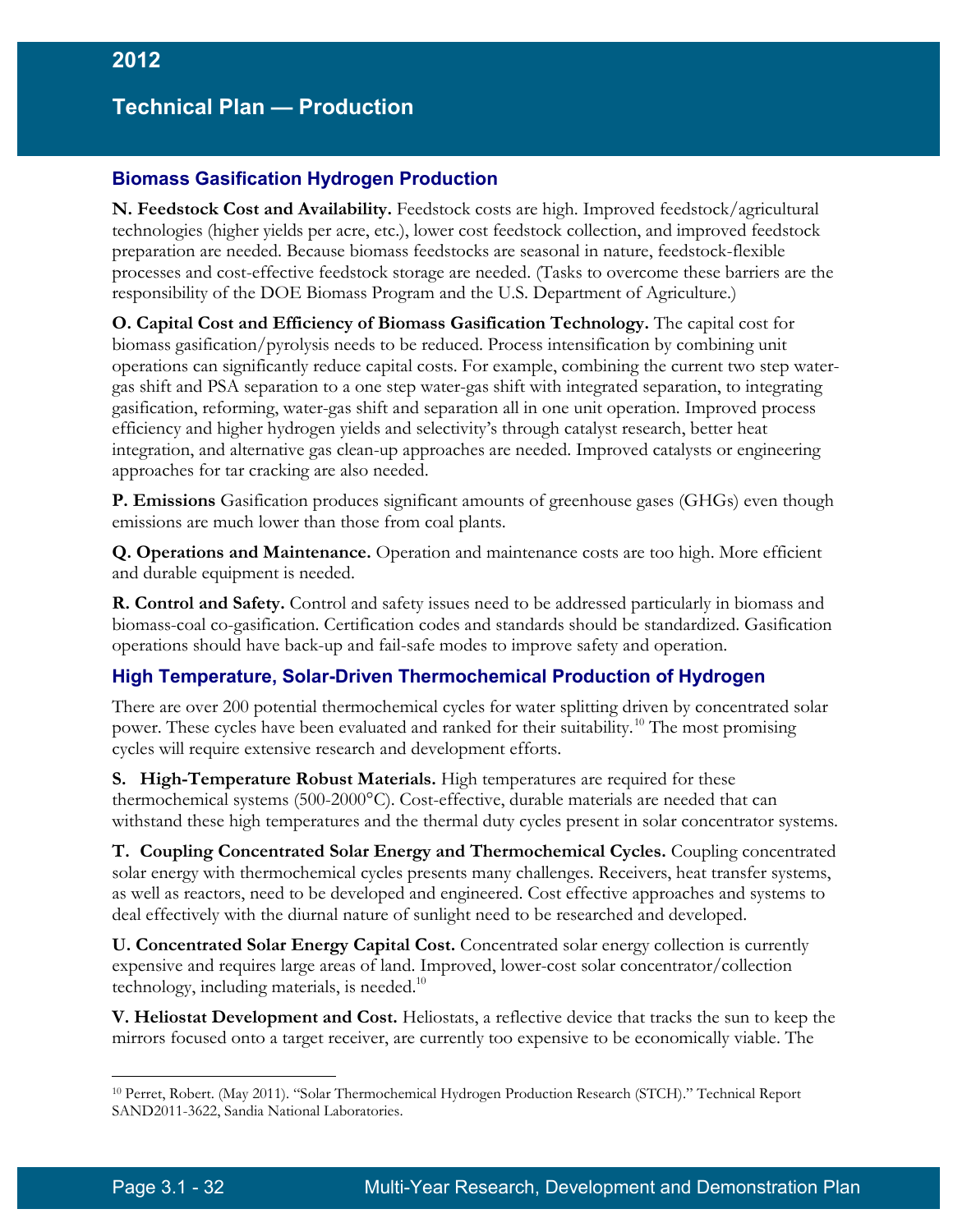cost needs to be reduced by 50% in order to achieve the targeted  $$120/m^2$  installed. The high costs are due to lack of standardization in design which is associated with inefficient manufacturing and poor durability of the heliostat.

**W. Materials and Catalysts Development**. The required temperatures for the cycle reactions are often in excess of 1,000°C. Current materials for the reactor, seals, catalysts, and supports are inefficient and do not meet operating requirements at these temperatures. Materials also need to operate in corrosive and reactive environments, some materials meet a few of the requirements but not all.

**X. Chemical Reactor Development and Capital Costs.** Reactors will need to be efficient, inexpensive, and entail minimal BOP to meet the cost targets. The high cost of material is due to the requirements for high durability and chemical and thermal stability. Thermal losses must be minimized to achieve an efficient process. There are also high capital costs that are associated with hydrogen separation and purification.

**Y. Diurnal Operation.** Solar power availability and fluctuations will strongly influence the design, performance, and economic viability of this technology.

**Z. Control and Safety.** Control and safety issues associated with STCH include optimization of start-up and shut-down processes, improved turn-down capability, activated material and thermal storage integration and control, and the capability for rapid on-off cycling. Costs remain high due to system complexity and sensor count to assure reliability. Operation of this system should occur with minimal manual assistance, which will require attributes such as back-up fail-safe modes, remote monitoring, and sparse maintenance schedules. Gaseous chemicals are used and can be harmful.

**AA. Feedstock Issues.** Water is the primary feedstock of STCH hydrogen production therefore an adequate amount of water must be available. The water must also be free of contaminants.

**AB. Chemical and Thermal Storage.** Capturing and storing thermal energy during peak solar times will extend the operational time of the STCH reactor. However, storage will require solar power which will add to complexity and cost to receiver-reactor interface. Molten nitrate salts enable temperatures up to 650°C. Molten carbonates can store higher amounts of thermal energy but are extremely corrosive which can hinder operation. Also, some cycles require higher temperatures  $(>1,500^{\circ}C)$ . In these cases molten metals may be an option but are also highly corrosive.

**AC. Solar Receiver and Reactor Interface Development.** The solar receiver interface with the chemical reactor is an important consideration in the selection of a solar receiver. For directly heated reactors, the receiver and reactor are integrated, enabling solar flux to heat the reactor. Solid particle and volumetric receivers are heated indirectly by the sun. In these reactors, the heat is absorbed by solid particles or molten salts, which then heat the reactors. In addition to interfacing with the receiver, the reactor must also interface with thermal storage, if used.

**AD. Operations and Maintenance.** All system components must be considered in O&M, including feed pre-conditioning, heliostats, solar receivers, reactor, hydrogen purification, controls, utilities, sensors, compression, storage, and safety. 24/7 operation may be ideal but not feasible due to variability of the power source. Durability, scheduled maintenance, storage, and hydrogen quality monitoring need to be considered when improving O&M and reducing costs.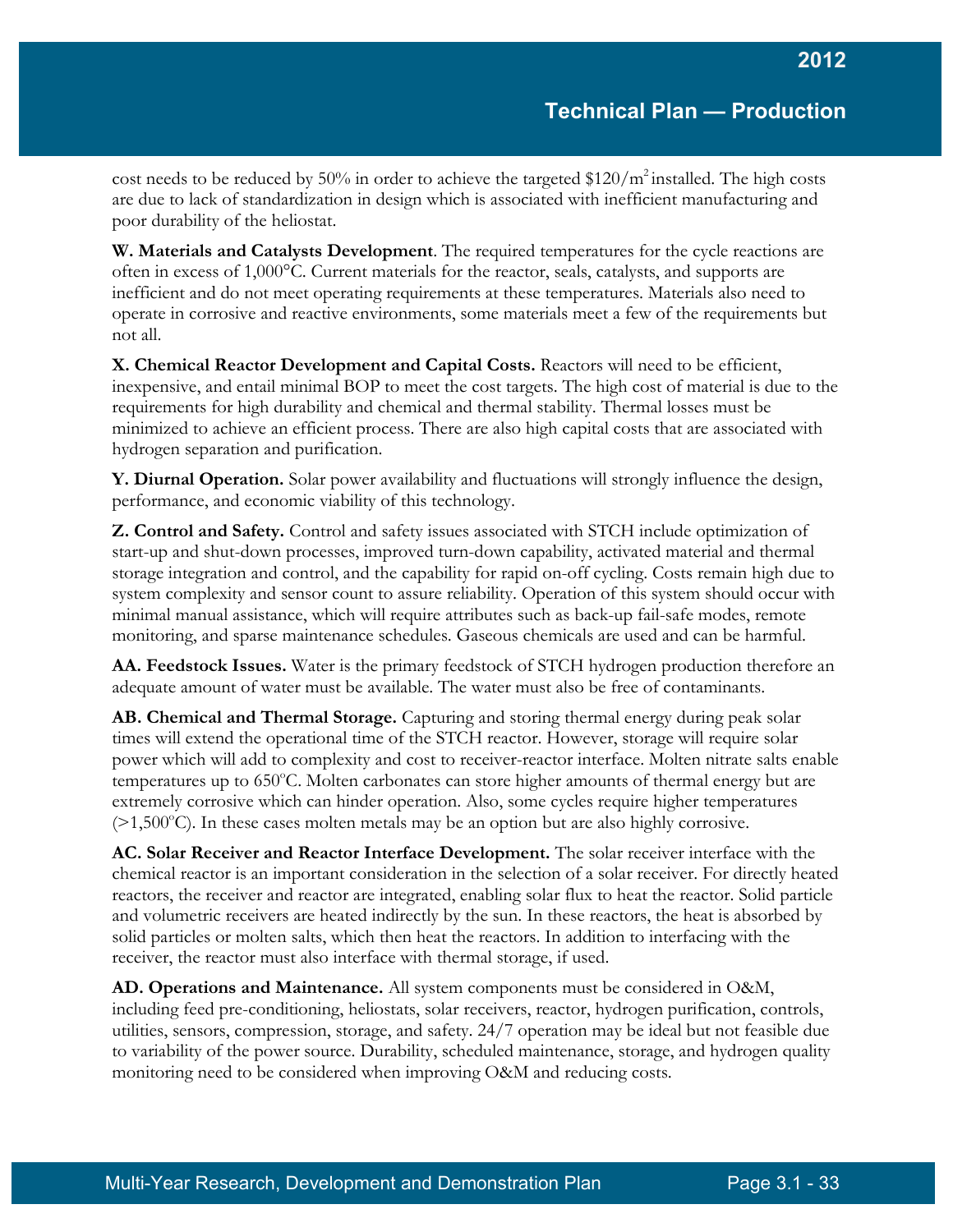#### **Photoelectrochemical Hydrogen Production**

Photoelectrochemical (PEC) hydrogen production based on semiconductor photoelectrodes or photocatalysts is in an early stage of development and requires significant advancements in materials, material systems, and reactor concept development. The primary materials-based research in this area is progressing on three fronts: (1) the study of costly high-efficiency materials to establish performance benchmarks and to attain a fundamental understanding of PEC hydrogen generation versus corrosion mechanisms; (2) the study of durable lower-quality/ lower-cost material systems to explore the mitigation of loss mechanisms for improving efficiency toward benchmark values; and (3) the development of sophisticated multi-component devices and systems with the potential to achieve efficient PEC water splitting through the effective combination of functionalized materials specifically optimized for light-absorption, charge transport, and interfacial catalysis. As efficient, durable and cost-effective materials systems are developed with the assistance of state-of-the-art methods in materials theory, synthesis, and characterization, further advanced work will be needed on integration schemes into high-performance photoelectrode or photocatalyst devices and reactors. For long-term practicality, cost-effective methods of engineering and manufacturing the best available PEC materials, devices, and systems need to be identified and developed.

Current material systems for PEC photoelectrodes or photocatalysts can be broadly divided into three categories, each with its own characteristics and research challenges. These groupings are:

(I) highly efficient light absorbers typically with limited lifetimes and relatively high cost (e.g., Group III-V crystalline materials),

(II) stable materials typically with lower visible light absorption efficiency and relatively lower cost (e.g., metal- and mixed-metal oxide thin films), and

(III) hybrid and multi-junction systems which combine multiple functionalized materials in multi-photon device schemes.

The group (I) materials studied to date can exhibit high light conversion efficiencies, often better than 60% incident-photon-to-electron conversion (IPEC) throughout the visible spectrum, but have been susceptible to corrosion. The well-known group (II) materials are characterized by high bandgaps and lower integrated IPEC over the solar spectrum, but have demonstrated good stability in some cases. Many of the groups (I) and (II) materials have majority band edge potentials that are insufficient to drive one of the water-splitting half reactions, necessitating the multi-junction approaches in group (III). It is anticipated that the group (III) material systems can exhibit high efficiency and long lifetime, depending on the material set, but these systems can be complicated and expensive to synthesize. Research in all three categories is deemed necessary for developing systems that meet the ultimate targets reflected in the PEC target table. The research in these categories also needs to include the latest development in nanomaterials and nanotechnology for enhancement of bulk and interface properties.

To date, a range of materials and material systems have met individual 2015 targets for efficiency or durability, but no single material/system has simultaneously met the ultimate efficiency, durability, and cost targets, which is the primary research challenge for photoelectrochemical hydrogen production. Drawing on the ongoing lessons learned from the research and development of group (I), (II), and (III) material systems, PEC researchers continue to make the innovative scientific advances needed to converge on systems incorporating the best improvements in efficiency,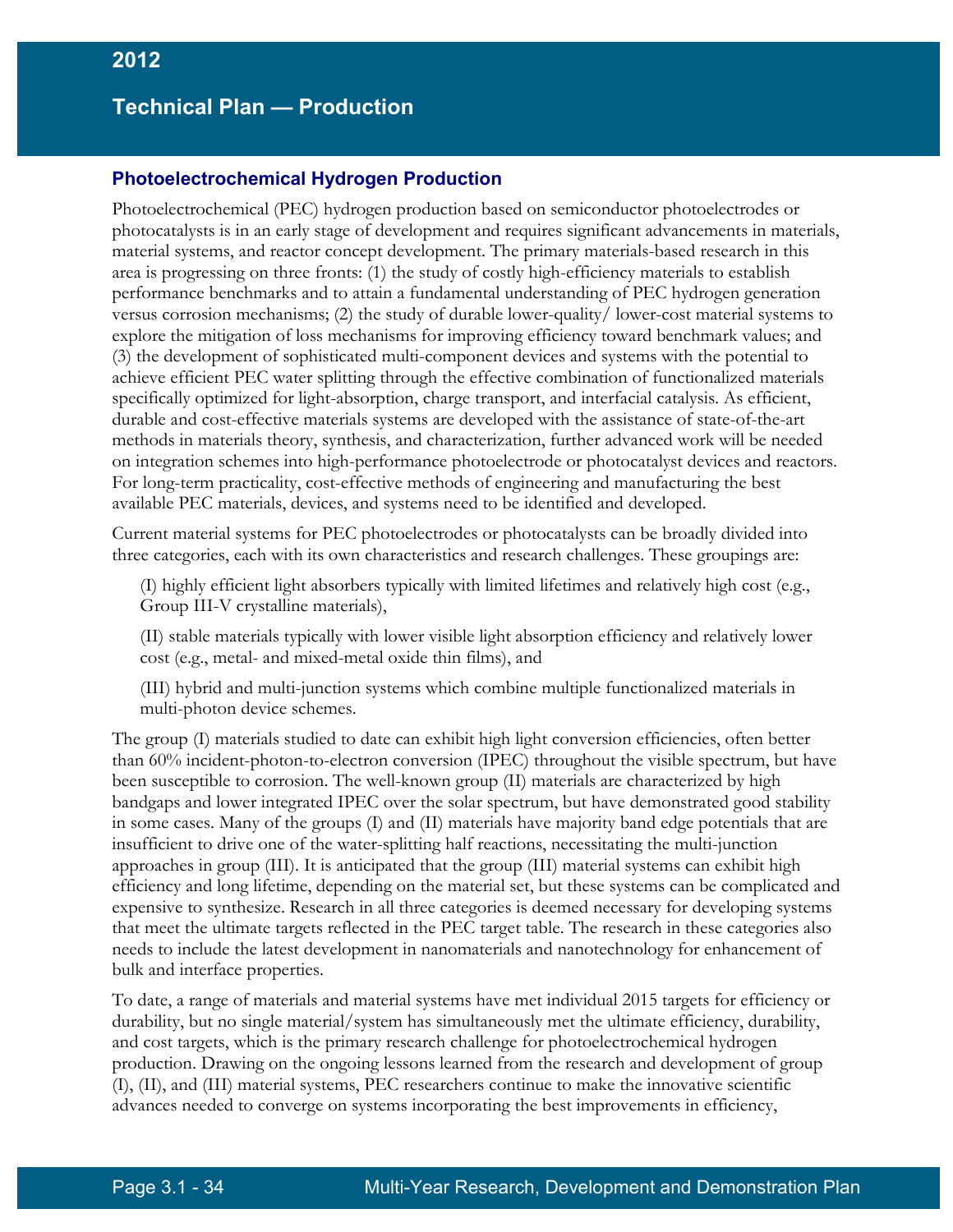durability and cost. The materials-by-design approach facilitated by interactive development of advanced materials theory, synthesis, and characterization methodologies is viewed as an important cornerstone to overcome the barriers in this PEC materials systems research. Specific technical barriers are related to the efficiency, durability and cost of PEC materials, interfaces, devices, systems and reactors. These include:

**AE. Materials Efficiency - Bulk and Interface.** PEC semiconductor efficiency is limited by light absorption, charge separation, and transport in the bulk, and by energetics and charge transfer at the solid/liquid interface. Semiconductor materials with smaller bandgaps more efficiently utilize the solar spectrum but are often less energetically favorable for hydrogen production because of the bandedge mismatch with respect to either hydrogen or oxygen redox potentials. Large bandgap semiconductors can provide favorable energetics for splitting water at the interface but are poor bulk absorbers of light. Material systems must be developed with

- appropriate bandgap for light absorption,
- bandedges aligned energetically for hydrogen and oxygen evolution,
- low-loss charge separation and transport in the solid state, and
- interfaces kinetically favorable for the photoelectrochemical water-splitting half reactions.

Theory, synthesis, and characterization methods in materials discovery and screening are important tools.

**AF. Materials Durability - Bulk and Interface.** PEC semiconductor/electrolyte junctions are prone to both dark and light-induced degradation due to corrosion reactions which compete with water-splitting half-reactions at the interfaces, and which can propagate into the bulk. Intrinsically durable materials with the appropriate characteristics for photoelectrochemical hydrogen production that meet the ultimate program goals have not been identified. The high-efficiency materials currently available corrode quickly during operation, and the most durable materials are inefficient for hydrogen production. Discovery of intrinsically stable and efficient materials would be an ideal solution to this barrier, but represents a significant challenge. Promising alternative approaches focus on modification of surfaces through coatings or dispersions to energetically or kinetically stabilize the interface and protect the bulk. The use of theory, synthesis, and characterization methods can facilitate a better understanding of corrosion mechanisms for development of mitigation schemes to enhance durability.

**AG. Integrated Device Configurations.** Efficient and stable integrated devices combining the best available semiconductors, surface treatments, and auxiliary linking materials are needed for achieving ultimate targets in PEC solar hydrogen production. These can be planar-integrated devices for photoelectrode reactor configurations, or functionalized particle devices for photocatalyst reactor configurations. Hybrid and other device designs that combine functionalized materials specifically optimized for light-absorption, charge transport, and interfacial catalysis could simultaneously address issues of durability and efficiency. Techniques are needed for synthesizing these integrated device configurations which maintain the integrity of each component material. Appropriate manufacturing techniques based on these synthesis routes are needed to scale device configurations to commercial scales.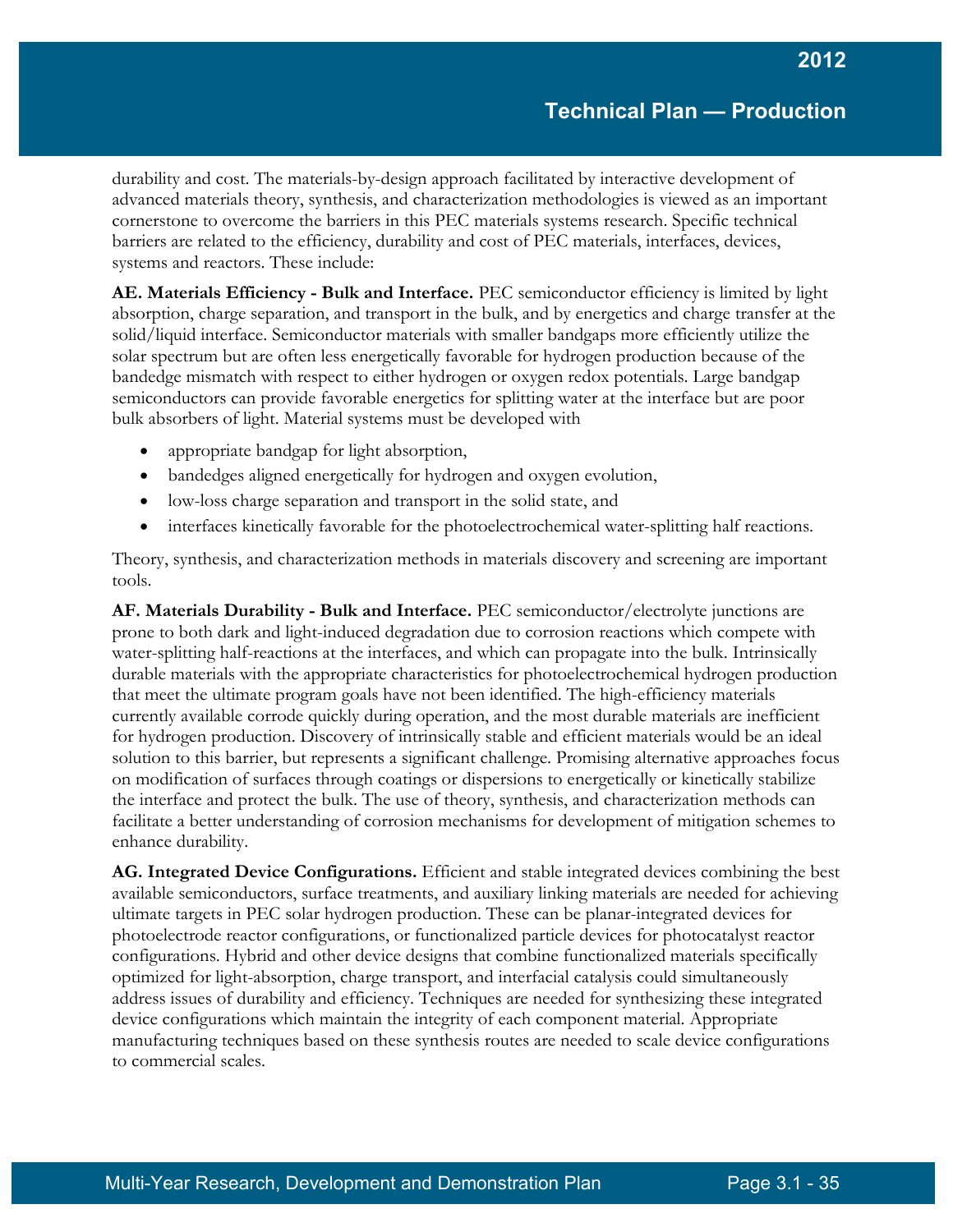**AH. Reactor Designs.** Solar water-splitting reactor system designs incorporating the most promising device configurations, and using cost-effective, hydrogen-impermeable auxiliary materials, are also needed to implement the photolytic production routes, including PEC. Complete systems evaluations need to consider a range of important operational constraints and parameters, including the diurnal operation limitations and the effects of water purity on performance and lifetime. Preliminary technoeconomic analysis

[\(http://www.hydrogen.energy.gov/pdfs/review09/pd\\_23\\_james.pdf\)](http://www.hydrogen.energy.gov/pdfs/review09/pd_23_james.pdf) of conceptual reactor types has indicated that the ultimate targets for PEC are most readily achievable in photoelectrode systems with modest concentrations (Type 4 reactors, in the nomenclature of the technoeconomics report) or in dual-bed photocatalysts systems (Type 2 reactors). Both reactor types feature built-in separation of evolved hydrogen and oxygen, and both operate at sufficiently low temperatures to avoid the need for costly high-T materials. Ion transport in the liquid electrolyte, particularly in the Type 2 reactors, can limit the water splitting efficiency, calling for engineering solutions. Type 4 reactors require additional hardware for modest solar concentration. For both reactor types, full engineering options need to be carefully analyzed to minimize capital and operational requirements.

**AI. Auxiliary Materials.** The functional requirements for auxiliary materials for semiconductorbased PEC hydrogen production must be determined, and the auxiliary materials discovered, developed, and tested to facilitate PEC device and systems development. Auxiliary materials for PEC devices include photoelectrode substrate materials, protective coatings for enhanced durability, catalytic coatings for enhanced interface kinetics, photovoltaic semiconductor under-layers for enhanced energetics, and interface and contact materials. Auxiliary materials for PEC reactors include hydrogen impervious materials, stable and transparent coverings for light transmission and concentration, electrolyte components, and ionic conduits.

**AJ. Synthesis and Manufacturing.** Synthesis and manufacturing techniques need to be developed for the PEC materials, materials systems, devices, and reactors capable of solar water-splitting at high efficiency, long durability and low cost. For materials and devices, the synthesis techniques need to be scalable and affordable and need to preserve the integrity of all integrated component materials. For the systems and reactors, manufacturing techniques need to be on scales consistent with implementation in commercial installations.

**AK. Diurnal Operation Limitations.** Photolytic processes are discontinuous because they depend on sunlight, which is unavailable at night and available only at low intensities on cloudy days. This variability results in increased capital costs for larger facilities to accommodate higher short-term production rates and larger hydrogen storage needs. Diurnal operation conditions are explicitly included in the cost estimate analyses.

**AL. Operations and Maintenance.** Potential costs, including labor, required for PEC hydrogen production could make the technology too costly to compete in the marketplace. Barriers to minimizing these costs will need to be addressed in a number of areas.

**AM. Control and Safety.** Control issues dealing with PEC hydrogen include optimizing start up and shutdown processes, turn-down capability (for cloudy days), and rapid on-off cycling. The system should be able to operate with minimal manual assistance, which will require a back-up failsafe mode, remote monitoring, and sparse maintenance schedules.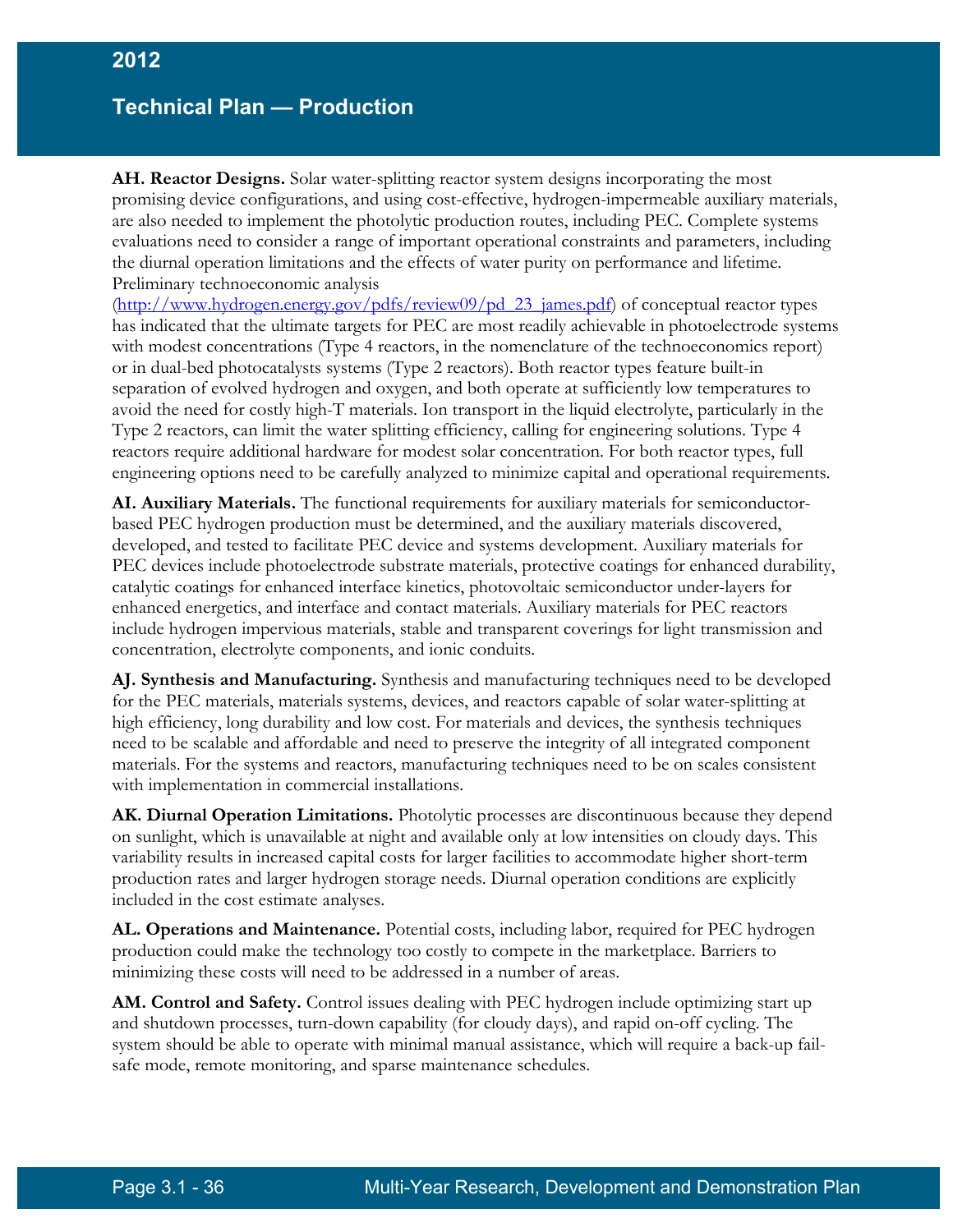#### **Biological Hydrogen Production**

A number of technologies for biological hydrogen production are available, but they are not mature at present. Technical barriers related to each individual technology must be overcome, integrated models must be developed, and barriers related to an integrated system must be identified. Methods for engineering and manufacturing these systems have not been fully evaluated.

Barriers are listed below for each technology, followed by a model for how these different technologies could be integrated and a list of barriers for the integrated process.

#### **Photolytic Hydrogen Production from Water (green algae or cyanobacteria)**

**AN. Light Utilization Efficiency.** The microorganisms used for photobiological hydrogen production possess large arrays of light-capturing antenna pigment molecules, which absorb more light than can be utilized by the photosynthetic electron transport apparatus, resulting in heat dissipation and loss of up to 80% of the absorbed sunlight. Research is needed to identify ways to increase the light conversion efficiency, including genetic engineering to improve microorganism light utilization mechanisms and the identification of natural strains with better light utilization.

**AO. Rate of Hydrogen Production.** The current hydrogen production rate from photolytic microorganisms is too low for commercial viability. The low rates have been attributed to (a) the non-dissipation of a proton gradient across the photosynthetic membrane, which is established during electron transport from water to the hydrogenase (the hydrogen producing enzyme) under anaerobic conditions, and (b) the existence of competing metabolic flux pathways for photosynthetic reductant. Genetic means to overcome the restricting metabolic pathways may be used to significantly increase the rate of hydrogen production. Under aerobic conditions, with an oxygen tolerant hydrogenase catalyzing hydrogen production, the competition between carbon dioxide fixation and hydrogenase will have to be addressed.

**AP. Oxygen Accumulation.** Along with hydrogen, photolytic microorganisms such as algae coproduce oxygen, which inhibits the hydrogenase enzyme activity and can create a safety issue if stoichiometric mixtures of the two gases are reached. Both issues could be addressed by affecting the ratio of photosynthesis to respiration by a variety of means, such that oxygen is consumed as quickly as it is produced and does not accumulate in the medium, while maintaining the quantum yield of photosynthesis and full hydrogenase activity (see details under Integrated System). The inhibition may also be addressed through engineering or identifying a naturally occurring less oxygen sensitive enzyme or separating the oxygen and hydrogen production cycles. Options to address the safety issue may include ensuring ignition sources are not present and/or mechanical separation of the gases.

**AQ. Systems Engineering.** System requirements for cost-effective implementation of photolytic hydrogen-production technologies have not been adequately evaluated. Analysis and research are needed on inexpensive/transparent materials for hydrogen containment, hydrogen collection systems, continuous bioreactor operation, monoculture maintenance, land area requirements, and capital costs.

**AR. Diurnal Operation Limitations.** The same issues apply as for photoelectrochemical systems (see Barrier AK).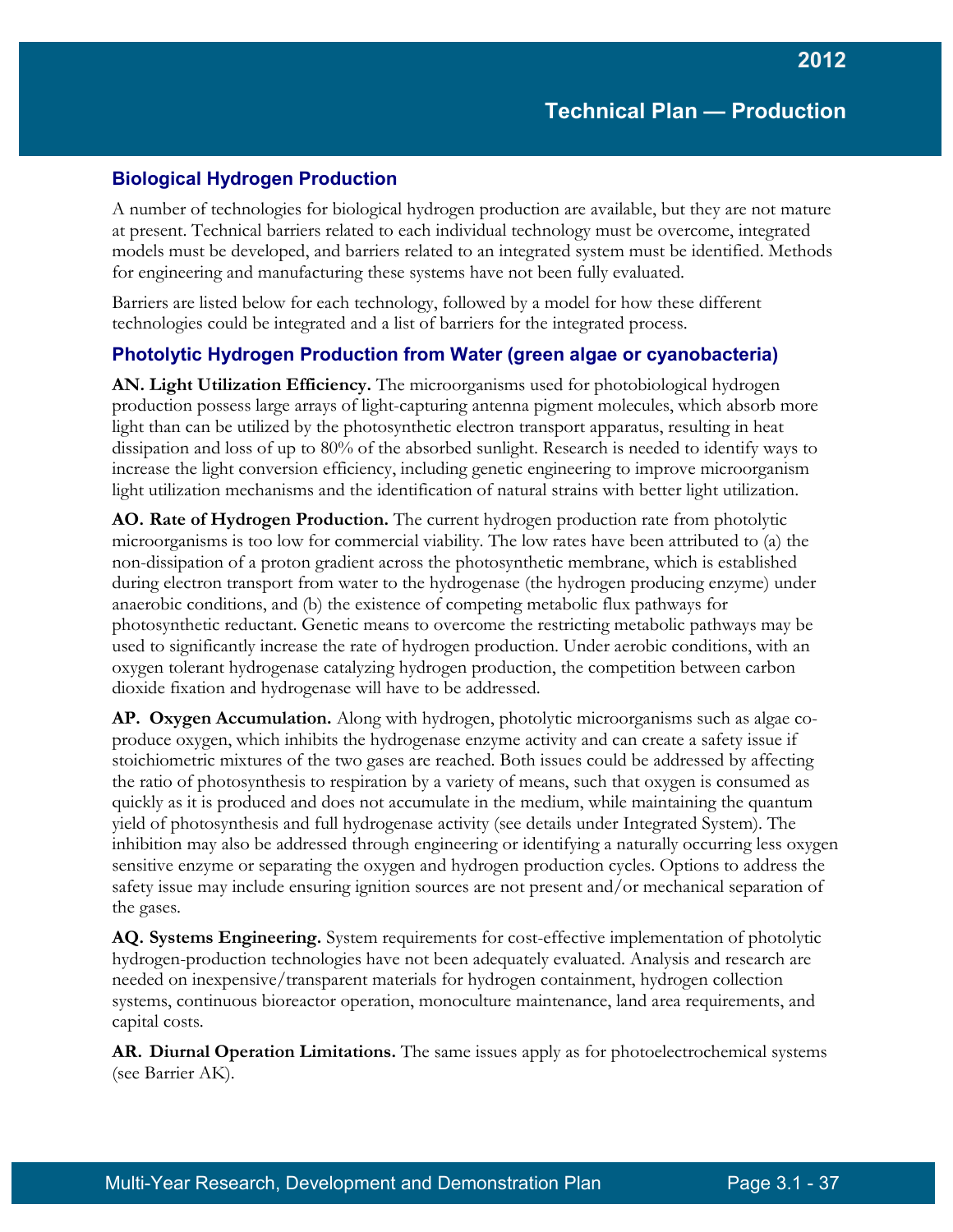#### **Photosynthetic Bacterial Hydrogen Production, Required for an Integrated System:**

**AS. Light Utilization Efficiency.** Same issues apply as for photolytic systems (see barrier AN).

**AT. Net Hydrogen Production.** Metabolic processes in photosynthetic bacteria can reduce net hydrogen production by using the produced hydrogen and through metabolic pathways that compete with hydrogen production for electron donors. Genes controlling these pathways must be inactivated to maximize hydrogen production or alternative metabolic enzymes must be identified or engineered.

**AU. Carbon/Nitrogen Ratio.** To maximize nitrogenase activity, the proper ratio of carbon to nitrogen  $(C/N)$  nutrients must be maintained. The  $C/N$  nutrient content in the photo reactor (algal and cyanobacteria) and in the dark fermenter needs to be evaluated to assess whether the media composition is suitable for subsequent photosynthetic bacterial hydrogen production. Enzyme engineering approaches may be needed to alleviate inhibition of nitrogenase by elevated levels of nitrogen nutrient.

**AV. Systems Engineering.** The same issues apply as for photolytic systems (see barrier AQ), except for the mixture of gases. Photosynthetic bacteria do not co-evolve hydrogen and oxygen but release hydrogen and carbon dioxide. The cost of hydrogen and carbon dioxide separation must be evaluated.

**AW. Diurnal Operation Limitation.** The same issues apply as for photoelectrochemical systems (see barrier AK).

#### **Dark Fermentative Hydrogen Production:**

**AX. Hydrogen Molar Yield.** Up to 4 moles of hydrogen can theoretically be produced per mole of glucose through the known fermentative pathways. However, various biological limitations such as hydrogen-end-product inhibition, competition with other metabolic pathways for electron donors, and accumulation of waste byproducts such as organic acids limit the molar yield to around 2 moles per mole glucose consumed. Hydrogen molar yields must be increased significantly through metabolic engineering efforts. Waste byproducts may also require subsequent wastewater treatment. Elimination of these by-product generation pathways and/or subsequent by-product processing (such as in an integrated biological hydrogen production system) of the organic acids by photosynthetic bacteria or MECs (see below) is needed to increase hydrogen yields. Potential release of toxins and their inhibition of the subsequent steps in an integrated system will need to be evaluated.

**AY. Feedstock Cost.** The glucose feedstock is the major cost driver for economic hydrogen production via fermentation. For renewable hydrogen to be cost competitive with traditional transportation fuels, the glucose cost must be around \$0.05 per pound and provide a molar yield of hydrogen approaching 10 (see Barrier AX and Table 3.1.12). Lower-cost methods to use whole biomass are needed including, but not limited to, reducing the cost of conversion to glucose or identifying cellulose-degrading bacteria or consortia that can utilize untreated lignocellulosic biomass directly. Bioprospecting for cellulolytic microbes with a high rate of hydrogen production are also needed to use the cell biomass of the green algal/cyanobacterial and photosynthetic bacterial coculture (in an integrated biological hydrogen production system).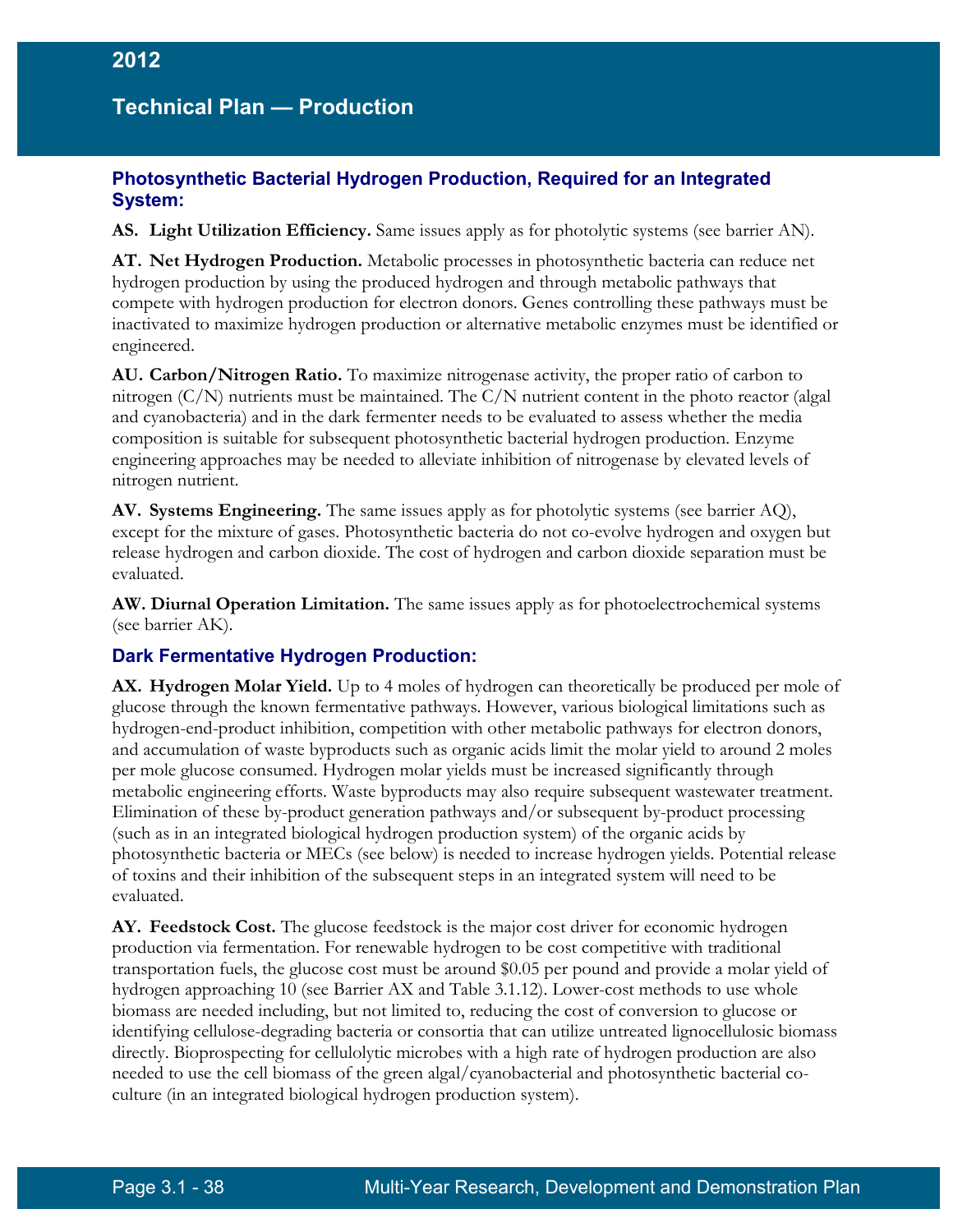**AZ. Systems Engineering.** The same issues apply as in photosynthetic bacterial production (see barrier AQ), plus prevention of methanogen contamination and reduced fermentation time are needed.

### **Microbial Electrolysis Cell (MEC):**

**AAA. Electrode Costs.** The cost of the cathode materials remains the largest cost in the system. Early systems used very expensive fuel cell carbon cloth, Pt catalysts, and binders (Nafion). These costs must be reduced by discovering or engineering less expensive materials.

**AAB. Solution Density (Production Rate).** The hydrogen gas production rate per volume of reactor needs to be increased. Solutions include, but are not limited to, building reactors with more dense packing of electrodes. The early work was conducted with small electrode packing, resulting in 0.37 L of hydrogen gas per liter of reactor per day. Advancement must be made to increase electrode packing and therefore reduce the overall tankage and piping needed to produce hydrogen gas.

#### **Integrated Biological Hydrogen Production System (many configurations are possible, Figure 3.1.3):**

**AAC. Photosynthesis/Respiration Capacity Ratio.** Green algae and cyanobacteria become anaerobic when their  $P/R$  (photosynthesis/respiration) capacity ratio is 1 or less. Under such anaerobic conditions, photosynthetic water oxidation produces hydrogen (instead of starch), and the oxygen evolved by photosynthesis is consumed by respiration, producing carbon dioxide. Currently, this process is achieved by nutrient deprivation, but this method decreases the quantum yield of photosynthesis. Alternative mechanisms to bring the P/R ratio to 1 need to be investigated, particularly those methods that will not reduce the quantum yield of photosynthesis. Two further issues will need to be investigated under these conditions: (a) rate limitations due to the nondissipation of the proton gradient and (b) the ability of the culture to take up a variety of exogenous carbon sources under the resulting anaerobic conditions.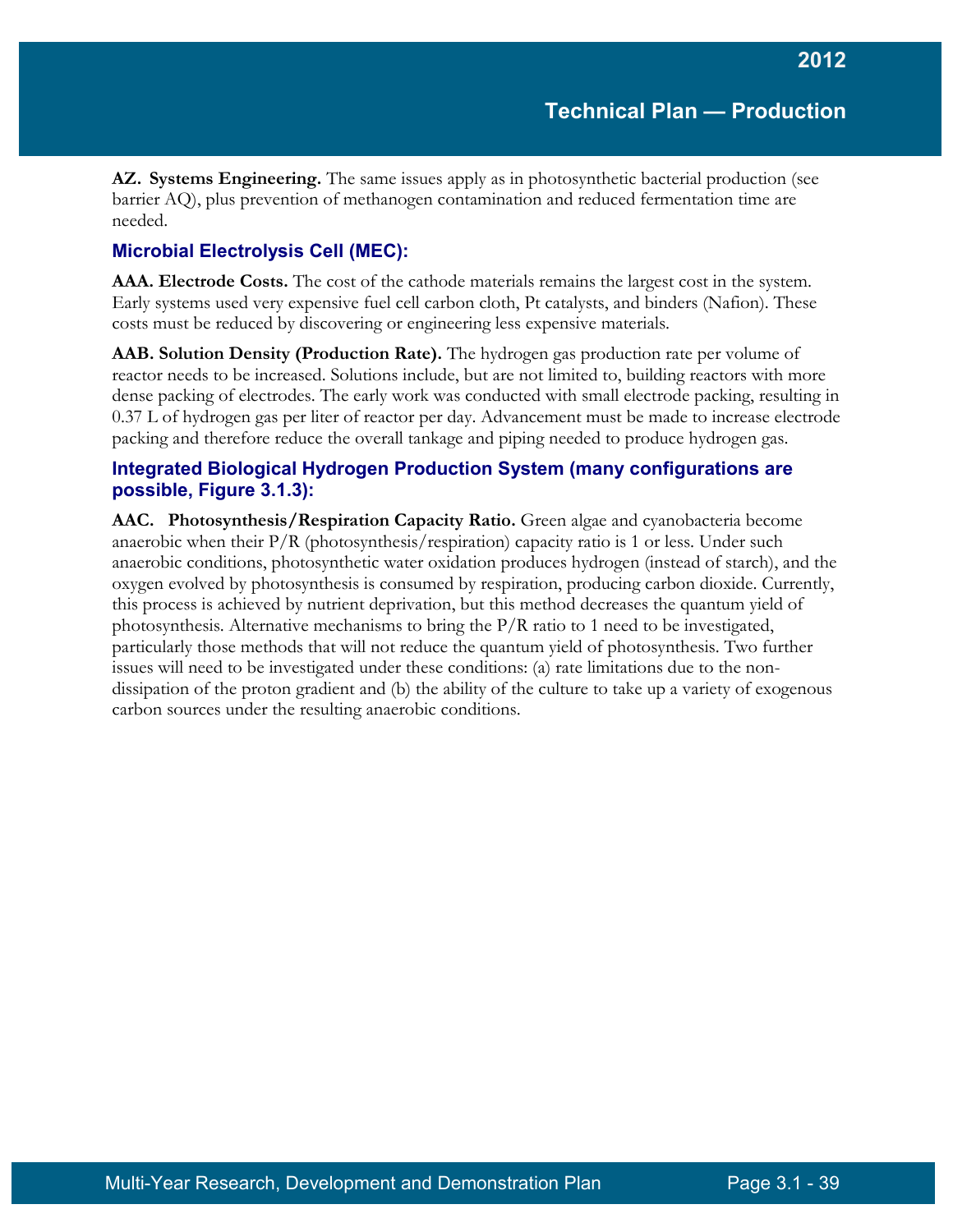

**Figure 3.1.3 Integrated Biological System** 

**AAD. Co-Culture Balance.** To extend the absorption spectrum of the hydrogen photoproducing cultures into the infrared, the possibility of co-cultivating oxygenic photosynthetic organisms with anoxygenic photosynthetic bacteria should be investigated. Another option to be investigated is further genetic modifications to integrate pigments and the single photosystem from Purple Non-Sulfur (PNS) photobacteria to the oxygenic photosynthetic organisms.

**AAE. Concentration/Processing of Cell Biomass.** In an integrated system, cell biomass from either green algae/cyanobacteria or photosynthetic bacteria can serve as the substrate for dark fermentation. Pretreatment of cell biomass may be necessary to render it more suitable for dark fermentation. Methods for cell concentration and processing will depend on the type of organism used and how the biological system is integrated.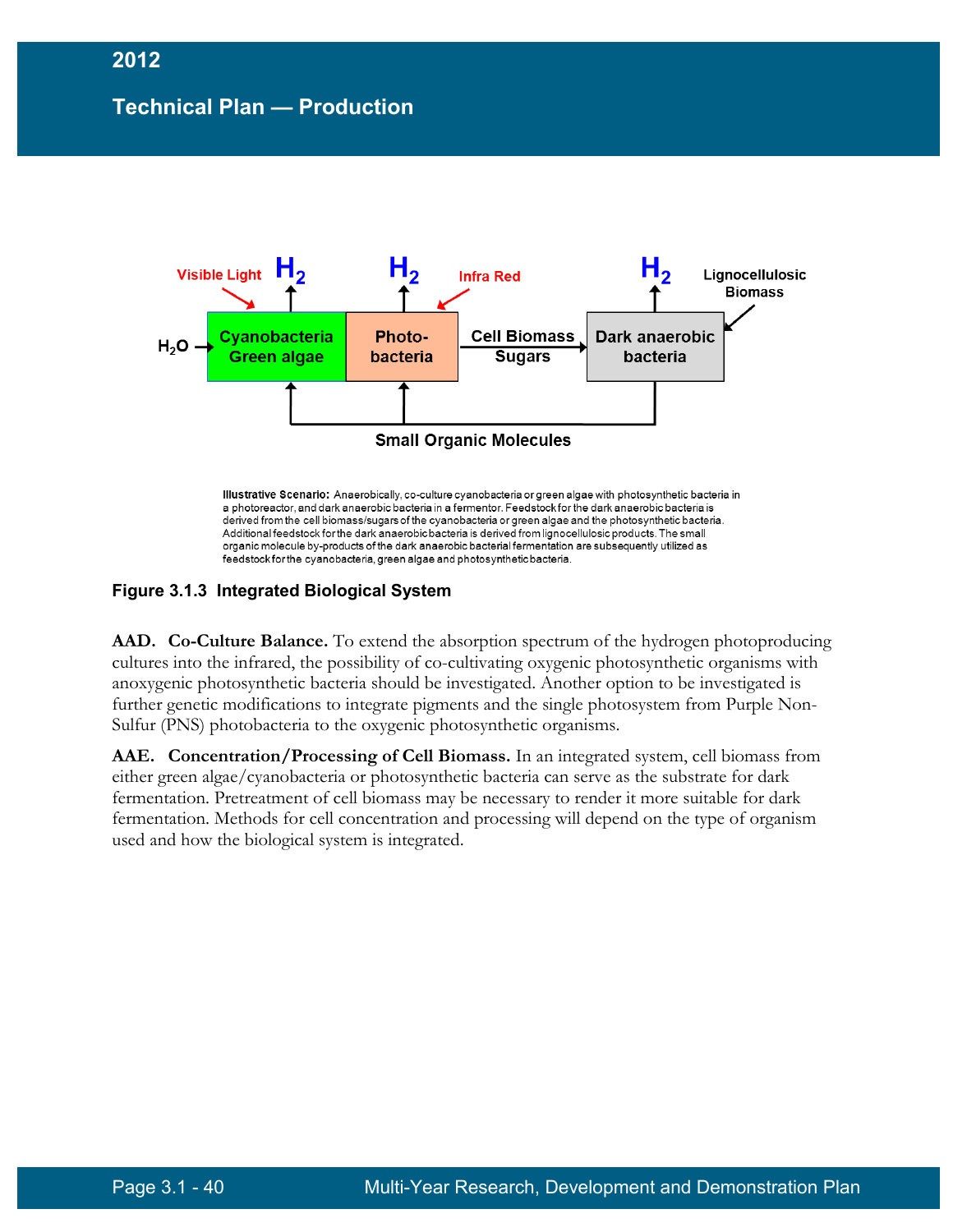# **3.1.6 Technical Task Descriptions**

The technical task descriptions and the barriers associated with each task are presented in Table 3.1.13. Concerns regarding safety and environmental effects will be addressed within each task in coordination with the appropriate sub-program.

| <b>Table 3.1.13 Technical Task Descriptions</b> |                                                                                                                                                                                                                                                                                                                                                                                                                                                                                                                                                                                                                                                                                                                                                                                                                                                                                                                                                                                                                                            |                           |  |  |
|-------------------------------------------------|--------------------------------------------------------------------------------------------------------------------------------------------------------------------------------------------------------------------------------------------------------------------------------------------------------------------------------------------------------------------------------------------------------------------------------------------------------------------------------------------------------------------------------------------------------------------------------------------------------------------------------------------------------------------------------------------------------------------------------------------------------------------------------------------------------------------------------------------------------------------------------------------------------------------------------------------------------------------------------------------------------------------------------------------|---------------------------|--|--|
| <b>Task</b>                                     | <b>Description</b>                                                                                                                                                                                                                                                                                                                                                                                                                                                                                                                                                                                                                                                                                                                                                                                                                                                                                                                                                                                                                         | <b>Barriers</b>           |  |  |
| $\mathbf{1}$                                    | Distributed Reforming of Renewable Liquid Feedstocks<br>Analyze and research options for alternative renewable feedstocks (e.g., ethanol,<br>$\bullet$<br>methanol, sugars, sugar alcohols, bio-oils, bio-based Fischer-Tropsch liquids) for<br>distributed production.<br>Develop catalysts for optimized feedstock utilization and H <sub>2</sub> yield.<br>$\bullet$<br>Utilizing the technology concepts developed for distributed natural gas reforming,<br>$\bullet$<br>develop efficient, integrated, compact, robust process technology for bio-derived<br>liquid feedstocks.<br>Explore novel technology, such as low temperature aqueous phase processing, for<br>$\bullet$<br>reforming bio-derived renewable liquid feedstocks that could result in a cost<br>breakthrough.<br>Verify achievement of 2015 and 2020 cost and efficiency targets through the<br>٠<br>operation of bench scale, and small (up to 30 kg/day) pilot scale development units<br>respectively, for reforming of a bio-derived liquid.                 | A, B, C, D, E             |  |  |
| $\overline{2}$                                  | <b>Advanced Electrolysis Technologies</b><br>Evaluate low cost electrolysis pathways by developing a model for analyzing<br>$\bullet$<br>various options for low cost renewable and nonrenewable electricity and then<br>analyzing distributed and central electrolysis.<br>Reduce distributed electrolyzer capital and operating costs by reducing system cost<br>$\bullet$<br>and increasing system energy efficiency, developing novel compression designs,<br>integrating system components, advanced BOP designs and developing efficient<br>manufacturing process technology.<br>Develop central renewable integrated electrolysis technologies by evaluating viable<br>$\bullet$<br>renewable electricity integration approaches, developing advanced power<br>electronics interface components, developing a stack module pilot scale (250 - 500<br>kW) electrolysis system suitable for renewable and grid electricity integration, and<br>integrating and verifying feasibility of renewable hydrogen production at pilot scale. | F, G, H, I, J, K,<br>L, M |  |  |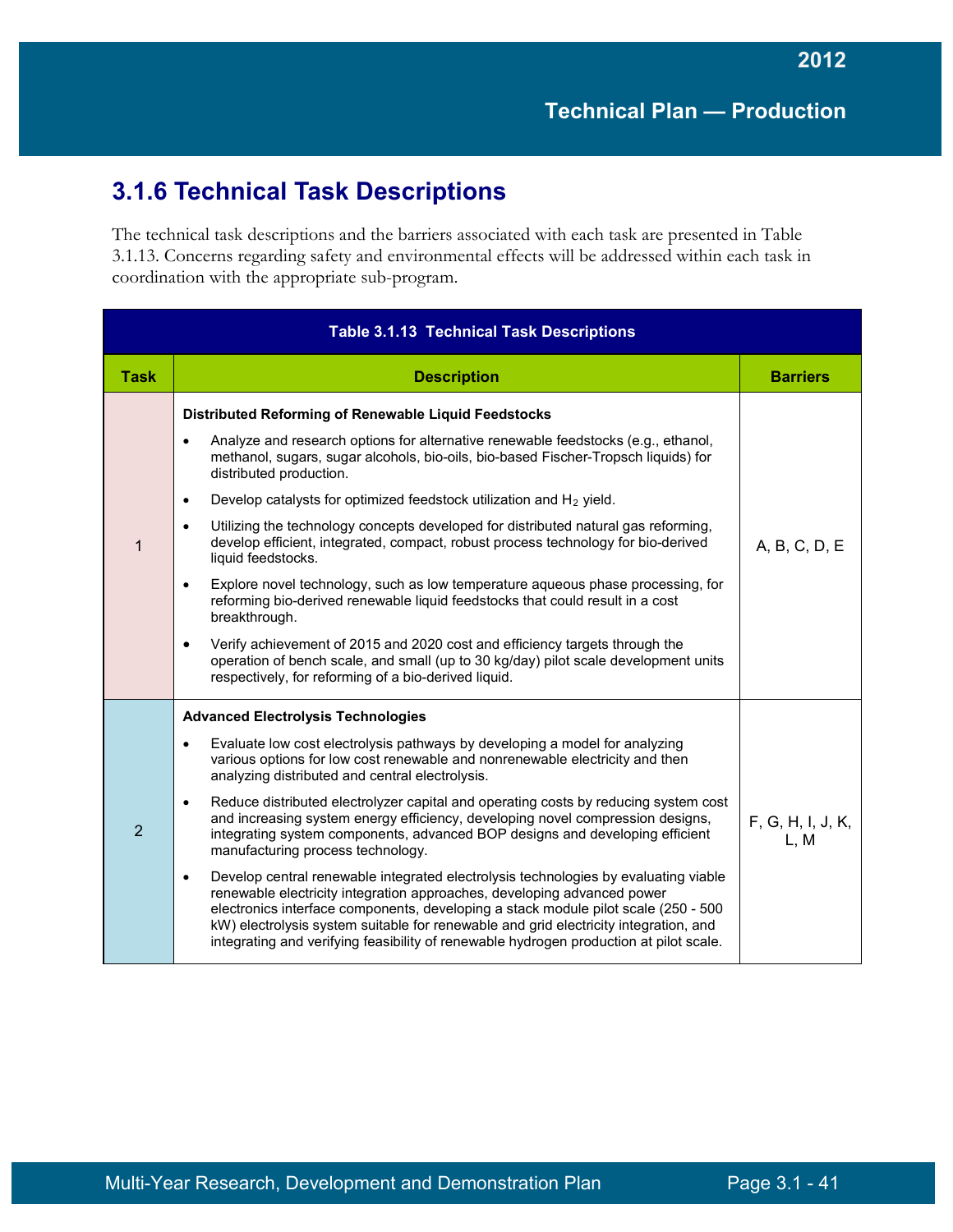| <b>Table 3.1.13 Technical Task Descriptions</b> |                                                                                                                                                                                                                                                                                                                                                                                                                                                                      |                 |  |  |
|-------------------------------------------------|----------------------------------------------------------------------------------------------------------------------------------------------------------------------------------------------------------------------------------------------------------------------------------------------------------------------------------------------------------------------------------------------------------------------------------------------------------------------|-----------------|--|--|
| <b>Task</b>                                     | <b>Description</b>                                                                                                                                                                                                                                                                                                                                                                                                                                                   | <b>Barriers</b> |  |  |
|                                                 | <b>Hydrogen Production from Biomass Gasification</b>                                                                                                                                                                                                                                                                                                                                                                                                                 |                 |  |  |
|                                                 | Reduce the cost and increase the feedstock flexibility of biomass feedstock<br>$\bullet$<br>preparation (e.g., handling, size reduction, etc.) (Biomass Program).                                                                                                                                                                                                                                                                                                    |                 |  |  |
|                                                 | Research and develop more cost-effective, efficient, and robust biomass product<br>$\bullet$<br>gas clean-up technologies for feeding into reforming operations, including hot-gas<br>clean-up, tar cracking, and other related technologies. (This will be coordinated with<br>the Office of Fossil Energy for coal-gasifier product gas clean-up technologies and<br>with the EERE Biomass Program.)                                                               |                 |  |  |
|                                                 | Investigate opportunities for catalyst and reactor improvement for tar cracking,<br>$\bullet$<br>reforming, and conditioning of gasifier product gases.                                                                                                                                                                                                                                                                                                              |                 |  |  |
|                                                 | Improve hydrogen yield and selectivity and overall heat integration to improve<br>$\bullet$<br>energy efficiency and reduce cost.                                                                                                                                                                                                                                                                                                                                    |                 |  |  |
| 3                                               | Reduce the capital cost by combining/integrating process steps and operations.<br>This integration could include single step water-gas shift with an integrated<br>membrane, combining shift and reforming into one operation, combining<br>gasification, tar cracking, and reforming into one operation, etc. Develop a<br>gasification system with internal reforming that produces hydrogen and makes a<br>stand-alone tar cracking/reforming system unnecessary. | N, O, P, Q, R   |  |  |
|                                                 | Investigate and develop alternative biomass gasification technology approaches<br>$\bullet$<br>such as biomass hydrolysis followed by aqueous phase reforming.                                                                                                                                                                                                                                                                                                       |                 |  |  |
|                                                 | Verify an integrated biomass gasification system for hydrogen production at<br>$\bullet$<br>targeted costs.                                                                                                                                                                                                                                                                                                                                                          |                 |  |  |
|                                                 | Reduce the cost of emission control systems that handle pollutants from coal and<br>$\bullet$<br>biomass. Also, reduce carbon capture and sequestration mechanism costs, and<br>improving efficiency.                                                                                                                                                                                                                                                                |                 |  |  |
|                                                 | Improve system durability, robustness, and lifespan to reduce the time needed for<br>$\bullet$<br>maintenance and to lower O&M costs.                                                                                                                                                                                                                                                                                                                                |                 |  |  |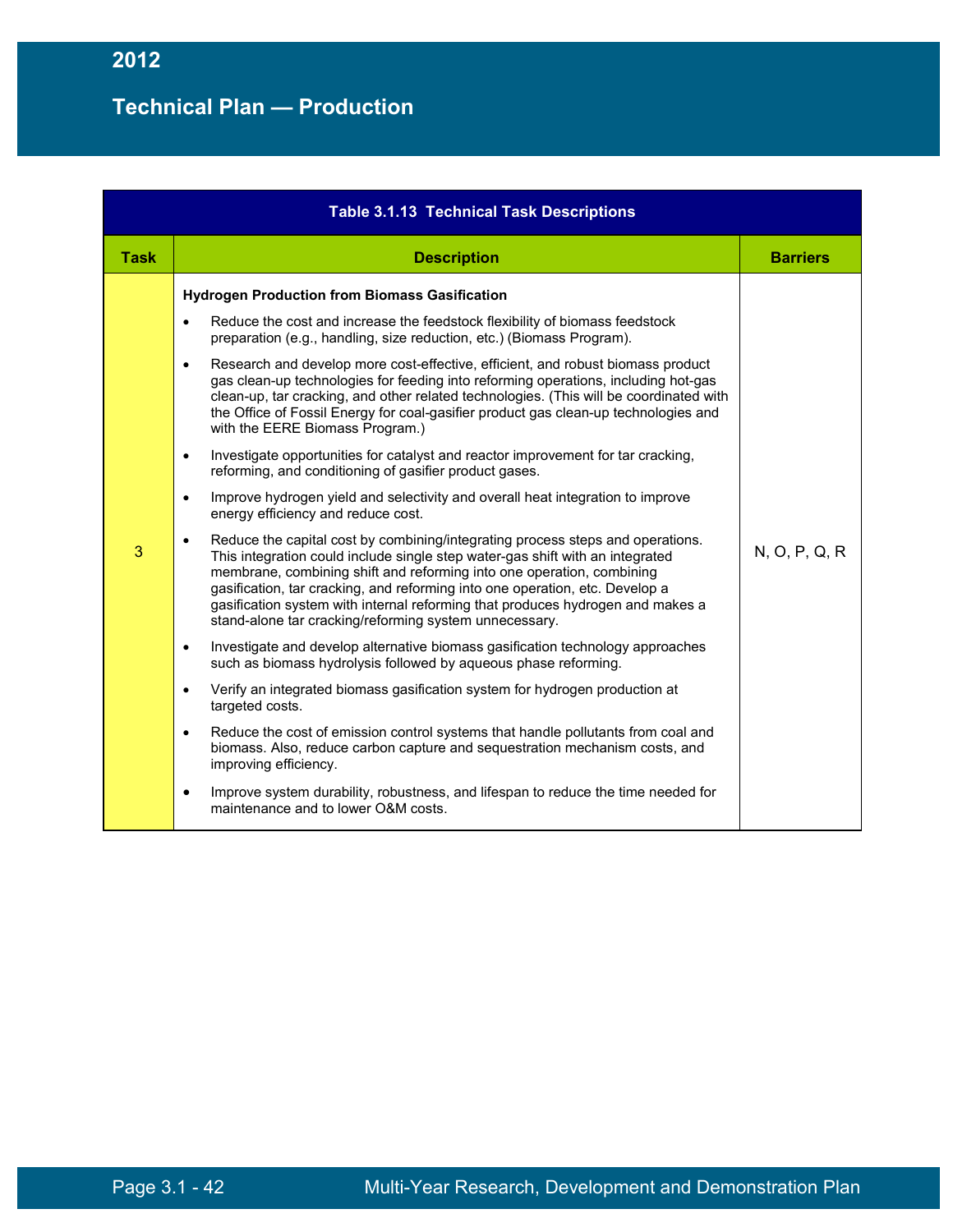| <b>Table 3.1.13 Technical Task Descriptions</b> |                                                                                                                                                                                                                                                                                                                                                                                                                                                                                                                                                                                                                                                                                                                                                                                                                                                                                                                                                                                                                                                                                                                                                                                                                                                                                                                                                                                                                                                                                                                                                                                                                                                                                                                                                                                                                                                                                                                                                                                                                                                                                                                                                                                                                                                                                                         |                                              |
|-------------------------------------------------|---------------------------------------------------------------------------------------------------------------------------------------------------------------------------------------------------------------------------------------------------------------------------------------------------------------------------------------------------------------------------------------------------------------------------------------------------------------------------------------------------------------------------------------------------------------------------------------------------------------------------------------------------------------------------------------------------------------------------------------------------------------------------------------------------------------------------------------------------------------------------------------------------------------------------------------------------------------------------------------------------------------------------------------------------------------------------------------------------------------------------------------------------------------------------------------------------------------------------------------------------------------------------------------------------------------------------------------------------------------------------------------------------------------------------------------------------------------------------------------------------------------------------------------------------------------------------------------------------------------------------------------------------------------------------------------------------------------------------------------------------------------------------------------------------------------------------------------------------------------------------------------------------------------------------------------------------------------------------------------------------------------------------------------------------------------------------------------------------------------------------------------------------------------------------------------------------------------------------------------------------------------------------------------------------------|----------------------------------------------|
| <b>Task</b>                                     | <b>Description</b>                                                                                                                                                                                                                                                                                                                                                                                                                                                                                                                                                                                                                                                                                                                                                                                                                                                                                                                                                                                                                                                                                                                                                                                                                                                                                                                                                                                                                                                                                                                                                                                                                                                                                                                                                                                                                                                                                                                                                                                                                                                                                                                                                                                                                                                                                      | <b>Barriers</b>                              |
| $\overline{4}$                                  | High-Temperature, Solar-Driven, Thermochemical Processes<br>Evaluate and research potential high-temperature, solar driven thermochemical<br>$\bullet$<br>water-splitting cycles and down-select to the most promising cycles.<br>Optimize sub-cycle reactions and verify effective hydrogen production at laboratory<br>$\bullet$<br>scale.<br>Verify stability of reaction materials under extended lab-scale thermochemical<br>$\bullet$<br>cycling<br>Determine active material cost and durability requirements to meet targets.<br>$\bullet$<br>Optimize electrolytic processes, electrode and catalyst materials, and cells.<br>$\bullet$<br>Verify cycle operation and durability of materials of reaction during on-sun tests.<br>$\bullet$<br>Quantify and verify conversion efficiency and kinetics for reaction cycles.<br>$\bullet$<br>Develop lower capital cost solar heliostat, secondary concentrators, and solar tower<br>$\bullet$<br>technology. (This will leverage the efforts in the EERE Solar Program.)<br>Develop cost-effective, high-temperature materials of construction compatible with<br>$\bullet$<br>thermochemical processes. These materials must have minimal hydrogen and heat<br>loss.<br>Develop cost-effective solar receivers, heat transfer medium and systems, and<br>$\bullet$<br>reactors, designs, including materials specifications and testing.<br>Develop cost-effective thermal and chemical storage methods.<br>$\bullet$<br>Develop a viable integrated, solar-driven high-temperature thermochemical water-<br>$\bullet$<br>splitting process.<br>Verify an integrated, solar-driven high-temperature thermochemical water-splitting<br>$\bullet$<br>cycle with targeted costs.<br>Develop a solar field configuration and design to match chemical plant<br>$\bullet$<br>requirements.<br>Identify strategies for full integration of solar thermal energy collection and storage<br>$\bullet$<br>with the chemical reaction cycle for thermochemical water-splitting.<br>Verify performance of a semi-integrated system at small scale (5-100 kW).<br>$\bullet$<br>Verify performance of a semi-integrated system at pilot scale (0.5-5 MW).<br>$\bullet$<br>Verify that a fully-integrated system can achieve 2020 targeted costs and yields. | S, T, U, V, W,<br>X, Y, Z, AA,<br>AB, AC, AD |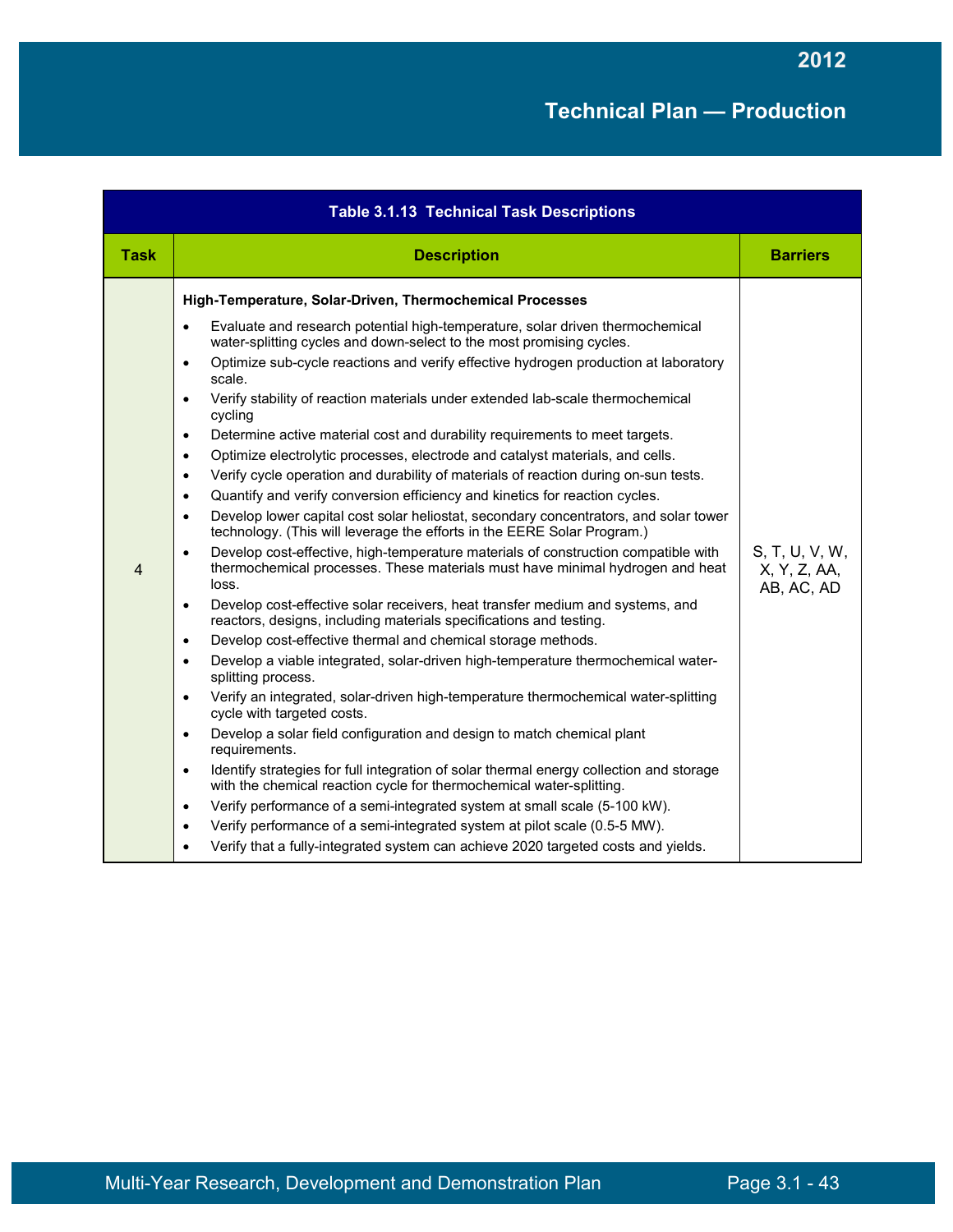| <b>Table 3.1.13 Technical Task Descriptions</b> |                                                                                                                                                                                                                                                                 |                                          |
|-------------------------------------------------|-----------------------------------------------------------------------------------------------------------------------------------------------------------------------------------------------------------------------------------------------------------------|------------------------------------------|
| <b>Task</b>                                     | <b>Description</b>                                                                                                                                                                                                                                              | <b>Barriers</b>                          |
|                                                 | <b>Materials and Systems for Photoelectrochemical Hydrogen</b><br><b>Production</b>                                                                                                                                                                             |                                          |
|                                                 | Development of Materials for Photoelectrochemical Hydrogen Production                                                                                                                                                                                           |                                          |
|                                                 | Develop theory/synthesis/characterization cycles to identify new<br>$\bullet$<br>semiconductor materials compatible with devices meeting long-term targets.                                                                                                     |                                          |
|                                                 | Develop and optimize the current state-of-the-art materials for meeting near<br>$\bullet$<br>term efficiency and durability targets in photoelectrode and photocatalyst<br>device configurations.                                                               |                                          |
|                                                 | Develop and characterize, utilizing theory-driven combinatorial or other<br>$\bullet$<br>screening methods, new materials for meeting long-term efficiency, durability,<br>and cost targets in photoelectrode and photocatalyst device configurations.          |                                          |
|                                                 | Develop cost-effective synthesis techniques for fabricating the most promising<br>$\bullet$<br>semiconductor materials systems.                                                                                                                                 |                                          |
|                                                 | Development of Devices for Photoelectrochemical Hydrogen Production                                                                                                                                                                                             |                                          |
|                                                 | Evaluate device configurations, including multi-junction configurations and<br>$\bullet$<br>other advanced designs for both photoelectrode and photocatalyst devices, to<br>achieve improved efficiency and durability and to lower device cost.                |                                          |
|                                                 | Identify and develop auxiliary materials and components necessary for<br>$\bullet$<br>photoelectrochemical hydrogen production devices, including protective<br>surface coatings, catalysts, interface and contact materials, and photovoltaic<br>under-layers. |                                          |
| 5                                               | Develop cost-effective fabricating techniques that are scalable and<br>$\bullet$<br>manufactureable for the most promising materials systems, devices, and<br>configurations.                                                                                   | AE, AF, AG,<br>AH, AI, AJ,<br>AK, AL, AM |
|                                                 | Develop testing and accelerated testing protocols to evaluate and validate<br>$\bullet$<br>long-term system efficiencies and durability.                                                                                                                        |                                          |
|                                                 | Demonstrate prototype scale devices using best available materials systems<br>$\bullet$<br>and device configurations.                                                                                                                                           |                                          |
|                                                 | Development of Systems for Photoelectrochemical Hydrogen Production                                                                                                                                                                                             |                                          |
|                                                 | Identify and develop reactor designs that optimize light-capture efficiency,<br>$\bullet$<br>hydrogen production, gas collection and reactor life - including utilization of<br>novel geometries and electrolyte options.                                       |                                          |
|                                                 | Identify or develop auxiliary materials and components necessary for<br>$\bullet$<br>photoelectrochemical hydrogen production systems, including cost effective<br>transparent, hydrogen-impermeable materials for reactors.                                    |                                          |
|                                                 | Apply economic modeling tools for predicting cost potentials for photolytic<br>$\bullet$<br>production technologies.                                                                                                                                            |                                          |
|                                                 | Develop methods to overcome diurnal operation limitations.<br>$\bullet$                                                                                                                                                                                         |                                          |
|                                                 | Implement DFMA/High-volume equipment manufacturing to reduce overall<br>$\bullet$<br>cost of the system.                                                                                                                                                        |                                          |
|                                                 | Develop automated process control to minimize maintenance cost and<br>$\bullet$<br>improve production.                                                                                                                                                          |                                          |
|                                                 | Demonstrate field prototype reactors using best available PEC materials<br>$\bullet$<br>systems, device configurations, and auxiliary materials.                                                                                                                |                                          |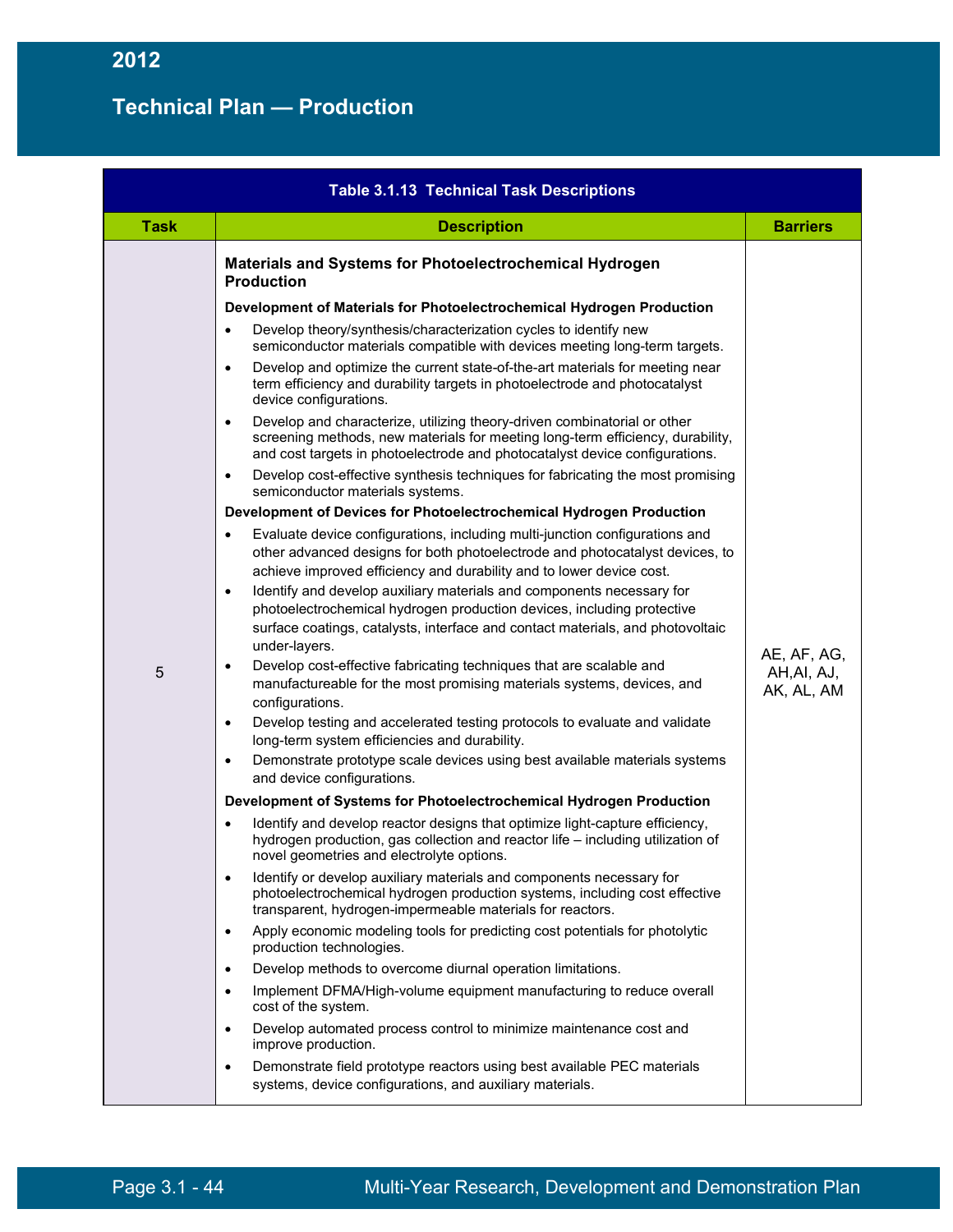| <b>Table 3.1.13 Technical Task Descriptions</b> |                                                                                                                                                                                                                                                                                                                                                                                                                                                                                                                                                                                                                                                                                                                                                                                                                                                                                                                                                                                                                                                                                                                                                                                                       |                                                                 |
|-------------------------------------------------|-------------------------------------------------------------------------------------------------------------------------------------------------------------------------------------------------------------------------------------------------------------------------------------------------------------------------------------------------------------------------------------------------------------------------------------------------------------------------------------------------------------------------------------------------------------------------------------------------------------------------------------------------------------------------------------------------------------------------------------------------------------------------------------------------------------------------------------------------------------------------------------------------------------------------------------------------------------------------------------------------------------------------------------------------------------------------------------------------------------------------------------------------------------------------------------------------------|-----------------------------------------------------------------|
| <b>Task</b>                                     | <b>Description</b>                                                                                                                                                                                                                                                                                                                                                                                                                                                                                                                                                                                                                                                                                                                                                                                                                                                                                                                                                                                                                                                                                                                                                                                    | <b>Barriers</b>                                                 |
|                                                 | <b>Biological Hydrogen Production</b><br>Systems Engineering for All Biological Hydrogen Production Systems<br>Optimize photoreactor material and system designs (including system scale-<br>$\bullet$<br>up and alternative reactor beds and alternative immobilization material<br>systems for photolytic production).<br>Discover and develop cost-effective, transparent, H <sub>2</sub> -impermeable materials<br>$\bullet$<br>for biological $H_2$ production systems.<br>Develop hydrogen collection and gas-separation technologies.<br>$\bullet$<br>Molecular and Physiological Engineering of Organisms for Photolytic<br><b>Hydrogen Production from Water</b><br>Generate organisms with $O_2$ -tolerant hydrogenases, that have increased light<br>$\bullet$<br>conversion efficiency, allow more efficient photosynthetic electron transport<br>toward H <sub>2</sub> , and eliminate competing pathways for enhanced H <sub>2</sub> production.<br>Eliminate H <sub>2</sub> uptake pathways in cyanobacteria.<br>Research and develop systems in which water photolysis occurs under<br>$\bullet$<br>anaerobic conditions (i.e., in which the ratio of $O_2$ -producing photosynthesis | AN, AO, AP,<br>AQ, AR, AS,                                      |
| 6                                               | to O <sub>2</sub> -consuming respiration (P/R) is $\leq$ 1). Test different methods to achieve<br>that ratio without affecting H <sub>2</sub> production.<br>Molecular Engineering of Organisms for Photosynthetic Bacterial Hydrogen<br><b>Production</b><br>Generate photosynthetic bacteria that have increased sunlight conversion<br>$\bullet$<br>efficiency and display more efficient photosynthetic electron transport.<br>Eliminate competitive pathways such as $H_2$ oxidation and polymer<br>accumulation. Engineer organisms to remove the repression of fixed nitrogen<br>on nitrogenase expression and have a functional nitrogenase at elevated<br>nitrogen-nutrient concentration. Investigate the $H_2$ -production activity and<br>solar efficiency of organisms containing alternative nitrogenases.                                                                                                                                                                                                                                                                                                                                                                              | AT, AU, AV,<br>AW, AX, AY,<br>AZ, AAA,<br>AAB, AAC,<br>AAD, AAE |
|                                                 | Molecular and Systems Engineering for Dark Fermentative Hydrogen<br><b>Production</b>                                                                                                                                                                                                                                                                                                                                                                                                                                                                                                                                                                                                                                                                                                                                                                                                                                                                                                                                                                                                                                                                                                                 |                                                                 |
|                                                 | Research and develop improved cellulolytic microbes or a consortium with<br>$\bullet$<br>high rates of biomass degradation and H <sub>2</sub> production.                                                                                                                                                                                                                                                                                                                                                                                                                                                                                                                                                                                                                                                                                                                                                                                                                                                                                                                                                                                                                                             |                                                                 |
|                                                 | Increase rates of $H_2$ production and eliminate competing pathways for $H_2$<br>$\bullet$<br>production.                                                                                                                                                                                                                                                                                                                                                                                                                                                                                                                                                                                                                                                                                                                                                                                                                                                                                                                                                                                                                                                                                             |                                                                 |
|                                                 | <b>Molecular and Systems Engineering for MECs</b>                                                                                                                                                                                                                                                                                                                                                                                                                                                                                                                                                                                                                                                                                                                                                                                                                                                                                                                                                                                                                                                                                                                                                     |                                                                 |
|                                                 | Research and develop systems with reduced reactor material costs and<br>$\bullet$<br>increased hydrogen production rate per volume of reactor (including but not<br>limited to increased electrode packing).                                                                                                                                                                                                                                                                                                                                                                                                                                                                                                                                                                                                                                                                                                                                                                                                                                                                                                                                                                                          |                                                                 |

# **3.1.7 Milestones**

The following chart shows the interrelationship of milestones, tasks, supporting inputs from other sub-programs, and technology outputs for the Hydrogen Production sub-program from FY 2012 through FY 2020. The input-output relationships are also summarized in Appendix B.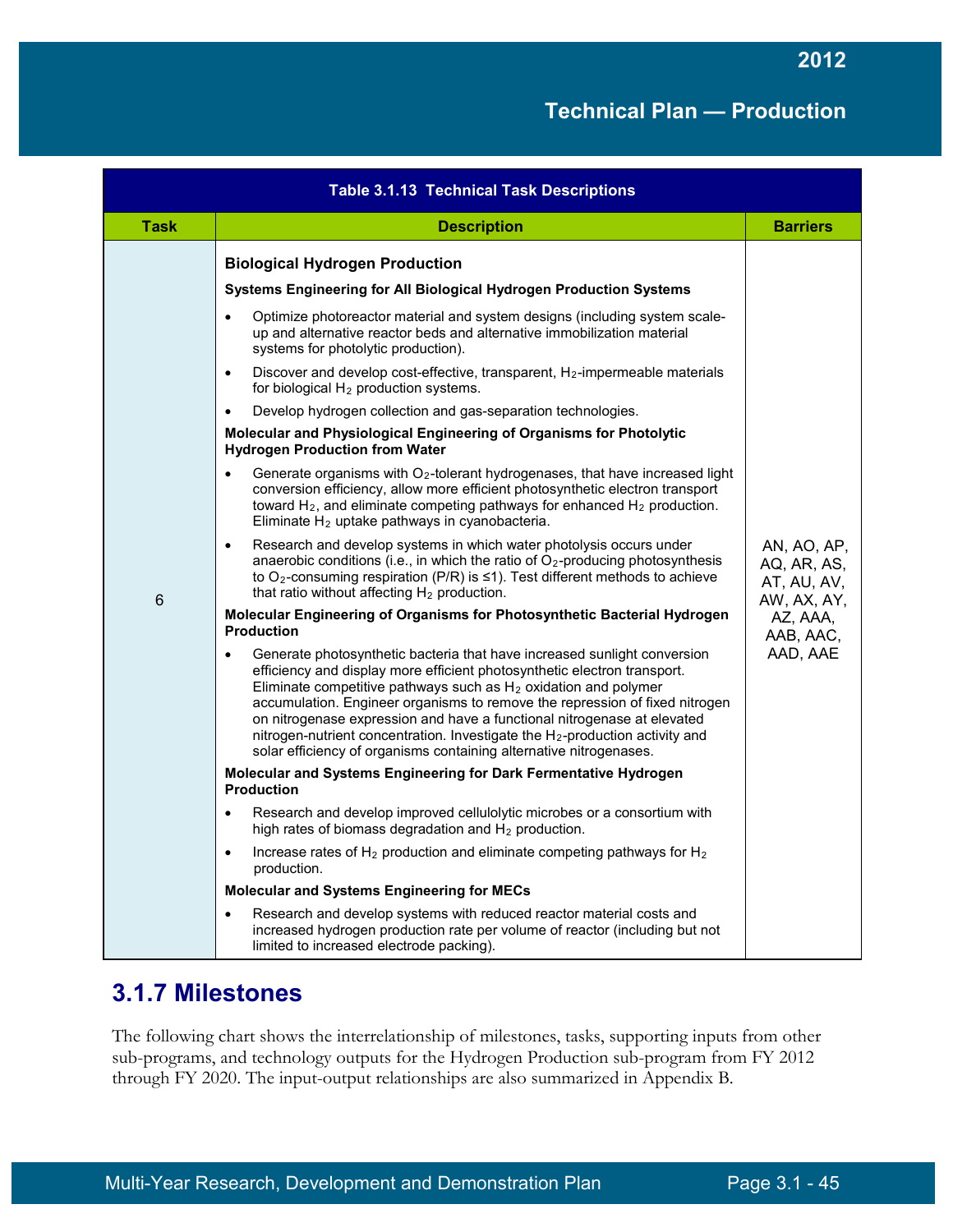**Production Milestone Chart**

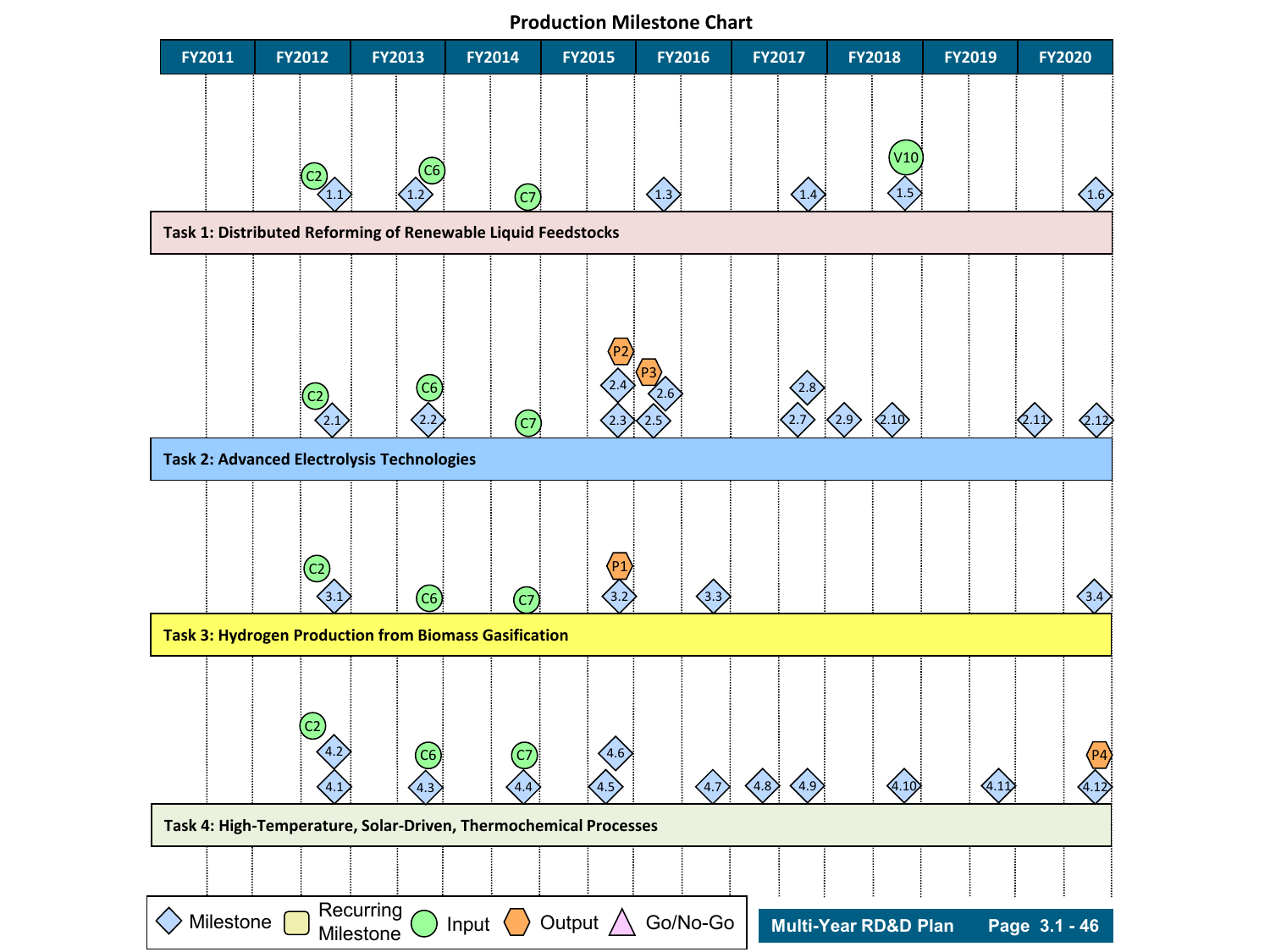**Production Milestone Chart**

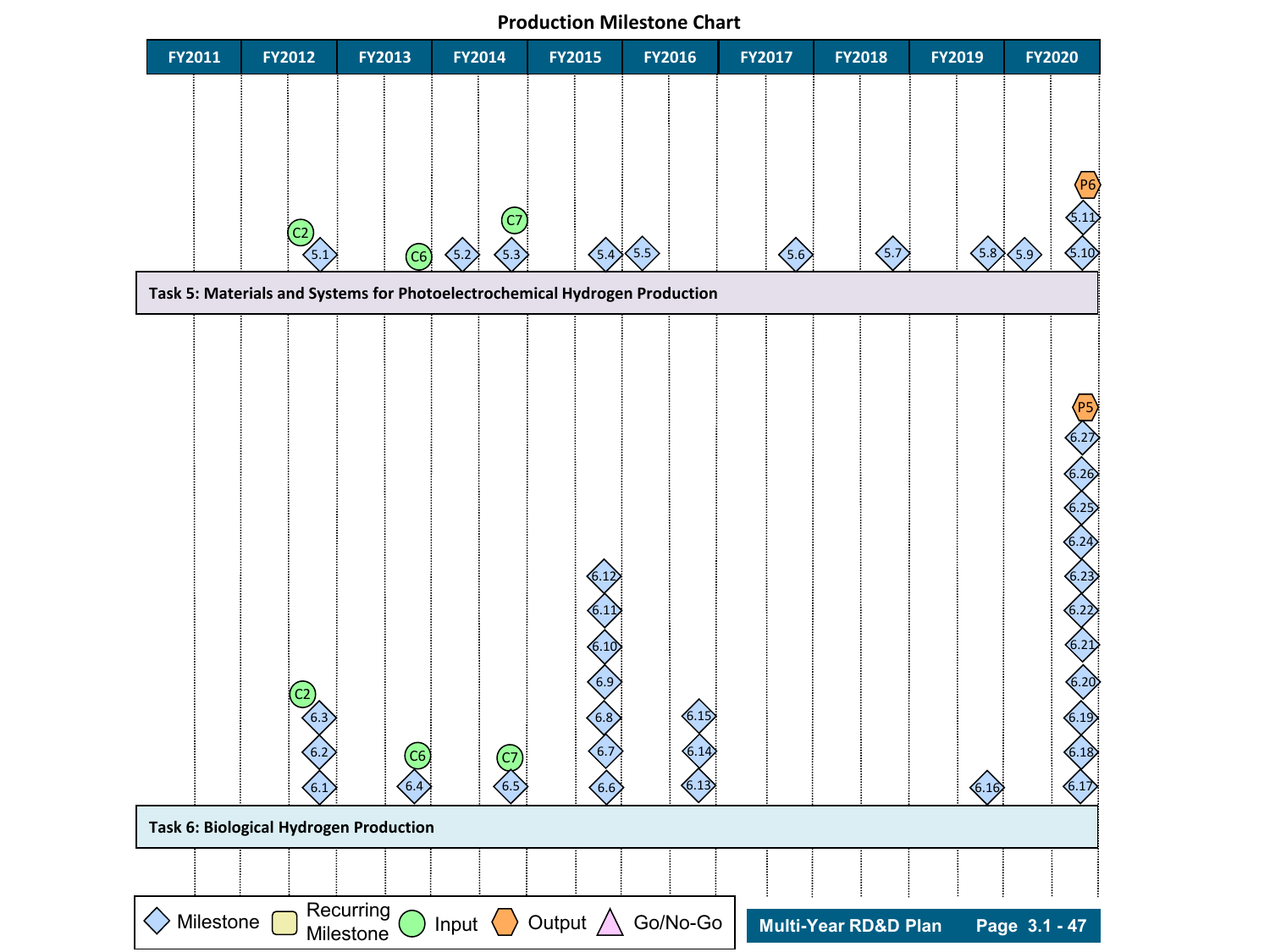# **Technical Plan — Production**

|     | Task 1: Distributed Reforming of Renewable Liquid Feedstocks                                                                                                                       |
|-----|------------------------------------------------------------------------------------------------------------------------------------------------------------------------------------|
| 1.1 | Demonstrate a cumulative 100 hours of catalyst operation in an integrated bench-scale production system.<br>(Q4, 2012)                                                             |
| 1.2 | Determine technical and economic feasibility of hydrogen from reforming of pyrolysis oil. (Q3, 2013)                                                                               |
| 1.3 | Verify 2015 cost and efficiency targets through the operation of a bench scale development unit for reforming of<br>a bio-derived liquid. (Q2, 2016)                               |
| 1.4 | Select and optimize feedstock, catalyst, and reforming reactor for system integration, construction, and scale<br>up testing. (Q4, 2017)                                           |
| 1.5 | Verify through H2A analysis the feasibility of achieving less than \$4.00/gge (delivered) from bio-derived<br>renewable liquid fuels. (Q4, 2018)                                   |
| 1.6 | Verify 2020 cost and efficiency targets through the operation of a small scale (up to 30 kg/day) pilot scale<br>development unit for reforming of a bio-derived liquid. (Q4, 2020) |

|      | <b>Task 2: Advanced Electrolysis Technologies</b>                                                                                                                                   |  |
|------|-------------------------------------------------------------------------------------------------------------------------------------------------------------------------------------|--|
| 2.1  | Verify the capital cost of the electrolyzer stacks against the 2012 target of <\$400/kW projected for high volume.<br>(Q4, 2012)                                                    |  |
| 2.2  | Verify the system performance against the 2012 targets for efficiency and production rate. (Q4, 2013)                                                                               |  |
| 2.3  | Verify the stack and system efficiencies against the 2015 targets. (Q4, 2015)                                                                                                       |  |
| 2.4  | Develop technologies for producing hydrogen through electrolysis at centralized facilities using renewable<br>power for a cost $\leq$ \$3.00/gge at the plant gate. (Q4, 2015)      |  |
| 2.5  | Verify the total capital investment for a central electrolysis system against the 2015 targets using H2A. (Q1,<br>2016)                                                             |  |
| 2.6  | Verify the total capital investment for a distributed electrolysis system against the 2015 targets using H2A. (Q2,<br>2016)                                                         |  |
| 2.7  | Verify 2015 distributed hydrogen production levelized cost target through pilot scale testing coupled with H2A<br>analysis to project economies of scale cost reduction. (Q3, 2017) |  |
| 2.8  | Verify 2015 central hydrogen production levelized cost target through pilot scale testing coupled with H2A<br>analysis to project economies of scale cost reduction. (Q4, 2017)     |  |
| 2.9  | Verify the BOP's ability to meet the 2020 system efficiency targets. (Q1, 2018)                                                                                                     |  |
| 2.10 | Create modularized designs for optimized central electrolysis systems projected to meet 2020 capital and<br>hydrogen production cost targets. (Q3, 2018)                            |  |
| 2.11 | Verify the stack and system efficiencies against the 2020 targets. (Q1, 2020)                                                                                                       |  |
| 2.12 | Build an integrated renewable energy source and electrolysis pilot system for target verification and durability<br>testing. (Q4, 2020)                                             |  |

Ť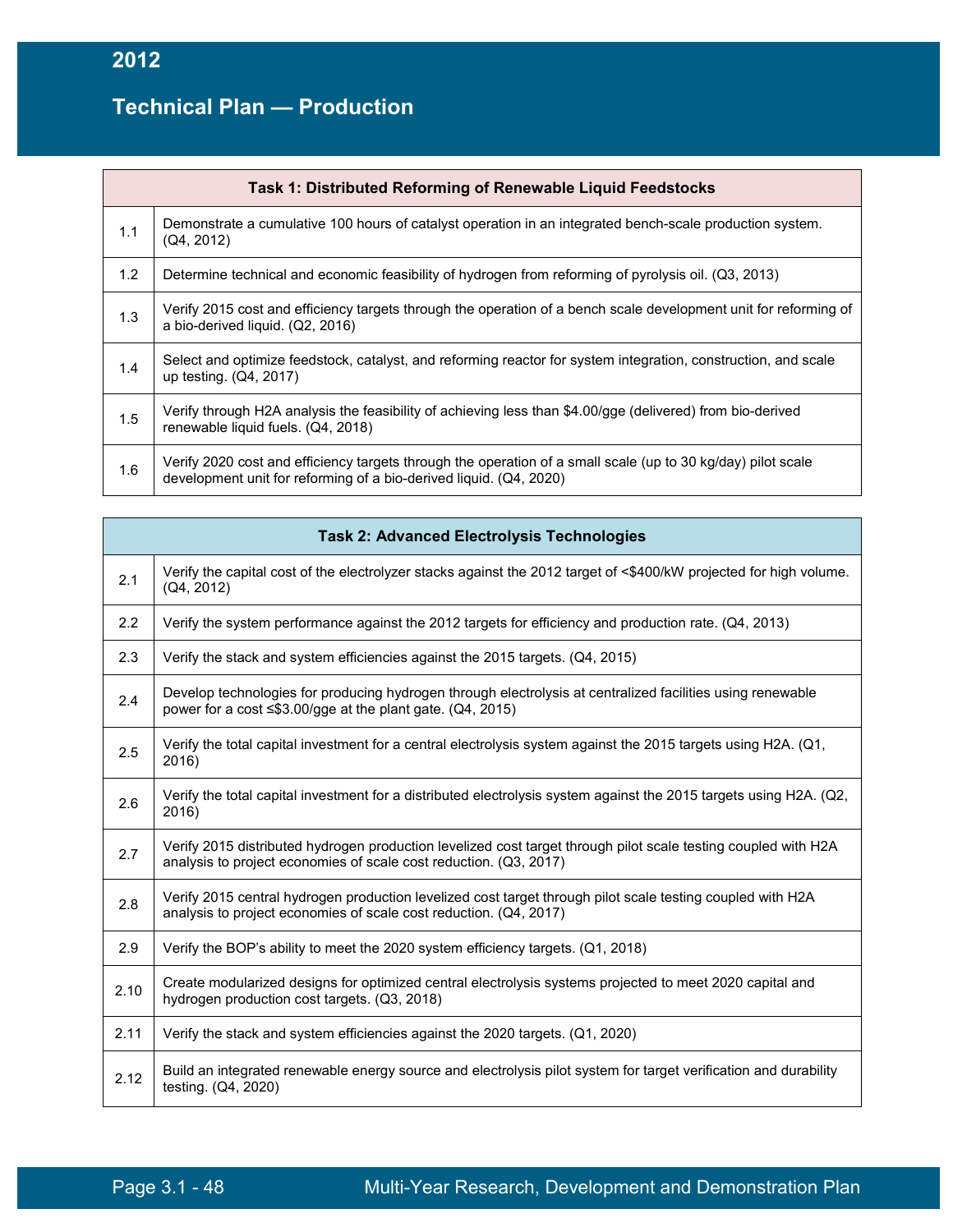|     | <b>Task 3: Hydrogen Production from Biomass Gasification</b>                                                                                                                                            |  |
|-----|---------------------------------------------------------------------------------------------------------------------------------------------------------------------------------------------------------|--|
| 3.1 | Demonstrate that a biomass gasification membrane reactor can achieve a projected high volume H <sub>2</sub> cost of<br><\$2.00/kg based on preliminary process design and H2A cost analysis. (Q4, 2012) |  |
| 3.2 | Demonstrate that a biomass gasification membrane reactor can achieve the 2015 cost target of \$2.10/gge<br>based on preliminary process design and H2A cost analysis. (Q4, 2015)                        |  |
| 3.3 | Verify 2015 cost and energy efficiency targets through the operation of an integrated biomass gasification<br>development unit. (Q4, 2016)                                                              |  |
| 3.4 | Verify techno-economic feasibility for a 2000 dry ton per day plant producing hydrogen at \$2.00/gge. (Q4,<br>2020)                                                                                     |  |

|      | Task 4: High-Temperature, Solar-Driven, Thermochemical Processes                                                                                                                                                                                          |
|------|-----------------------------------------------------------------------------------------------------------------------------------------------------------------------------------------------------------------------------------------------------------|
| 4.1  | Demonstrate that a particle reactor has the potential to achieve >30% solar-to-H <sub>2</sub> thermal efficiency based on a<br>theoretical analysis of the particle reactor performance. (Q4, 2012)                                                       |
| 4.2  | Design a central receiver based hydrogen production system capable of achieving an annual average solar to<br>hydrogen production efficiency in excess of 14%. (Q4, 2012)                                                                                 |
| 4.3  | Determine active material cost and durability requirements to meet 2020 and Ultimate targets. Develop a<br>characterization protocol for a standard metric for metal oxide reaction materials. (Q4, 2013)                                                 |
| 4.4  | Demonstrate electrolyzer performance at required cell potential and current density to meet 2015 targets for<br>hydrogen production. (Q4, 2014)                                                                                                           |
| 4.5  | Demonstrate 100 hours on-sun hydrogen production for a solar thermochemical reaction cycle. (Q3, 2015)                                                                                                                                                    |
| 4.6  | Verify the successful on-sun operation of a promising high-temperature solar-driven thermochemical cycle that<br>projects to the 2015 cost and efficiency targets. (Q4, 2015)                                                                             |
| 4.7  | Design and test a "cold" prototype reactor $(T_{max} \sim 200^{\circ}C)$ . (Q4, 2016)                                                                                                                                                                     |
| 4.8  | Complete thermal reactor/receiver, storage and heat transfer system designs including materials specifications<br>and testing. (Q2, 2017)                                                                                                                 |
| 4.9  | Verify the successful on-sun operation of a promising high-temperature solar-driven thermochemical cycle for<br>direct solar-to-hydrogen production that projects to a cost target of <\$5.00/gge at the plant gate for central<br>production. (Q4, 2017) |
| 4.10 | Design and test a "warm" prototype reactor ( $T_{max} \sim 900^{\circ}$ C). (Q4, 2018)                                                                                                                                                                    |
| 4.11 | Design and test a fully operational hydrogen production prototype reactor at the 5kW (thermal input) level (T ><br>1,200°C). (Q4, 2019)                                                                                                                   |
| 4.12 | Verify 2020 cost and energy efficiency targets for an integrated system. (Q4, 2020)                                                                                                                                                                       |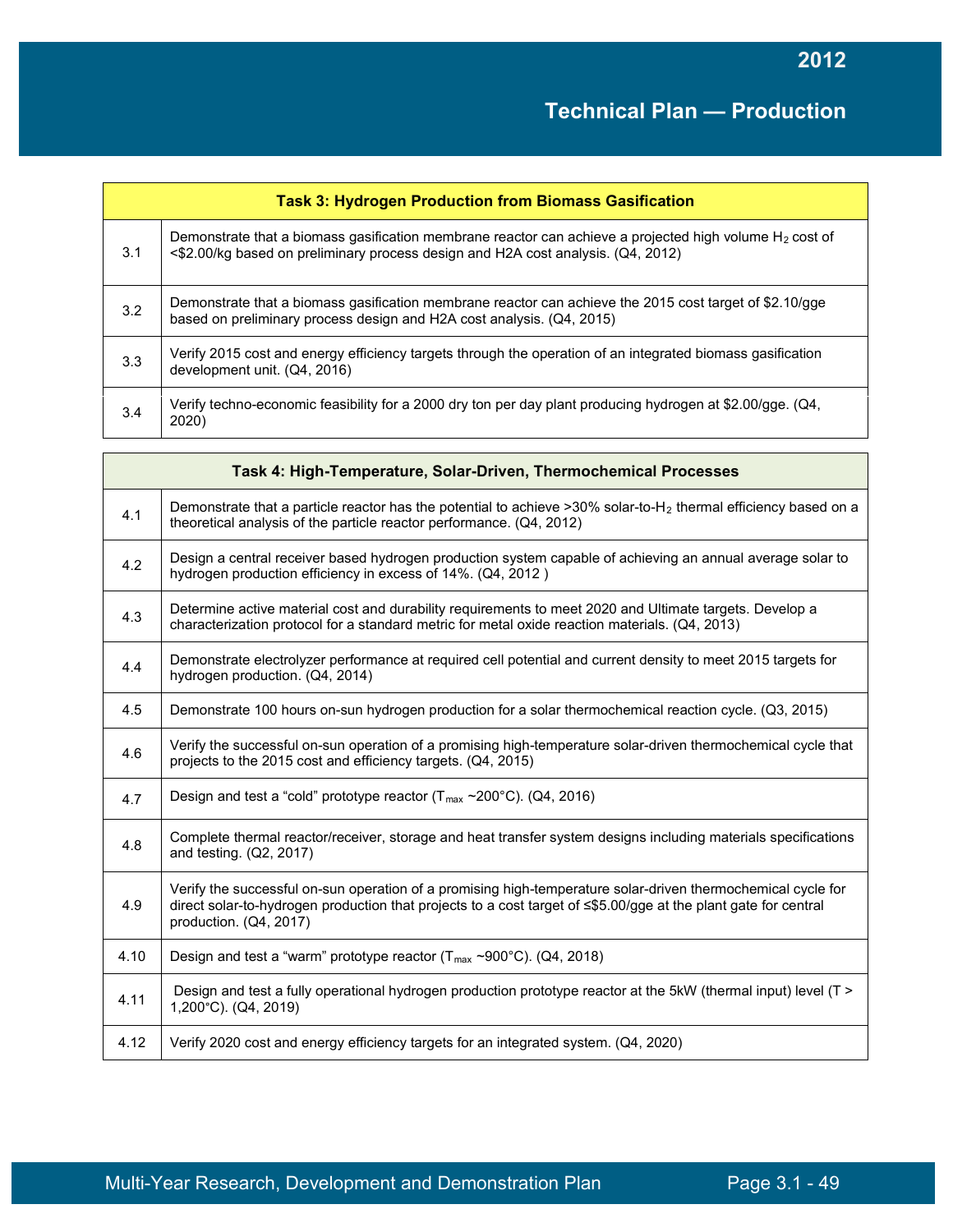| Task 5: Materials and Systems for Photoelectrochemical Hydrogen Production |                                                                                                                                                                             |
|----------------------------------------------------------------------------|-----------------------------------------------------------------------------------------------------------------------------------------------------------------------------|
| 5.1                                                                        | Identify material systems compatible with photoelectrode reactors demonstrating stabilized STH ≥10%. (Q4,<br>2012)                                                          |
| 5.2                                                                        | Verify material systems with stabilized STH $\geq$ 10% in a photoelectrode configuration. (Q2, 2014)                                                                        |
| 5.3                                                                        | Identify material systems compatible with photocatalyst particle reactors demonstrating stabilized STH $\geq$ 1%.<br>(Q4, 2014)                                             |
| 5.4                                                                        | Identify material systems compatible with photoelectrode reactors demonstrating stabilized STH $\geq$ 15%. (Q4,<br>2015)                                                    |
| 5.5                                                                        | Verify material systems with stabilized STH ≥1% in a photocatalyst particle configuration. (Q1, 2016)                                                                       |
| 5.6                                                                        | Build a lab-scale PEC system based on best available 2015 technology to validate technoeconomic analysis.<br>(Q4, 2017)                                                     |
| 5.7                                                                        | Identify material systems compatible with photocatalyst particle reactors demonstrating stabilized STH ≥5%.<br>(Q4, 2018)                                                   |
| 5.8                                                                        | Verify material systems compatible with photoelectrode reactors with stabilized STH $\geq$ 15%. (Q4, 2019)                                                                  |
| 5.9                                                                        | Verify material systems with stabilized STH ≥5% in a photocatalyst particle configuration. (Q1, 2020)                                                                       |
| 5.10                                                                       | Identify material system compatible with photoelectrode reactors demonstrating stabilized STH $\geq$ 20%. (Q4,<br>2020)                                                     |
| 5.11                                                                       | Demonstrate plant-scale-compatible photoelectrochemical water-splitting systems to produce hydrogen at<br>solar-to-hydrogen energy conversion efficiencies ≥15%. (Q4, 2020) |

|     | <b>Task 6: Biological Hydrogen Production</b>                                                                                                 |
|-----|-----------------------------------------------------------------------------------------------------------------------------------------------|
| 6.1 | Generate or identify a naturally occurring Fe-hydrogenase with a half-life of 5 min in air for photolytic hydrogen<br>production. (Q4, 2012)  |
| 6.2 | Characterize an algal strain with 25% primary utilization efficiency of incident solar light energy. (Q4, 2012)                               |
| 6.3 | Increase the duration of H <sub>2</sub> production by immobilized, sulfur-deprived algal cultures to 2 months. (Q4, 2012)                     |
| 6.4 | Produce one cyanobacterial recombinant evolving $H_2$ from water through an $O_2$ -tolerant NiFe-hydrogenase.<br>(Q4, 2013)                   |
| 6.5 | Complete research to develop a photosynthetically efficient green algae/cyanobacterial system in which the<br>P/R ratio is $< 2$ . (Q4, 2014) |
| 6.6 | For photolytic hydrogen production, achieve the 2015 targets for solar-to-hydrogen conversion ratio. (Q4,<br>2015)                            |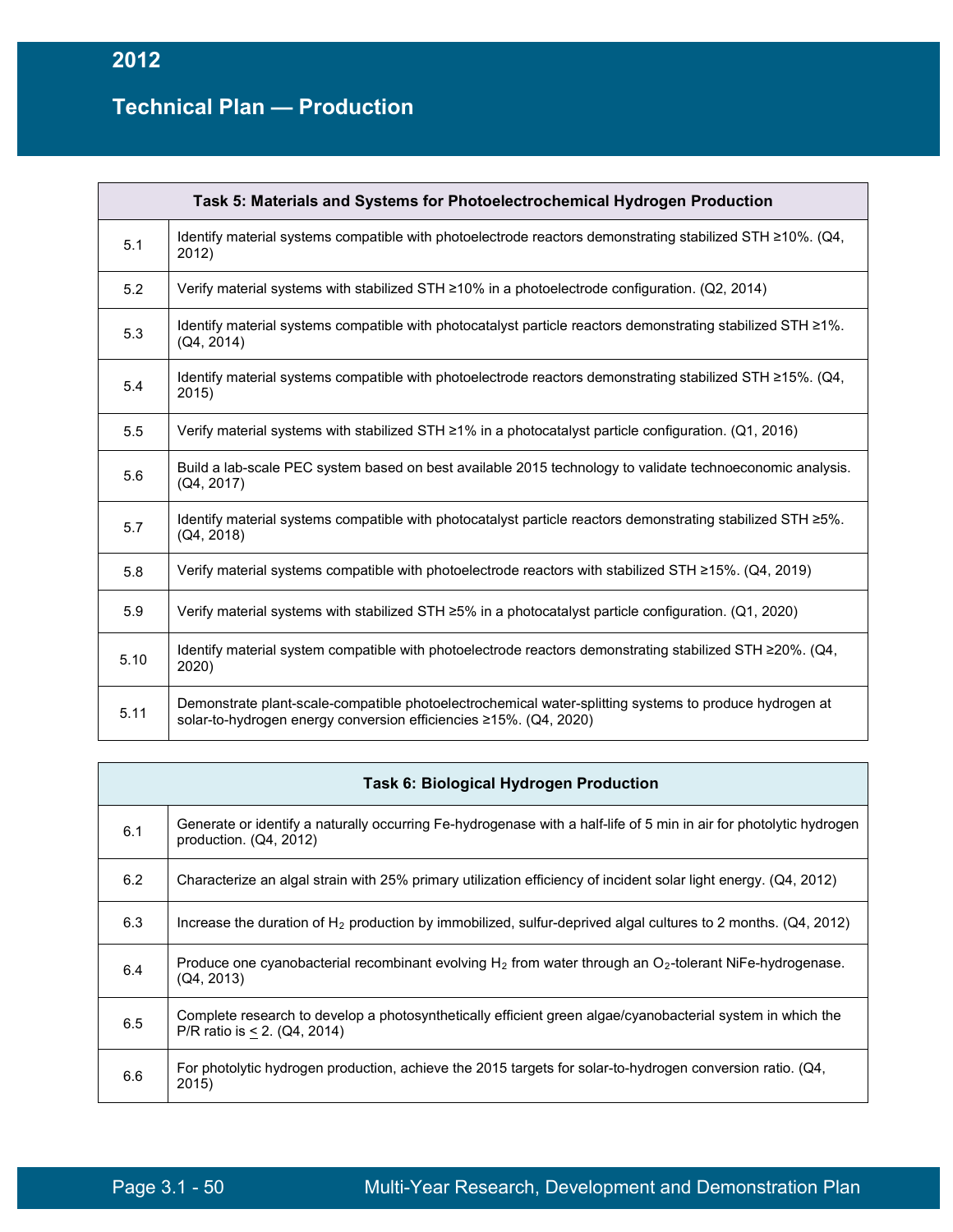| Task 6: Biological Hydrogen Production (continued) |                                                                                                                                                                                                                                                                                                                                                                                              |
|----------------------------------------------------|----------------------------------------------------------------------------------------------------------------------------------------------------------------------------------------------------------------------------------------------------------------------------------------------------------------------------------------------------------------------------------------------|
| 6.7                                                | Identify or generate a Fe-hydrogenase that achieves 2015 target duration half-life in air for photolytic<br>hydrogen production. (Q4, 2015)                                                                                                                                                                                                                                                  |
| 6.8                                                | For photosynthetic bacterial hydrogen production, achieve the 2015 targets for efficiency of incident solar light<br>energy to H <sub>2</sub> (E0*E1*E2) from organic acids, yield of carbon conversion to H <sub>2</sub> , and continuous<br>photoproduction. (Q4, 2015)                                                                                                                    |
| 6.9                                                | For dark fermentative hydrogen production, achieve 2015 targets for molar yield of H <sub>2</sub> production from<br>glucose and continuous production duration. (Q4, 2015)                                                                                                                                                                                                                  |
| 6.10                                               | Complete research to determine the efficacy of green algae/cyanobacteria and photosynthetic bacteria to<br>metabolize carbon substrates ( $C \leq 4$ ) and produce $H_2$ in integrated systems, including co-cultivation,<br>immobilized cultures or a single oxygenic photosynthetic organism with genetic modifications to add the<br>pigments and single photosystem from PNS. (Q4, 2015) |
| 6.11                                               | For an MEC system, achieve 2015 targets (Table 3.1.12) for production rates and electrode costs. (Q4, 2015)                                                                                                                                                                                                                                                                                  |
| 6.12                                               | Increase production rate of combined fermentation/MEC system to 2015 targets. (Q4, 2015)                                                                                                                                                                                                                                                                                                     |
| 6.13                                               | Complete research to generate photosynthetic bacteria that have 50% smaller (compared to wild-type)<br>Bacteriochlorophyll (Bchl) antenna size and display increased sunlight conversion efficiency. (Q4, 2016)                                                                                                                                                                              |
| 6.14                                               | Complete research to engineer photosynthetic bacteria with a 30% expression level of a functional<br>nitrogenase/hydrogenase at elevated nitrogen-carbon ratios (expression level is defined relative to that<br>detected at low N:C ratios). (Q4, 2016)                                                                                                                                     |
| 6.15                                               | Complete research to inactivate competitive uptake of $H_2$ by hydrogenase (also a priority for Dark<br>Fermentative systems). (Q4, 2016)                                                                                                                                                                                                                                                    |
| 6.16                                               | Complete research to develop a photosynthetically efficient green algae/cyanobacterial system in which the<br>P/R ratio is $\sim$ 1. (Q4, 2019)                                                                                                                                                                                                                                              |
| 6.17                                               | Demonstrate H <sub>2</sub> production in air in a cyanobacterial recombinant. (Q4, 2020)                                                                                                                                                                                                                                                                                                     |
| 6.18                                               | For photolytic hydrogen production, achieve the 2020 targets for solar-to-hydrogen conversion ratio when<br>averaged over production and growth phases, reactor costs, and $H_2$ production costs. Specifically,<br>demonstrate plant-scale compatible photobiological water splitting systems to produce hydrogen at a solar-to-<br>hydrogen energy efficiency of 5%. (Q4, 2020)            |
| 6.19                                               | Complete research to generate photosynthetic bacteria that have 70% smaller (compared to wild-type) Bchl<br>antenna size and display increased sunlight conversion efficiency. (Q4, 2020)                                                                                                                                                                                                    |
| 6.20                                               | Complete research to engineer photosynthetic bacteria with a nitrogenase/hydrogenase at that is functional at<br>elevated nitrogen-carbon ratios to at least 60% of the expression level at low N:C ratios. (Q4, 2020)                                                                                                                                                                       |
| 6.21                                               | Complete research to inactivate the photosynthetic bacterial metabolic pathways leading to polymer<br>accumulation that competes with $H_2$ production. (Q4, 2020)                                                                                                                                                                                                                           |
| 6.22                                               | For photosynthetic bacterial hydrogen production, achieve the 2020 targets for efficiency of incident solar<br>light energy to H <sub>2</sub> (E0*E1*E2) from organic acids, maximum molar yield of carbon conversion to H <sub>2</sub> , projected<br>hydrogen production cost, and duration of continuous photoproduction. (Q4, 2020)                                                      |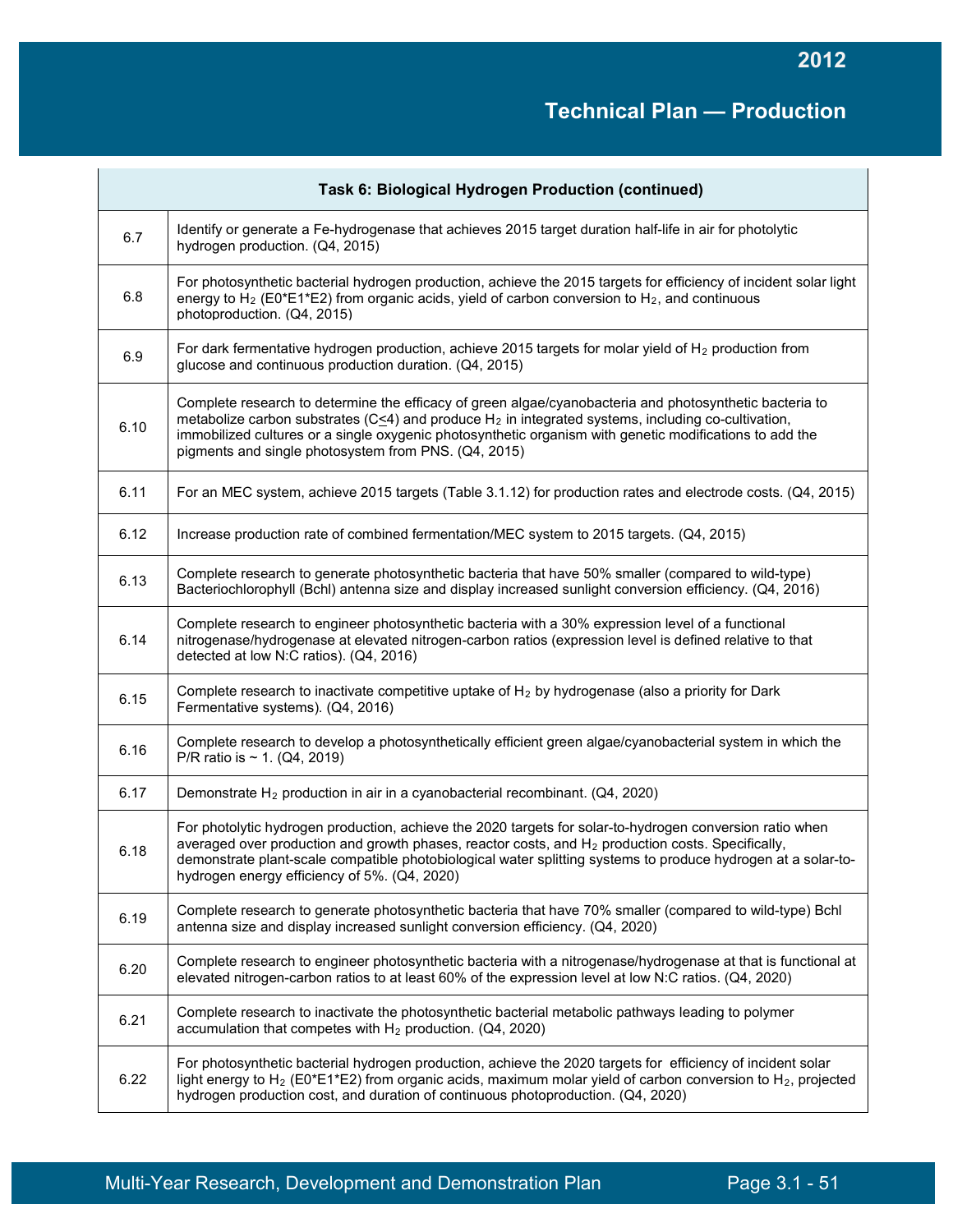| Task 6: Biological Hydrogen Production (continued) |                                                                                                                                                                                                         |
|----------------------------------------------------|---------------------------------------------------------------------------------------------------------------------------------------------------------------------------------------------------------|
| 6.23                                               | For dark fermentative hydrogen production, achieve 2020 targets for molar yield of H <sub>2</sub> production from<br>glucose, hydrogen production costs, and continuous production duration. (Q4, 2020) |
| 6.24                                               | For an MEC system, achieve 2020 targets (Table 3.1.11) for production rates and electrode costs. (Q4, 2020)                                                                                             |
| 6.25                                               | Increase production rate of combined fermentation/MEC system to 2020 targets. (Q4, 2020).                                                                                                               |
| 6.26                                               | Complete research to regulate growth/competition between different organisms in co-cultivation (e.g., to<br>maintain optimal Chl/Bchl ratios). (Q4, 2020)                                               |
| 6.27                                               | Complete research to identify cell-growth inhibitors and eliminate transfer of such compounds from bacterial<br>fermenters to photo reactors. (Q4, 2020)                                                |